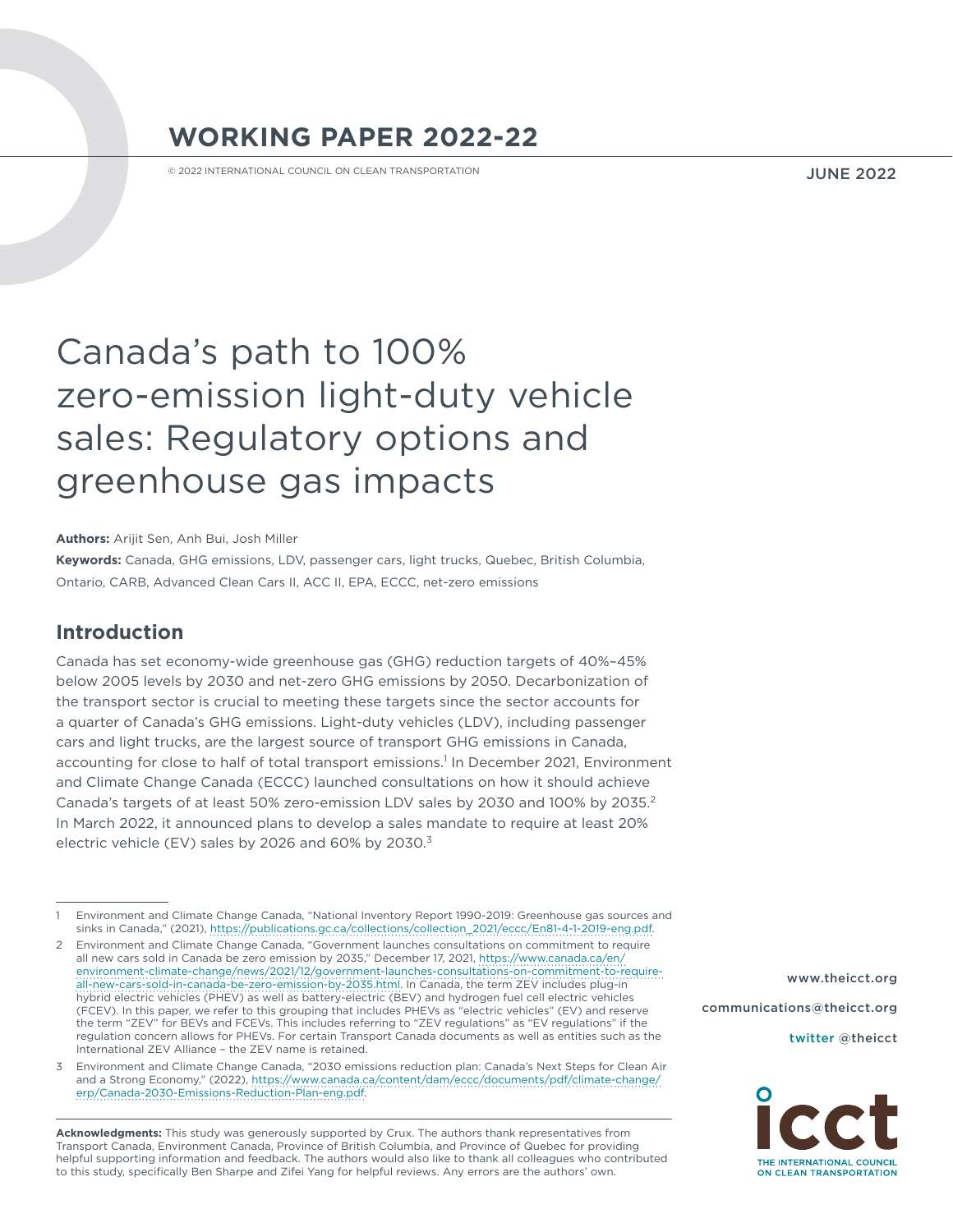Alongside Canada's announcements, several policy developments are unfolding in the United States. In December 2021, the U.S. Environmental Protection Agency (EPA) under the Biden administration finalized its LDV GHG emissions standard for model years (MY) 2023 to 2026.<sup>4</sup> The agency was also directed to develop the next phase of GHG targets for MY 2027 to 2030 and achieve at least 50% EV sales by 2030.<sup>5</sup> In California, the California Air Resource Board (CARB) is currently developing its Advanced Clean Cars II (ACC II) regulation.<sup>6</sup> The draft regulation requires 61% EV sales by 2030 and 100% by 2035—the latter consists of at least 80% zero-emission vehicles (ZEVs) and up to 20% plug-in hybrid electric vehicles (PHEVs) with all-electric range of at least 70 miles.7 The latest revision to CARB's ACC II regulation was published after the technical analysis for this study was completed.<sup>8</sup> In this revision, CARB improves it's 2030 EV sales target to 68% and the required PHEV all-electric range to 73 miles. We estimate that incorporating these assumptions would slightly improve the emissions outcomes of the scenarios, but not significantly alter the overall results and key findings.

Canada has previously committed to align with "the most stringent performance standards in North America post-2025."<sup>9</sup> Yet, because such regulations are still under development by CARB and EPA, Canada's position could have a material impact on the stringency and degree of alignment with these regulatory pathways. In addition to EV sales targets, several other elements of Canada's regulations could influence their overall CO<sub>2</sub> emissions benefits. These include the extent of vehicle efficiency improvements for internal combustion engine (ICE) vehicles and EVs, as well as whether PHEVs are phased out or continue to account for a significant share of EV sales.

In this paper, we evaluate the CO<sub>2</sub> emissions impacts of several possible regulatory pathways to achieving Canada's 100% EV sales target for LDVs by 2035. To do so, we construct four scenarios based on policies under development in Canada, key Canadian provinces (British Columbia, Quebec, and Ontario), the United States, and California. We then pair these policy assumptions with projections of vehicle sales and electricity grid carbon intensity by Canadian province to evaluate the impacts of each scenario on tailpipe and fuel lifecycle CO<sub>2</sub> emissions. We then compare each of these projected LDV CO2 emission pathways with Canada's GHG targets and conclude with recommendations for Canadian and other North American regulators to consider for the development of post-2025 standards for LDVs.

<sup>4</sup> Revised 2023 and Later Model Year Light-Duty Vehicle Greenhouse Gas Emissions Standards, 8 Fed. Reg. 74434 (December 30, 2021), https://www.govinfo.gov/content/pkg/FR-2021-12-30/pdf/2021-27854.pdf.

<sup>5</sup> The White House, "Executive Order on Strengthening American Leadership in Clean Cars and Trucks," https:// www.whitehouse.gov/briefing-room/presidential-actions/2021/08/05/executive-order-on-strengtheningamerican-leadership-in-clean-cars-and-trucks/.

<sup>6</sup> Advanced Clean Cars II Meetings and Workshops, California Air Resources Board (CARB), accessed April 1, 2022, https://ww2.arb.ca.gov/our-work/programs/advanced-clean-cars-program/advanced-clean-cars-iimeetings-workshops.

<sup>7</sup> California Air Resources Board, "Zero-Emission Vehicle Standards for 2026 and Subsequent Model Year Passenger Cars and Light-Duty Trucks," (2021), https://ww2.arb.ca.gov/sites/default/files/2021-12/draft%20 zero%20emission%20vehicle%20regulation%201962.4%20posted.pdf.

<sup>8</sup> California Air Resources Board, "Public Hearing to Consider the Proposed Advanced Clean Cars II Regulations - Staff Report: Initial Statement of Reasons," (2022), https://ww2.arb.ca.gov/sites/default/files/barcu/ regact/2022/accii/isor.pdf.

<sup>9</sup> Environment and Climate Change Canada, "Government launches consultations on commitment to require all new cars sold in Canada be zero emission by 2035," December 17, 2021, https://www.canada.ca/en/ environment-climate-change/news/2021/12/government-launches-consultations-on-commitment-to-requireall-new-cars-sold-in-canada-be-zero-emission-by-2035.html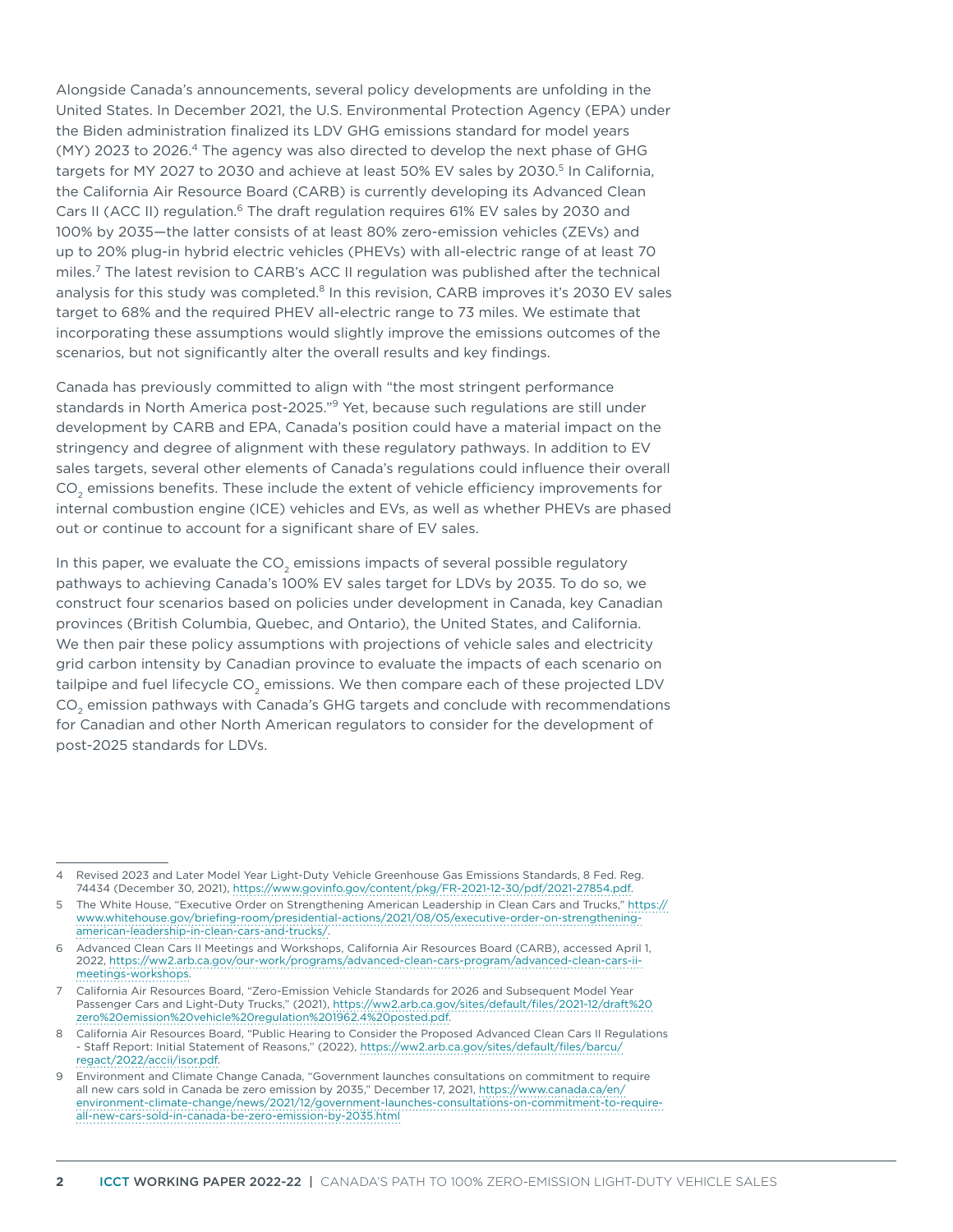# **Methods**

The analysis uses ICCT's Roadmap model updated with historical province-level stock and sales data from Statistics Canada, and future stock and sales projections from Transport Canada.<sup>10</sup> We additionally assume that due to COVID-19, vehicle mileage is affected in 2020 and 2021 but returns to the 2019 level from 2022. The policy scenarios are then overlaid to calculate stock turnover, energy consumption, and  $CO<sub>2</sub>$  emission impacts for the provinces of British Columbia, Quebec, Ontario, all other provinces (combined as the Rest of Canada), and at the national level.

#### Scenario overview

We developed four policy scenarios: a Baseline scenario that accounts for the impacts of currently adopted policies and three Alternative scenarios representing possible regulatory pathways to achieve Canada's target of 100% light duty EV sales in 2035.

The **Baseline** scenario accounts for the impacts of adopted policies, including British Columbia's EV regulation and Canada's LDV GHG standards that are aligned with EPA's through 2026. This implies that in terms of fleet emission standards, EPA's and Canada's reduction pathway between 2022 and 2026 are expected to be roughly similar. We also assume that Quebec, which has not finalized its EV regulations, follows the same pathway as British Columbia's and that Canada will eventually meet its International ZEV Alliance commitment of 100% EV sales by 2050 and achieve gradual reductions in electricity grid carbon intensity.<sup>11</sup> The projection for British Columbia and Quebec is slightly more conservative than Transport Canada's EV baseline projections but higher for the Rest of Canada.<sup>12</sup>

**Alternative 1** reflects the ambition of ECCC's December 2021 consultation, which is aligned with Biden's goal of 50% EV sales in the United States by 2030. Meanwhile, **Alternative 2** reflects the ambition of ECCC's March 2022 Emissions Reduction Plan, which is roughly aligned with CARB's draft ACC II regulation.13 **Alternative 3** goes even further than Alternative 2, assuming post-2026 performance standards that further improve LDV efficiency and a phase out of PHEV sales by 2035. Table 1 provides an overview of scenario assumptions at the national level. The assumptions are discussed with greater detail in the next three subsections.

<sup>10</sup> ICCT, Roadmap model version 1.8, (2022),<https://theicct.github.io/roadmap-doc/versions/v1.8/>

<sup>11</sup> ZEV Alliance, "International ZEV Alliance Announcement," November 10, 2021, http://www.zevalliance.org/wpcontent/uploads/2021/11/izeva-2021-announcement.pdf

<sup>12</sup> ZEV sales shares are derived from the BAU-Base scenario of Transport Canada's "Transport Canada internal ZEV BAU model," January 2022 version, which was provided to ICCT by Transport Canada.

<sup>13</sup> Environment and Climate Change Canada, "2030 emissions reduction plan: Canada's Next Steps for Clean Air and a Strong Economy," (2022), https://www.canada.ca/content/dam/eccc/documents/pdf/climate-change/ erp/Canada-2030-Emissions-Reduction-Plan-eng.pdf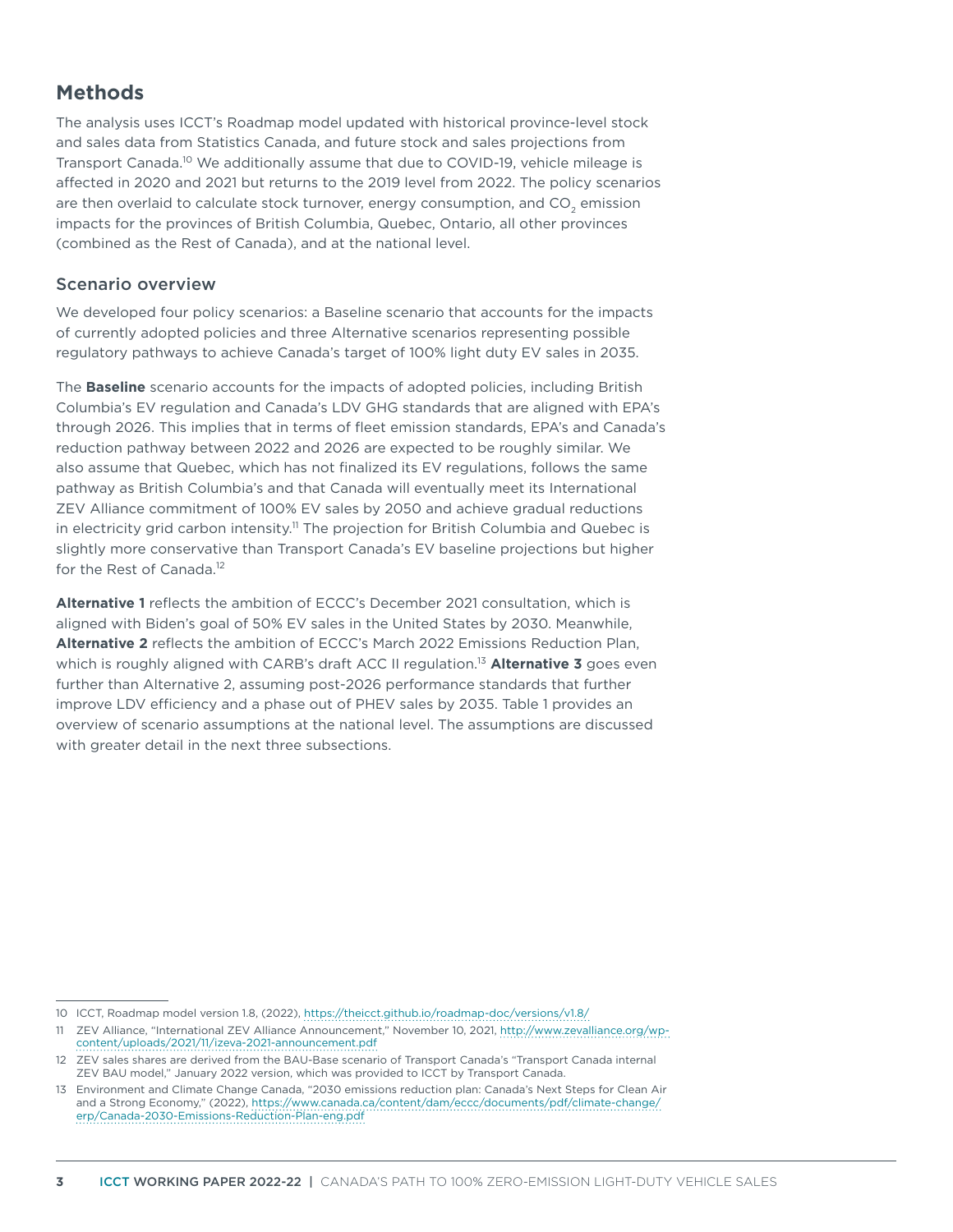#### **Table 1.** Overview of scenario assumptions at the national level

|                      |            | EV sales share |      |                               |                                                         | Annualized change in                        |  |
|----------------------|------------|----------------|------|-------------------------------|---------------------------------------------------------|---------------------------------------------|--|
| <b>Scenario</b>      | 2025       | 2030           | 2035 | <b>PHEV share of EV sales</b> | Post-2026 annual<br>efficiency improvement <sup>a</sup> | national grid carbon<br>intensity 2020-2050 |  |
| <b>Baseline</b>      | 13%        | 21%            | 38%  |                               |                                                         | $-0.9\%$                                    |  |
| <b>Alternative 1</b> | 15%        | 50%            |      | 28%                           | 2.6%                                                    |                                             |  |
| <b>Alternative 2</b> |            |                | 100% | 20% from 2026                 | 5.4%                                                    | $-3%$                                       |  |
| <b>Alternative 3</b> | 61%<br>19% |                |      | 0% by 2035                    | 8.5%                                                    |                                             |  |

a Annualized efficiency improvements continue until reaching a 30% reduction compared to the ICE performance needed to meet EPA's LDV GHG 2026 standard.

#### Electric vehicle sale shares

The pace of EV uptake is a crucial driver of LDV  $CO<sub>2</sub>$  emissions. We developed three sets of EV sales share projections: Baseline, Alternative 1, and Alternatives 2 and 3. For each one, we differentiate assumptions for British Columbia, Quebec, and Ontario and the Rest of Canada (Figure 1). We include Ontario with the Rest of Canada since Ontario has not developed its own EV rule, whereas British Columbia and Quebec have such rules.

The Baseline scenario reflects the growth in EV uptake based on provincial and national policies and goals as of April 2022. In 2019, British Columbia enacted the Zero-Emission Vehicle Act that requires a 30% EV sale share by 2030 and 100% by 2040.<sup>14</sup> We assume a linear growth in EV uptake in British Columbia from 2020 to reach the 2030 target, resulting in 20% uptake in 2025. Quebec has been working to amend its EV regulation but it has not yet been adopted. To reflect Quebec's commitment to advance EV regulation, we assume Quebec follows the same ZEV pathway as British Columbia in this scenario. We base the Rest of Canada EV sale share from 2025 to 2030 on Transport Canada's ZEV business-as-usual (BAU) model projection.15 The national target of 100% EV sales by 2050 reflects Canada's participation in the International ZEV Alliance and its mission to reach 100% EV sales of passenger vehicles no later than 2050.<sup>16</sup>

Alternative 1 builds on the Baseline scenario and considers more stringent EV regulations. In this scenario, British Columbia accelerates its EV uptake to 26% by 2025, 90% by 2030, and 100% by 2035 based on its Roadmap to 2030.<sup>17</sup> In addition, we assume Quebec adopts its EV draft regulation of 65% EV sales by 2030 and 100% by 2035.<sup>18</sup> At the national level, the government achieves its target of 50% EV sales by 2030, similar to the Biden administration's goal in the United States, and 100% by 2035.<sup>19</sup> The 2035 goal in turn affects the EV sales share assumptions for the Rest of Canada.

Alternatives 2 and 3 reflect more ambitious local and national goals. In these scenarios, British Columbia reaches 95% EV sales by 2030, Quebec achieves a slightly higher

<sup>14</sup> Government of British Columbia, "Zero-Emission Vehicles Act," (2019), https://www2.gov.bc.ca/gov/content/ industry/electricity-alternative-energy/transportation-energies/clean-transportation-policies-programs/zeroemission-vehicles-act

<sup>15</sup> ZEV sales projection was from ZEV BAU scenario in Transport Canada's January 2022 modeling version, provided by Transport Canada.

<sup>16</sup> ZEV Alliance, "International ZEV Alliance Announcement," November 10, 2021, http://www.zevalliance.org/wpcontent/uploads/2021/11/izeva-2021-announcement.pdf

<sup>17</sup> Government of British Columbia, "Roadmap to 2030," (2021), https://www2.gov.bc.ca/assets/gov/ environment/climate-change/action/cleanbc/cleanbc\_roadmap\_2030.pdf

<sup>18</sup> Government of Quebec, "Draft regulation to amend the Regulation respecting the application for the ZEV Act," (2021), http://www2.publicationsduquebec.gouv.Quebec.ca/dynamicSearch/telecharge. php?type=1&file=105485.pdf

<sup>19</sup> Environment and Climate Change Canada, 2030 emissions reduction plan: Canada's Next Steps for Clean Air and a Strong Economy," (2022), https://www.canada.ca/content/dam/eccc/documents/pdf/climate-change/ erp/Canada-2030-Emissions-Reduction-Plan-eng.pdf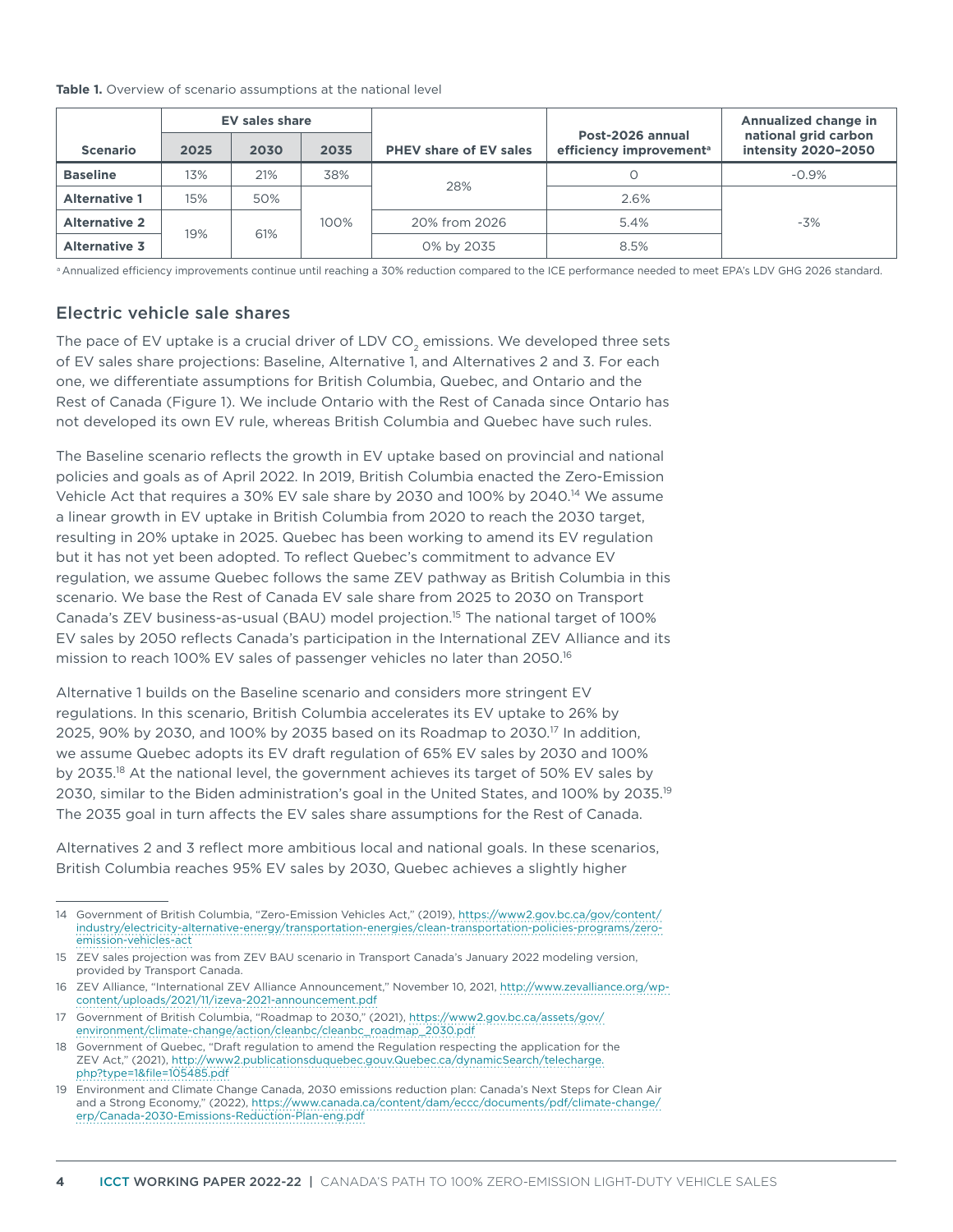2025 EV share to catch up with British Columbia, and Quebec reaches a 75% EV sales share by 2030. Canada achieves its interim target of 61% EV sales by 2030, aligning with CARB's draft ACC II regulation. The main differences between Alternative 2 and Alternative 3 are the split between PHEV and BEV sales, and the assumptions for post-2026 GHG standard stringency and required annual ICE efficiency improvements. These differences are further discussed in the next section.



**Figure 1.** EV sales share assumptions by region and scenario for Canada.

The extent to which PHEVs are phased out or continue to account for a substantial fraction of EV sales has important implications for the progression of  $CO<sub>2</sub>$  emissions from LDVs in Canada. Previous ICCT analyses have found that 54% of PHEVs' mileage in North America is powered by electricity while the remainder relies on conventional fuel.<sup>20</sup> PHEVs sold in the United States in 2030 are projected to reduce lifecycle GHG emissions by about 50% compared to average ICE vehicles, whereas BEVs sold in 2030 are projected to reduce lifecycle GHG emissions by 75%.<sup>21</sup> These differences in the lifecycle GHG emissions of BEVs and PHEVs are likely to be greater in Canada since fossil fuel carbon intensity is similar, but Canada's average electricity grid is cleaner than the U.S. average.

PHEVs currently account for a sizeable fraction of Canada's EV market; in 2020, PHEVs made up 28% of total EV sales in Canada. The attractiveness of PHEVs is expected to

<sup>20</sup> Patrick Plötz, Cornelius Moll, Yaoming Li, Georg Bieker, and Peter Mock, Real-World Usage of Plug-in Hybrid Electric Vehicles: Fuel Consumption, Electric Driving, and CO2 Emissions, (ICCT: Washington, DC 2020), [https://theicct.org/publication/real-world-usage-of-plug-in-hybrid-electric-vehicles-fuel-consumption-electric](https://theicct.org/publication/real-world-usage-of-plug-in-hybrid-electric-vehicles-fuel-consumption-electric-driving-and-co2-emissions/)[driving-and-co2-emissions/.](https://theicct.org/publication/real-world-usage-of-plug-in-hybrid-electric-vehicles-fuel-consumption-electric-driving-and-co2-emissions/)

<sup>21</sup> Georg Bieker, A Global Comparison of the Life-Cycle Greenhouse Gas Emissions of Combustion Engine and Electric Passenger Cars, (ICCT: Washington, DC, 2021), [https://theicct.org/publication/a-global-comparison](https://theicct.org/publication/a-global-comparison-of-the-life-cycle-greenhouse-gas-emissions-of-combustion-engine-and-electric-passenger-cars/)[of-the-life-cycle-greenhouse-gas-emissions-of-combustion-engine-and-electric-passenger-cars/.](https://theicct.org/publication/a-global-comparison-of-the-life-cycle-greenhouse-gas-emissions-of-combustion-engine-and-electric-passenger-cars/)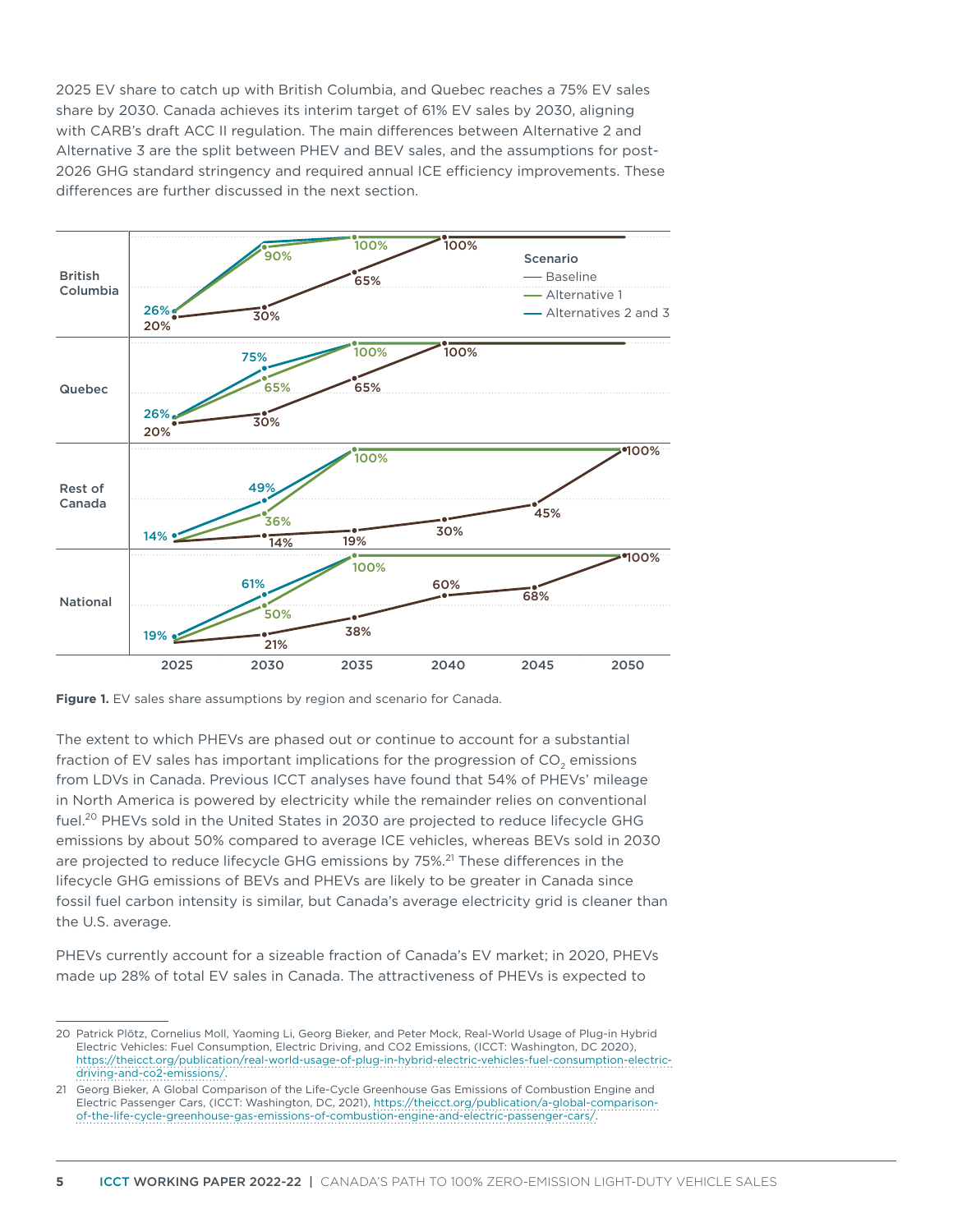fall over time as BEVs become increasingly cost-competitive. However, as EV uptake broadens to eventually cover all new LDV sales, it is also possible that certain consumers will prefer the fueling flexibility and greater range of PHEVs. Without policy intervention, there is no guarantee that PHEVs will be phased out completely or even capped at a certain share of EV sales.

Figure 2 shows the assumed split in PHEV and BEV sales shares at the national level in all four scenarios between 2020 and 2035. Post-2035 shares are assumed to be the same as in 2035 and, therefore, are not shown. In the Baseline and Alternative 1 scenarios, absent specific policy interventions, we assume no change in PHEV's share of EV sales.



Figure 2. Assumed split in EV sales shares for PHEVs and BEVs by scenario for Canada.

Regulations can be designed to cap or eventually phase out the share of PHEVs to provide greater certainty of LDV GHG emission pathways. In the regulatory impact analysis of the draft ACC II regulation, CARB projects PHEVs will account for 17.3% of EV sales in 2035—or just under CARB's proposed 20% cap.<sup>22</sup> This means that PHEVs would continue to account for a significant share of EV sales in California even as the share

<sup>22</sup> California Air Resources Board, "Zero-Emission Vehicle Standards for 2026 and Subsequent Model Year Passenger Cars and Light-Duty Trucks," (2021), https://ww2.arb.ca.gov/sites/default/files/2021-12/draft%20 zero%20emission%20vehicle%20regulation%201962.4%20posted.pdf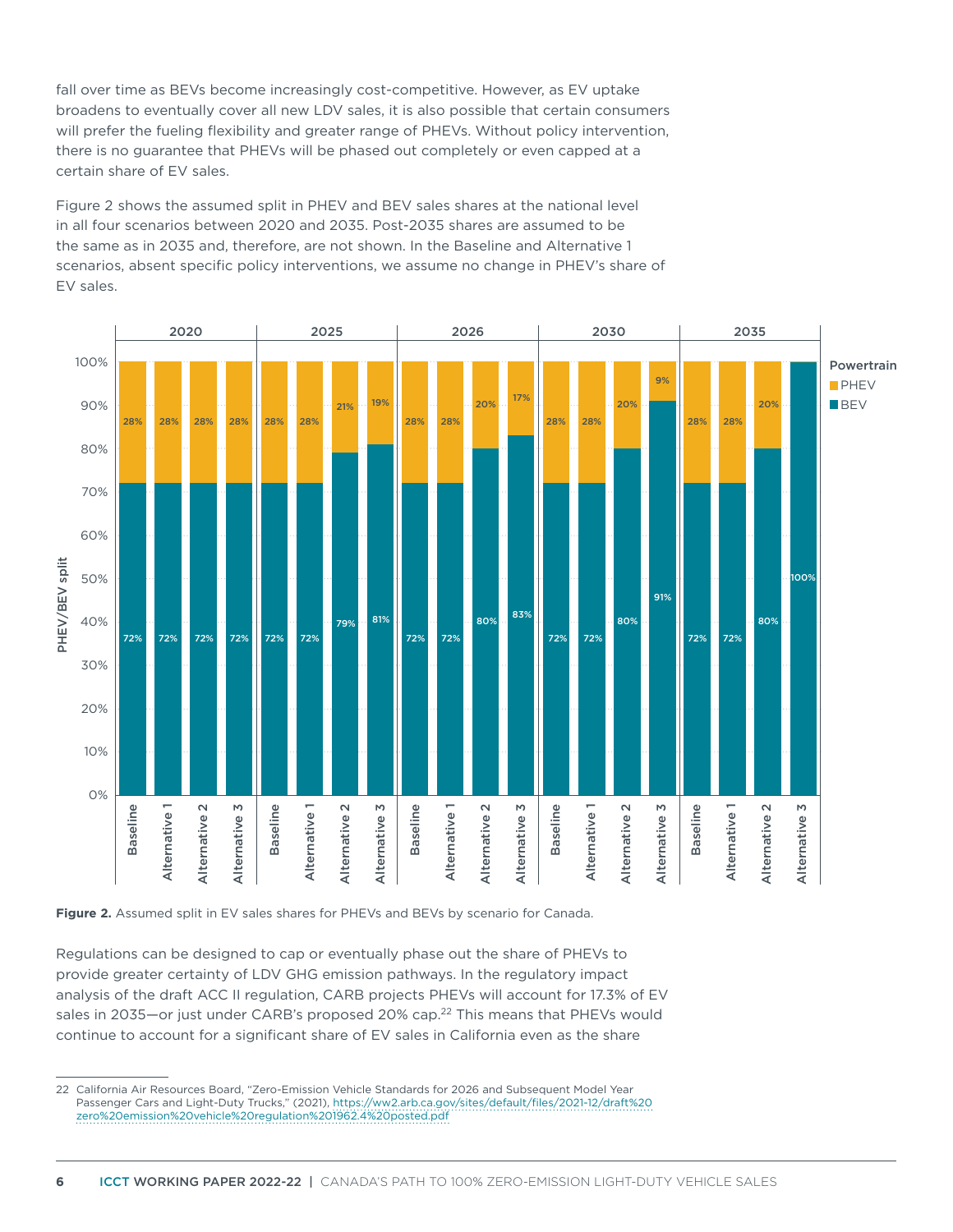of ICE vehicles is reduced. We reflect this proposed cap in our Alternative 2 scenario, assuming Canada's EV regulation aligns with CARB's draft ACC II regulation. Although it is possible that PHEVs could account for less than 20% of EV sales in the first three scenarios, we hold the PHEVs share of EV sales constant in the Baseline and Alternative 1 scenarios and at 20% after 2026 in Alternative 2 in order to quantify the GHG benefits of setting a 20% cap on PHEVs' share. In Alternative 3, we assume this cap is tightened over time, leading to a complete phaseout of PHEV sales by 2035. A more detailed breakdown of the PHEV and BEV split by province group (British Columbia, Quebec, and the Rest of Canada) is shown in the Appendix.

## Electricity grid carbon intensity

By international measures, Canada's average electricity grid is already relatively clean, yet there is variation among provinces. The extent to which the grid decarbonize over time will impact the well-to-wheel (WTW) emissions of EVs.

Our analysis considers two possible long-term grid carbon intensity pathways developed by the Canada Energy Regulator (CER).<sup>23</sup> Our Baseline scenario assumes grid carbon intensity aligns with CER's Current Policies pathway. This pathway includes gradual improvement in mature technologies and limited uptake of emerging technologies, leading to continued reliance on natural gas for electricity generation. In 2050, the grid carbon intensity in both British Columbia and Quebec is less than 10 grams of CO<sub>2</sub> per kilowatt-hour (gCO<sub>2</sub>/kWh), reflecting little change to their relatively clean grids that are primarily hydro powered. Meanwhile, Ontario's grid carbon intensity increases to approximately 40 gCO<sub>2</sub>/kWh in 2030 and remains approximately constant until 2050, whereas grid carbon intensity for the Rest of Canada decreases from roughly 280 gCO<sub>2</sub>/kWh in 2020 to 160 gCO<sub>2</sub>/kWh by 2050 (Figure 3).

Figure 3 shows the two grid carbon intensity pathways in grams per kilowatt-hour (g/kWh) for British Columbia, Quebec, Ontario, and the Rest of Canada from 2019 to 2050.<sup>24</sup> Each of the Alternative scenarios assumes progressive grid decarbonization in line with CER's Net Zero Energy (NZE) pathway. The NZE pathway assumes that stronger domestic climate policy leads to 10%–30% higher demand, depending on the province, due to end-use electrification. By 2050, the grid carbon intensity in British Columbia, Quebec, and the Rest of Canada is 1.3, 1.3, and 4  $gCO<sub>2</sub>/kWh$ , respectively, and the grid carbon intensity is  $9 \text{ gCO}_{1}/\text{kWh}$  in Ontario. In aggregate, national grid carbon intensity reduces from 97 gCO<sub>2</sub>/kWh in 2019 to 72 gCO<sub>2</sub>/kWh by 2050 under the Current Policies pathway and to 8 gCO<sub>2</sub>/kWh by 2050 under the NZE pathway.

<sup>23</sup> Canada Energy Regulator, "Canada's Energy Future 2021: Energy supply and demand projections to 2050," (2022), https://open.canada.ca/data/en/dataset/5a6abd9d-d343-41ef-a525-7a1efb686300.

<sup>24</sup> The provincial and Rest of Canada Baseline grid emission reduction pathway is based on a combination of data, including electricity generation from Canada Energy Regulator, "Canada's Energy Future 2021: Energy supply and demand projections to 2050," (2022), https://open.canada.ca/data/en/dataset/5a6abd9d-d343- 41ef-a525-7a1efb686300, GHG emission from ECCC, "National Inventory Report 1990-2019: Greenhouse gas sources and sinks in Canada," (2021), https://publications.gc.ca/site/eng/9.506002/publication.html and emission factor by generation sources from ICCT's model inventory https://github.com/theicct/roadmap-doc; The Net Zero Emission pathway is based on data from Canada Energy Regulator, "Canada's Energy Future [2021: Energy supply and de](https://publications.gc.ca/site/eng/9.506002/publication.html)mand projections to 2050," (2022), https://www.cer-rec.gc.ca/en/data-analysis/ canada-energy-future/2021/index.html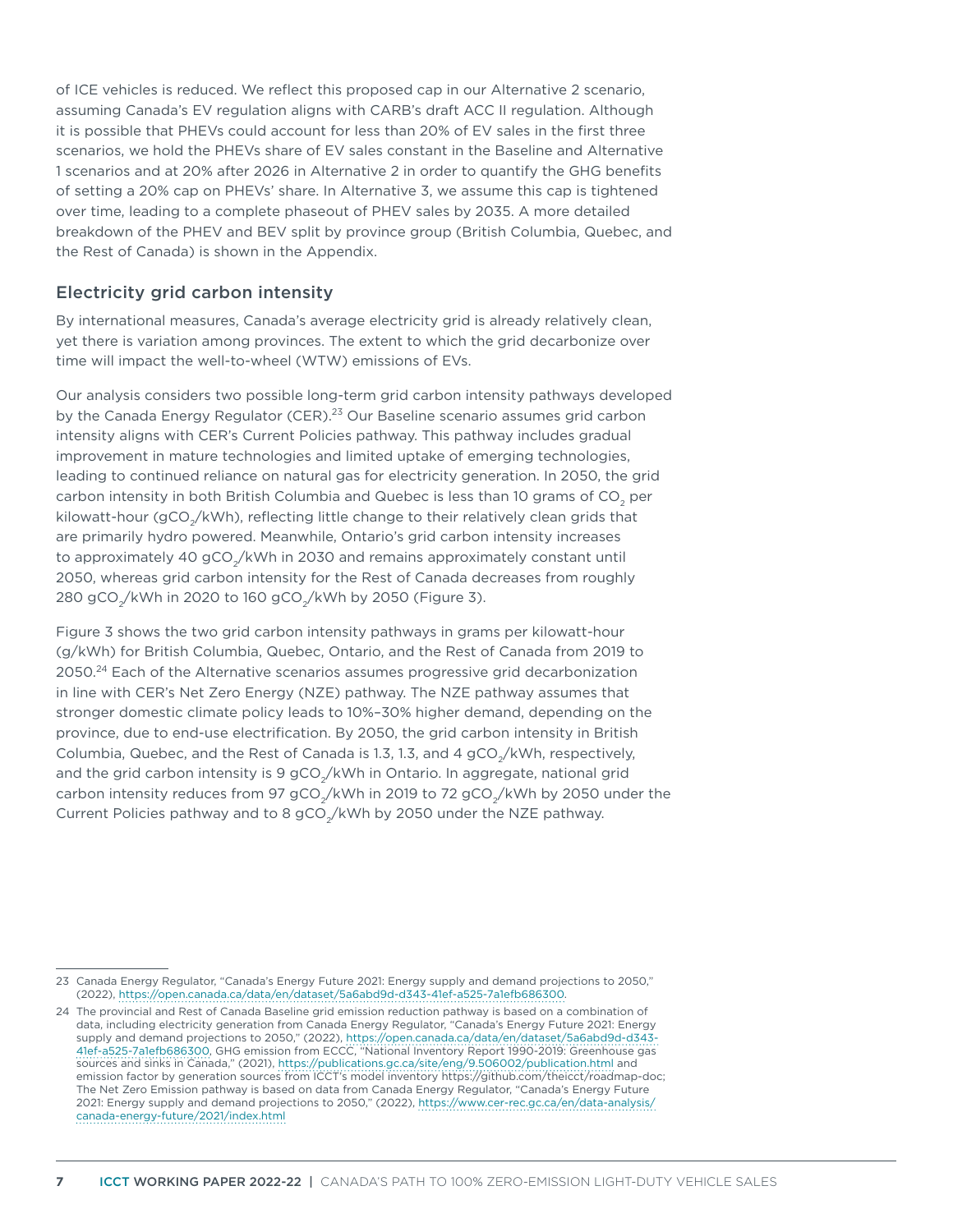



## ICE and BEV efficiency potential

Canada is expected to remain aligned with EPA's newest LDV GHG standards through 2026.<sup>25</sup> We assume these standards are implemented as-is in all four scenarios. In the Baseline scenario, after accounting for the expected uptake of BEVs and PHEVs, we estimate the energy intensity of ICE vehicles in Canada would need to decline 30% from 2019 to 2026 to meet the MY 2026 GHG standards.<sup>26</sup> In Alternative 1, to achieve the same fleet-level GHG target in 2026, the energy intensity of ICE vehicles would need to decline 25% from 2019 to 2026. In Alternative 2 and Alternative 3, ICE vehicles would need to improve 18%. Among these scenarios, as EV uptake increases, the effective requirements for ICE vehicles become less stringent, since both strategies count toward compliance with the GHG standards.

Even under the Baseline scenario with modest EV uptake, the LDV GHG standards will not exhaust cost-effective ICE efficiency technology potential. For example, EDF consultants used the same version of NHTSA's CAFE model that was used by EPA in its final rule to estimate the costs of further increasing ICE efficiency technology uptake post-2026.27 They estimate that a further 30% reduction in ICE vehicle fuel consumption is achievable at a cost of \$2,780 for cars and \$2,450 for light trucks. Under such a

<sup>25</sup> 8 Fed. Reg. 74434

<sup>26</sup> ECCC, "Greenhouse gas emissions performance for the 2019 model year light-duty vehicle fleet: In relation to the Passenger Automobile and Light Truck Greenhouse Gas Emission Regulations under the Canadian Environmental Protection Act, 1999 ," (July 2021), https://www.canada.ca/en/environment-climate-change/services/canadianenvironmental-protection-act-registry/greenhouse-gas-emissions-performance-2019.html#tab2.

<sup>27</sup> National Highway Traffic Safety Administration, "CAFE Compliance and Effects Modeling System," Accessed March 31, 2022, https://www.nhtsa.gov/corporate-average-fuel-economy/cafe-compliance-and-effectsmodeling-system.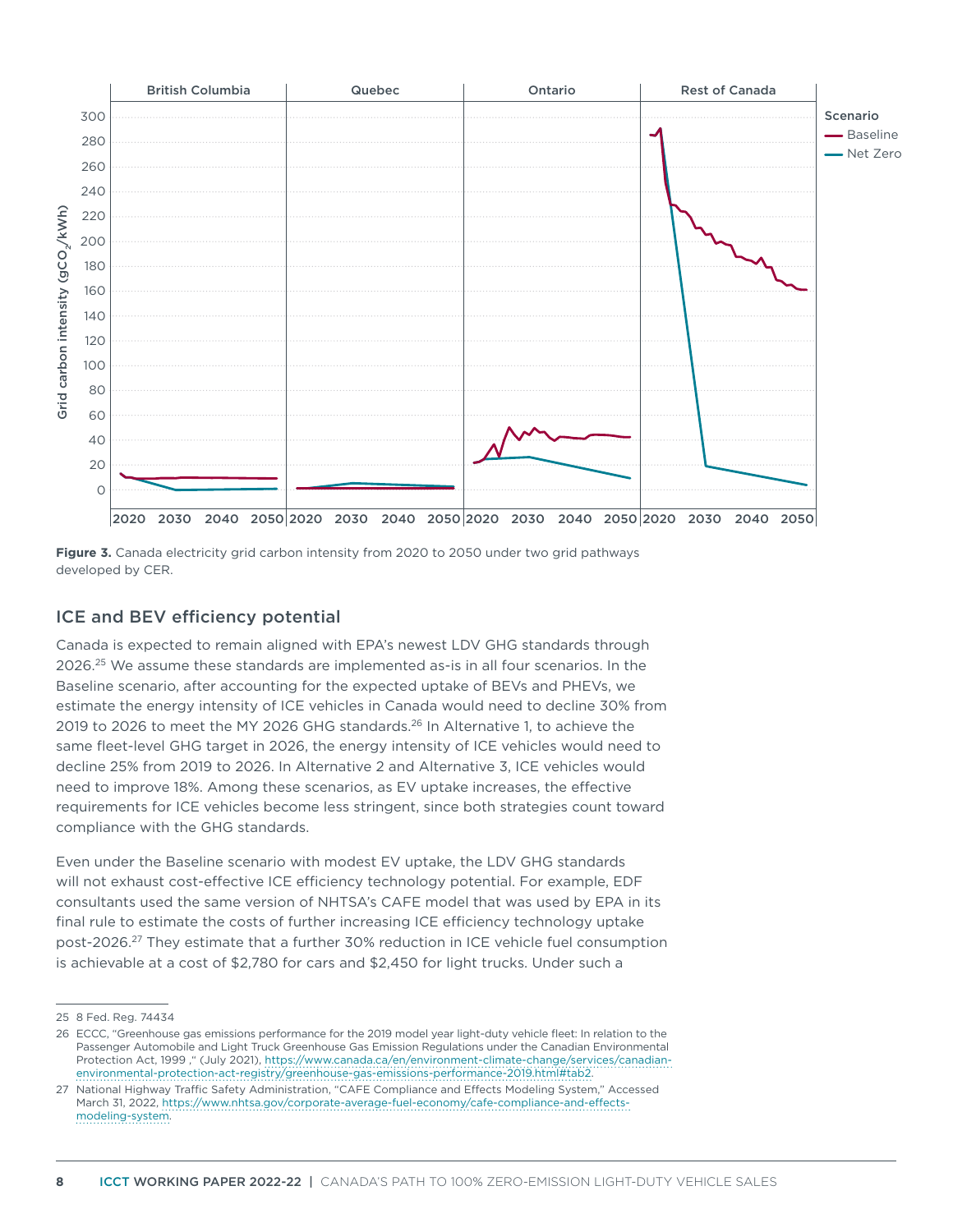scenario, EDF projects that strong hybrids would account for three quarters of ICE vehicle sales.<sup>28</sup>

Previous ICCT studies have indicated that the technology effectiveness assumptions in NHTSA's CAFE model are conservatively low and the costs are conservatively high.<sup>29</sup> In a 2018 analysis, ICCT's estimates of the technology costs to meet EPA MY 2025 standards in Canada were 33% lower than estimated using EPA's technology inputs.<sup>30</sup> If this finding holds for NHTSA's current CAFE model, a further 30% reduction in ICE fuel consumption from MY 2026 could be achievable at a cost of less than \$2,000 per vehicle, in line with the benefits estimated by EPA.

In each of our Alternative scenarios, we assume post-2026 GHG standards are tightened to achieve a further 30% improvement in ICE efficiency compared to the MY 2026 ICE energy intensity value projected in the Baseline scenario. Between 2026 and 2030, we assume ICE efficiency improves by 10% in Alternative 1, 20% in Alternative 2, and 30% in Alternative 3. This results in annualized post-2026 energy efficiency improvement rates of 2.6%, 5.4%, and 8.5%, respectively, for the three scenarios. Since in the three alternative scenarios the EV uptake is higher than the Baseline, the ICE energy efficiency value in 2026 is higher as well. This means that, using the annual improvement rates, we find that the 30% improvement from the 2026 Baseline ICE energy efficiency value is achieved by 2043 in Alternative 1, 2036 in Alternative 2, and 2032 in Alternative 3. These improvements are applicable for ICE vehicles as well as the ICE part of PHEVs. We assume that 50% of the PHEV kilometers travelled are using the ICE part of the powertrain, roughly in line with the real-world pattern observed in the United States.<sup>31</sup> In all scenarios, we also assume BEV efficiency improves by 0.65% annually from 2022 to 2035.<sup>32</sup>

#### GHG targets needed to achieve EV sales and efficiency improvements

The rates of EV uptake modeled in each scenario could be achieved by dedicated EV regulations; however, the modeled ICE vehicle efficiency improvements would require tightening GHG standards post-2026. Assuming no changes to the design of adopted GHG standards through MY 2026, we calculated the GHG targets that would need to be set in 2030 and later to achieve the combination of EV uptake and ICE efficiency improvements modeled in each of the four scenarios.

Table 2 summarizes three key elements in our scenarios: fleet-wide  $CO<sub>2</sub>$  compliance targets, EV uptake, and effective targets for ICE vehicles after accounting for EV uptake. Future GHG standards would need to be substantially tightened to phase out ICE vehicles.

<sup>28</sup> Environmental Defense Fund, "Letter to California Air Resources Board, Re: EDF Analysis of Impact of Post-2026 GHG Standards on ACCII ICEV Costs," (February 24, 2022), https://www.edf.org/sites/default/files/ content/Letter-ARB-EDF-Analysis-Impact-Post-2026-GHG-Standards-ACCII-ICEV-Costs.pdf.

<sup>29</sup> Nic Lutsey, Dan Meszler, Aaron Isenstadt, John German, and Josh Miller, Efficiency technology and cost assessment for U.S. 2025-2030 light-duty vehicles, (ICCT: Washington, D.C., 2017) https://theicct.org/wpcontent/uploads/2021/06/US-LDV-tech-potential\_ICCT\_white-paper\_22032017.pdf.

<sup>30</sup> Francisco Posada, Aaron Isenstadt, Ben Sharpe, and John German, Assessing Canada's 2025 passenger vehicle greenhouse gas standards: benefits analysis, (ICCT: Washington, D.C., 2018), https://theicct.org/ publication/assessing-canadas-2025-passenger-vehicle-greenhouse-gas-standards-benefits-analysis/.

<sup>31</sup> Patrick Plötz, Cornelius Moll, Yaoming Li, Georg Bieker, and Peter Mock, Real-World Usage of Plug-in Hybrid Electric Vehicles: Fuel Consumption, Electric Driving, and CO<sub>2</sub> Emissions, (ICCT: Washington, DC 2020), https://theicct.org/publication/real-world-usage-of-plug-in-hybrid-electric-vehicles-fuel-consumption-electricdriving-and-co2-emissions/.

<sup>32</sup> [Nic Lutsley and Michael Nicholas, Update on electric vehicle costs in the United Sta](https://theicct.org/publication/real-world-usage-of-plug-in-hybrid-electric-vehicles-fuel-consumption-electric-driving-and-co2-emissions/)tes through 2030, (ICCT: Washington, DC, 2019), https://theicct.org/publication/update-on-electric-vehicle-costs-in-the-united-statesthrough-2030/.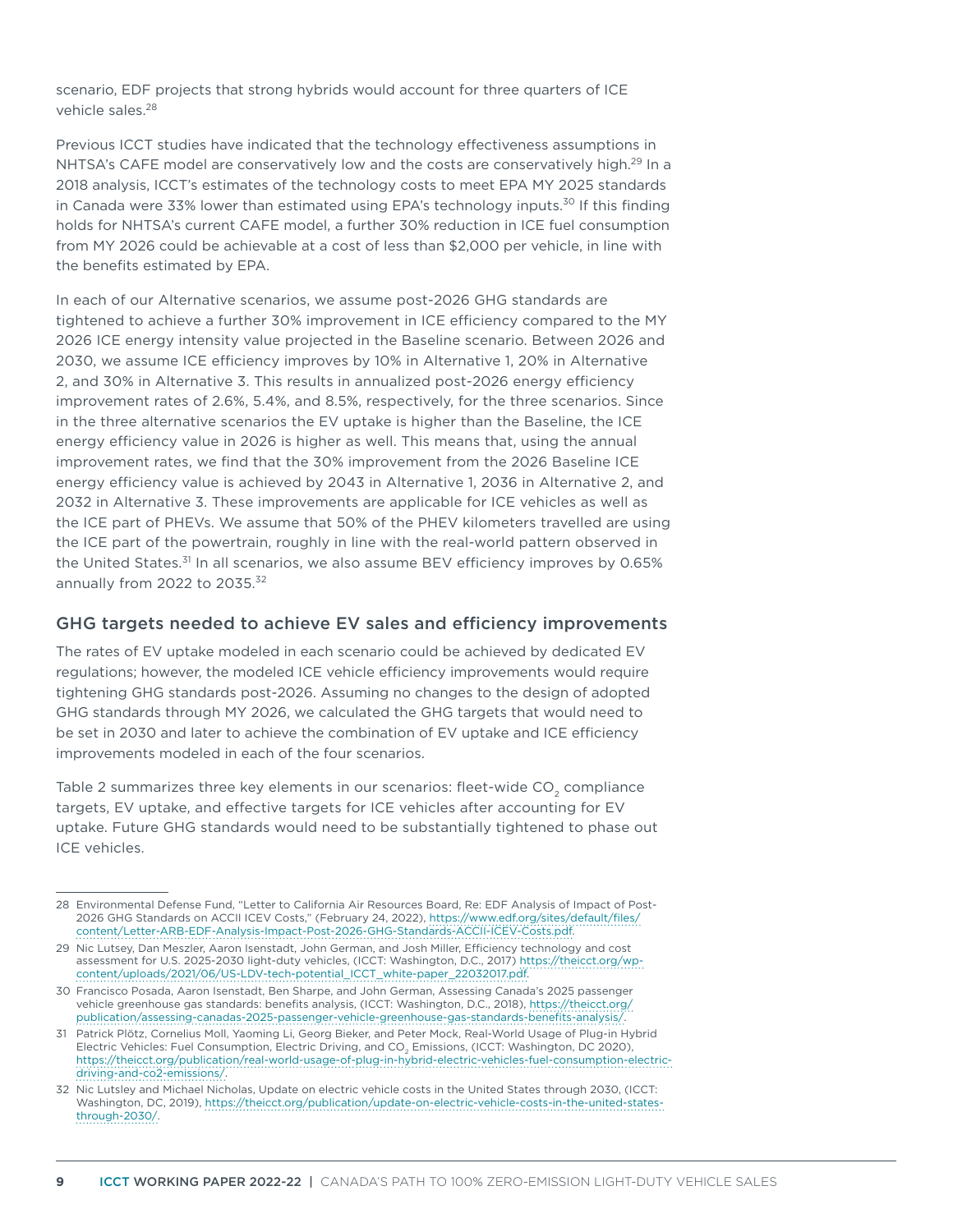In the Baseline scenario, assuming no further ICE efficiency improvements after 2026, GHG standards would need to be tightened by 85% from 2026 to 2050 to completely phase out ICE vehicle sales by 2050. In Alternatives 1 and 2, to achieve 100% EV sales in combination with further ICE vehicle and PHEV efficiency improvements, 2035 GHG targets would have to be tightened to 22 and 13 grams of  $CO<sub>2</sub>$  per mile (gCO<sub>2</sub>/mi), respectively. Under these targets, PHEVs could still account for up to 26% and 18% of EV sales, respectively. In these scenarios, post-2035 improvements in ICE efficiency would only apply to PHEVs since, at that point, ICE vehicle sales have already been phased out. In Alternative 3, tightening GHG targets to 0 gCO<sub>2</sub>/mi by 2035 would phase out sales of PHEVs as well as ICE vehicles.

Table 2. GHG targets needed to achieve EV sales and efficiency improvements for all scenarios from 2019 to 2050.

|                      |                                                              | 2019 | 2022  | 2026   | 2030   | 2035    | 2040    | 2050    |
|----------------------|--------------------------------------------------------------|------|-------|--------|--------|---------|---------|---------|
|                      | Fleet-wide CO <sub>2</sub> Compliance (gCO <sub>2</sub> /mi) | 269  | 243   | 175    | 164    | 137     | 104     | 26      |
|                      | BEV uptake (%)                                               | 1.7% | 4%    | 10%    | 14%    | 25%     | 40%     | 74%     |
| <b>Baseline</b>      | PHEV uptake (%)                                              | 0.8% | 2%    | 4%     | 5%     | 10%     | 15%     | 26%     |
|                      | Total EV uptake (%)                                          | 2.4% | 6%    | 13%    | 20%    | 35%     | 55%     | 100%    |
|                      | Effective Target for ICEs (gCO <sub>2</sub> /mi)             | 283  | 263   | 197    | 197    | 197     | 197     | 197     |
|                      | Effective Target for ICEs Compared to 2019 (%)               | 0%   | $-7%$ | $-30%$ | $-30%$ | $-30%$  | $-30%$  | $-30%$  |
|                      | Fleet-wide CO <sub>2</sub> Compliance (gCO <sub>2</sub> /mi) | 269  | 250   | 183    | 109    | 22      | 19      | 18      |
|                      | BEV uptake (%)                                               | 1.7% | 4%    | 11%    | 36%    | 74%     | 74%     | 74%     |
|                      | <b>PHEV uptake (%)</b>                                       | 0.8% | 2%    | 4%     | 13%    | 26%     | 26%     | 26%     |
| <b>Alternative 1</b> | Total EV uptake (%)                                          | 2.4% | 6%    | 16%    | 50%    | 100%    | 100%    | 100%    |
|                      | Effective Target for ICEs (gCO <sub>2</sub> /mi)             | 283  | 269   | 212    | 191    | 167     | 146     | 138     |
|                      | Effective Target for ICEs Compared to 2019 (%)               | 0%   | $-5%$ | $-25%$ | $-33%$ | $-41%$  | $-48%$  | $-51%$  |
|                      |                                                              |      |       |        |        |         |         |         |
|                      | Fleet-wide CO <sub>2</sub> Compliance (gCO <sub>2</sub> /mi) | 269  | 243   | 174    | 83     | 13      | 13      | 13      |
|                      | BEV uptake (%)                                               | 1.7% | 7%    | 22%    | 49%    | 81%     | 81%     | 81%     |
| <b>Alternative 2</b> | PHEV uptake (%)                                              | 0.8% | 2%    | 5%     | 11%    | 19%     | 19%     | 19%     |
|                      | Total EV uptake (%)                                          | 2.4% | 9%    | 27%    | 61%    | 100%    | 100%    | 100%    |
|                      | Effective Target for ICEs (gCO <sub>2</sub> /mi)             | 283  | 275   | 230    | 184    | 139     | 138     | 138     |
|                      | Effective Target for ICEs Compared to 2019 (%)               | 0%   | $-3%$ | $-18%$ | $-35%$ | $-51%$  | $-51%$  | $-51%$  |
|                      | Fleet-wide CO <sub>2</sub> Compliance (gCO <sub>2</sub> /mi) | 269  | 243   | 174    | 68     | $\circ$ | $\circ$ | $\circ$ |
|                      | BEV uptake (%)                                               | 1.7% | 7%    | 22%    | 55%    | 100%    | 100%    | 100%    |
|                      | PHEV uptake (%)                                              | 0.8% | 2%    | 4%     | 5%     | 0%      | 0%      | 0%      |
| <b>Alternative 3</b> | Total EV uptake (%)                                          | 2.4% | 9%    | 27%    | 61%    | 100%    | 100%    | 100%    |
|                      | Effective Target for ICEs (gCO <sub>2</sub> /mi)             | 283  | 275   | 232    | 162    | 138     | 138     | 138     |
|                      | Effective Target for ICEs Compared to 2019 (%)               | 0%   | $-3%$ | $-18%$ | $-43%$ | $-51%$  | $-51%$  | $-51%$  |

#### Stock, sales and activity projections

Canada's historical LDV stock data (from 2000 to 2019) and sales data (from 2010 to 2021) were obtained from Statistics Canada.<sup>33</sup> For future projections-2020 to

<sup>33</sup> Statistics Canada, "Vehicle registrations, by type of vehicle," (September 2020). https://www150.statcan. gc.ca/t1/tbl1/en/tv.action?pid=2310006701; Statistics Canada, "New motor vehicle sales, by type of vehicles," (March 2021). https://www150.statcan.gc.ca/t1/tbl1/en/tv.action?pid=2010000201.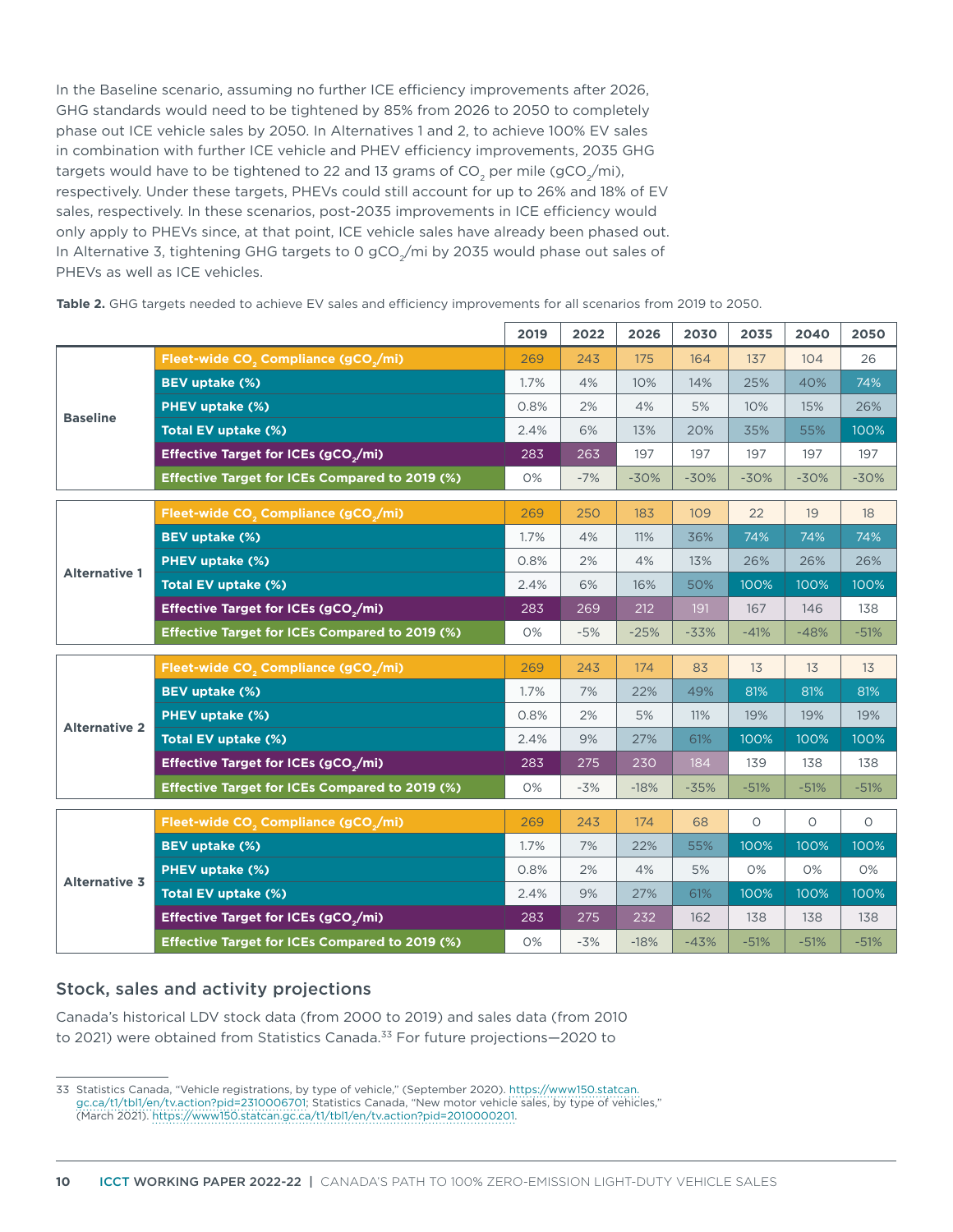2050 for stock and 2022 to 2050 for sales—we used a January 2022 model estimates dataset provided by Transport Canada. Since the 2019 stock and 2021 sales values were different in the Transport Canada dataset, we did not use the absolute projection values from Transport Canada. Instead, the annual growth rate between 2021 and 2050 Transport Canada sales projections and between 2019 and 2050 Transport Canada stock projections were applied to generate projected values consistent with the historical Statistics Canada data as their starting point and the growth rates forecasted by Transport Canada.

Sales growth in Canada is estimated to be 23% between 2021 and 2050, largely driven by British Columbia (24%), Ontario (23%), and Quebec (20%). Model estimates of average vehicle activity per LDV (vehicle-km traveled per vehicle) were calibrated for 2019 to align estimated GHG emissions with ECCC's 2019 GHG data.<sup>34</sup> We then adjusted these estimates for 2020 and 2021 to capture the reduction in activity due to COVID-19. For this, we used data on gasoline sales in 2020 and part of 2021 as proxies for the reductions in vehicle activity compared to 2019 levels—about 15% lower in 2020 and about 8% lower in 2021.<sup>35</sup> From 2022 onwards, average vehicle activity per LDV is assumed to recover to the 2019 value.

# **Results**

### EV penetration

Figure 4 shows the LDV stock by powertrain for each scenario and province group. The total LDV stock in Canada is projected to grow 39% from 2020 to 2050, although it slows down after 2035, at which point the stock growth is 33% compared to 2020. There are considerable differences in provincial growth rates between 2020 and 2050: Quebec grows the fastest at 69%, followed by British Columbia at 56% and Ontario at 46%. Like the national stock, the growth rates in these provinces are considerably higher between 2020 and 2035 than between 2035 and 2050. In the Rest of Canada, a slight decrease in total LDV stock (8%) is projected from 2020 to 2050.

In the Baseline scenario, ICE vehicles still account for 36% of the national LDV stock in 2050; however, in the three Alternative scenarios, ICE vehicles account for only a small percentage of the stock by 2050. By 2050, BEVs are projected to reach 46% of total LDV stock in the Baseline scenario, 71% in Alternative 1, 80% in Alternative 2, and 98% in Alternative 3.

At the province level in the Baseline scenario, British Columbia's and Quebec's strong EV policies result in most of the stock being comprised of EVs by 2050 (72% in British Columbia and 59% in Quebec). This is in stark contrast to Ontario, which accounts for approximately 40% of the nationwide LDV fleet, but where only 34% of vehicles are projected to be EVs by 2050. In the Alternative scenarios, the differences in EV uptake are greatest in Ontario and the Rest of Canada, which have not yet adopted strong EV policies but are assumed to reach 100% EV sales by 2035 driven by national regulations.

<sup>34</sup> Environment and Climate Change Canada, "Transport sector greenhouse gas emissions, Canada, 1990 to 2019," (October 2021), https://www.canada.ca/en/environment-climate-change/services/environmentalindicators/greenhouse-gas-emissions.html.

<sup>35</sup> Statistics Canada, "Sales of fuel used for road motor vehicles, annual," (September 2021), https://www150. statcan.gc.ca/t1/tbl1/en/tv.action?pid=2310006601; Statistics Canada, "Energy Statistics, December 2021," (March 2022), https://www150.statcan.gc.ca/n1/daily-quotidien/220309/dq220309b-eng.htm.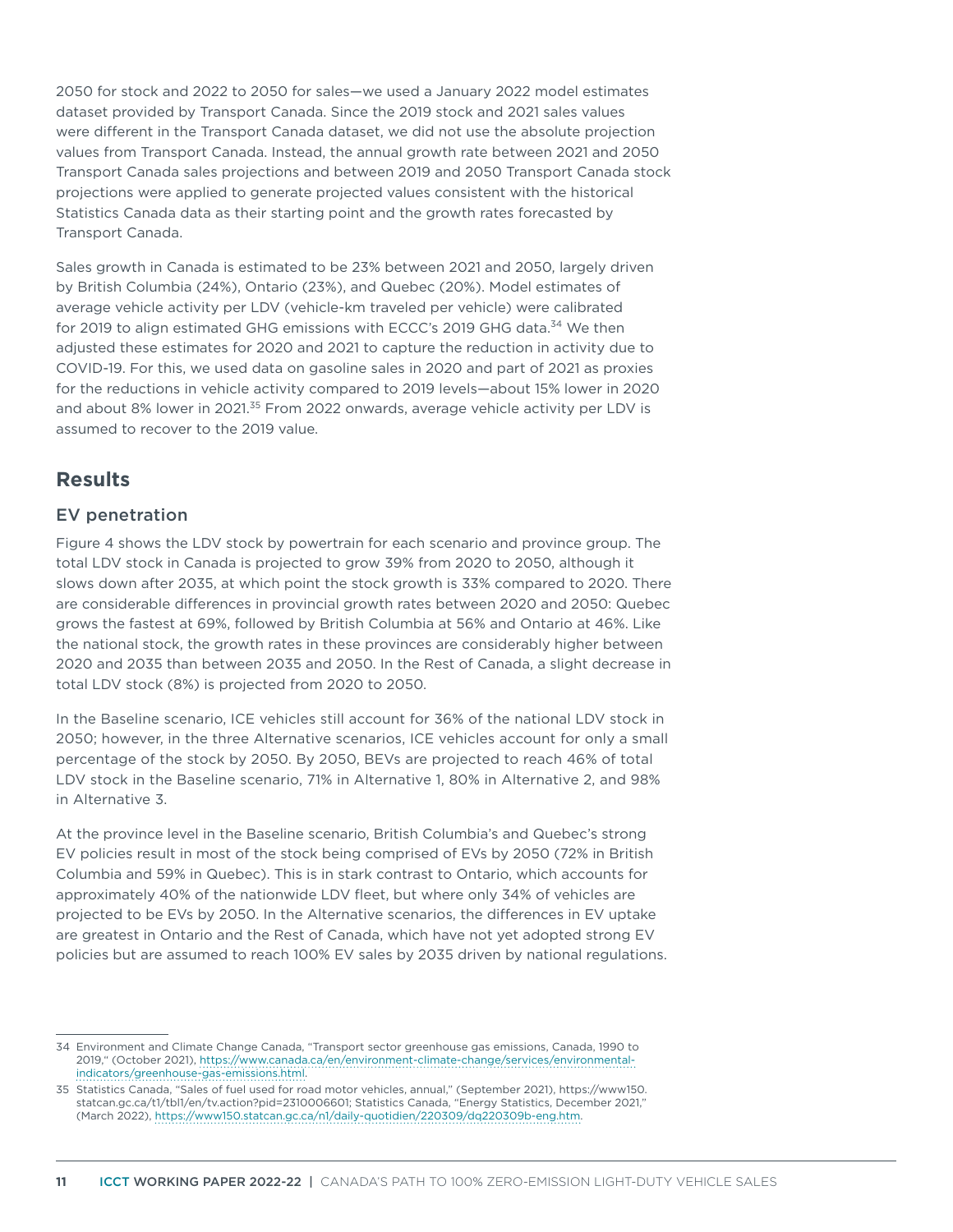

**Figure 4.** Canada's light-duty vehicle stock from 2020 to 2050 by powertrain for each scenario.

## Energy consumption impacts

Figure 5 shows the impacts of each scenario on LDV energy consumption in all regions analyzed. In all scenarios, LDV energy consumption in Canada peaks in 2025. This is primarily driven by the fact that EV sales and significant GHG standard restrictions only start impacting the overall stock after 2025.

In the Baseline scenario, nationwide LDV energy consumption declines 43% from 2025 to 2050. Alternative 3 achieves a reduction of 71% over the same period, which is slightly greater than the reductions in Alternative 2 (68%) and Alternative 1 (67%). The incremental reductions in Alternatives 2 and 3 are mainly driven by their higher proportions of BEVs, which are more energy efficient than PHEVs.

In the Baseline scenario, British Columbia's and Quebec's projected reductions in energy consumption of 52% and 53%, respectively, from 2025 to 2050 are higher than other provinces due to their existing EV policies. In each of the Alternative scenarios, the projected reductions in energy consumption are more similar among provinces due to the convergence of EV sales shares by 2035. In these Alternative scenarios, ICEs account for 14%–24% of LDV energy consumption among provinces by 2050.

Nationally, we project that light-duty EVs in Canada will consume between 61 TWh and 88 TWh of electricity by 2050, depending on the scenario. Based on Canada's Energy Future 2021 estimates, total electricity generation in 2050 is expected to be between 778 TWh and 876 TWh, which means that between 7% and 11% of total electricity generation should be sufficient to meet LDV electricity demand.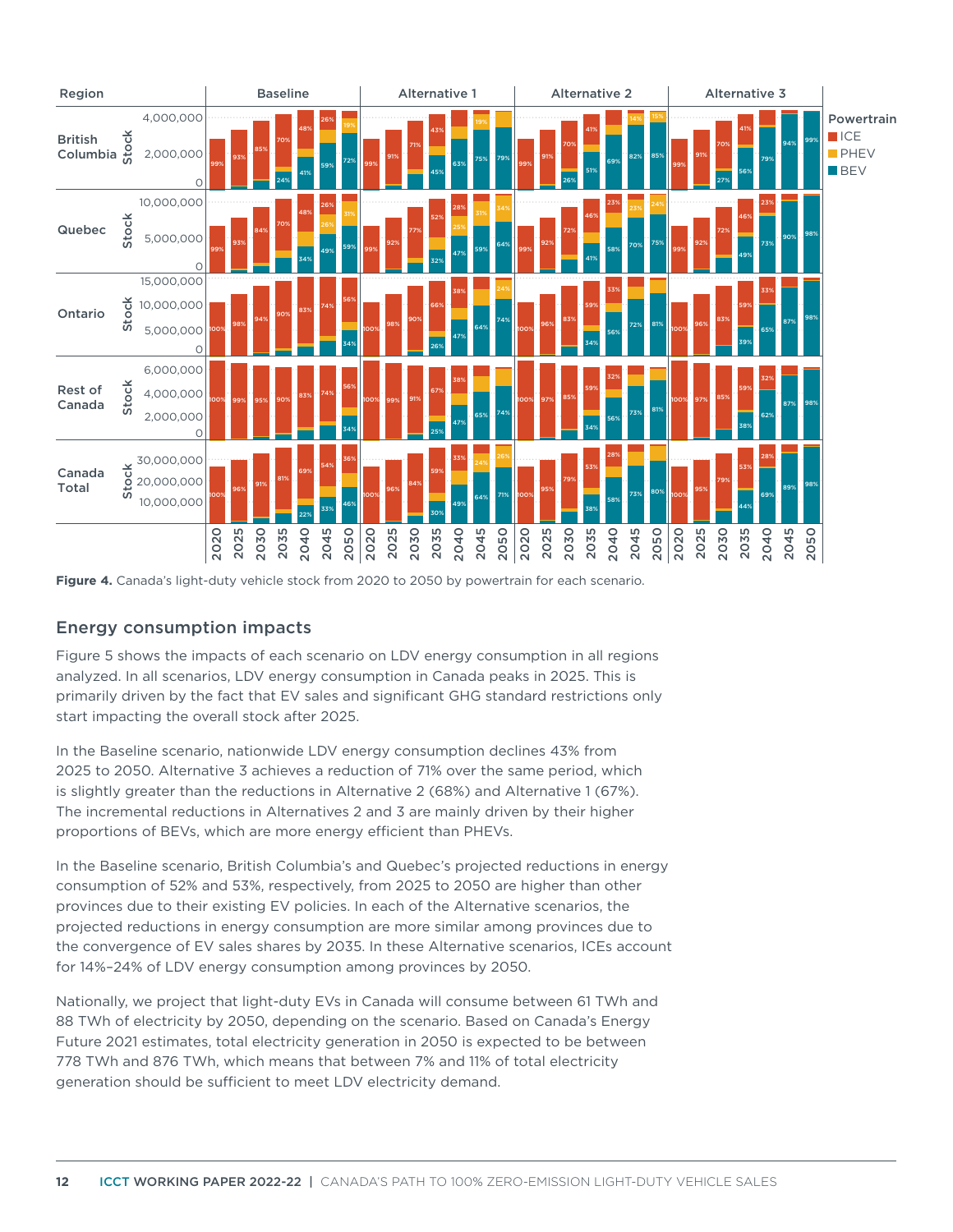

**Figure 5.** Energy consumption of LDVs in Canada (in Petajoules) from 2020 to 2050 by powertrain and scenario.

## Annual CO<sub>2</sub> emissions trajectories

Whether and how Canada meets its 2035 EV target has significant implications for the trajectory of  $CO<sub>2</sub>$  emissions from its LDV fleet. In all scenarios, LDV  $CO<sub>2</sub>$  emissions are projected to increase until around 2026, reflecting the recovery in vehicle activity after the COVID-19 related slowdown in 2020 and 2021 (Figure 4). Despite differences in EV uptake across scenarios, minimal differences in LDV CO<sub>2</sub> emissions are projected through 2026, since the 2026 LDV GHG standards create a regulatory backstop for fleet average GHG emissions for new vehicles.

Figure 6 summarizes the LDV emission trajectories for both tank-to-wheel (TTW) and well-to-wheel (WTW) CO<sub>2</sub> emissions. In the Baseline scenario, LDV CO<sub>2</sub> emissions are projected to decline 52%-55% from 2021 values by 2050. Projected CO<sub>2</sub> reductions are far more substantial in the Alternative scenarios, achieving TTW CO<sub>2</sub> reductions of 86% in Alternative 1, 88% in Alternative 2, and 93% in Alternative 3. In these scenarios, WTW  $CO<sub>2</sub>$  emissions have nearly identical trajectories as TTW  $CO<sub>2</sub>$  emissions.

If we consider Canada's 2030 economy-wide GHG reduction target of 40%–45% below 2005 levels and assume LDVs should achieve a similar reduction, their TTW CO<sub>2</sub> emissions should be between 45 million tonnes (Mt) of CO<sub>2</sub> and 50 Mt CO<sub>2</sub> in 2030. Although this benchmark is not met in 2030 under any of these scenarios, Alternative 3 could achieve this benchmark by around 2036—10 years faster than the Baseline scenario.

Considering Canada's net zero GHG target in 2050, LDV CO<sub>2</sub> emissions should be as close to zero as feasible to comply with this target. Of the scenarios we evaluated, only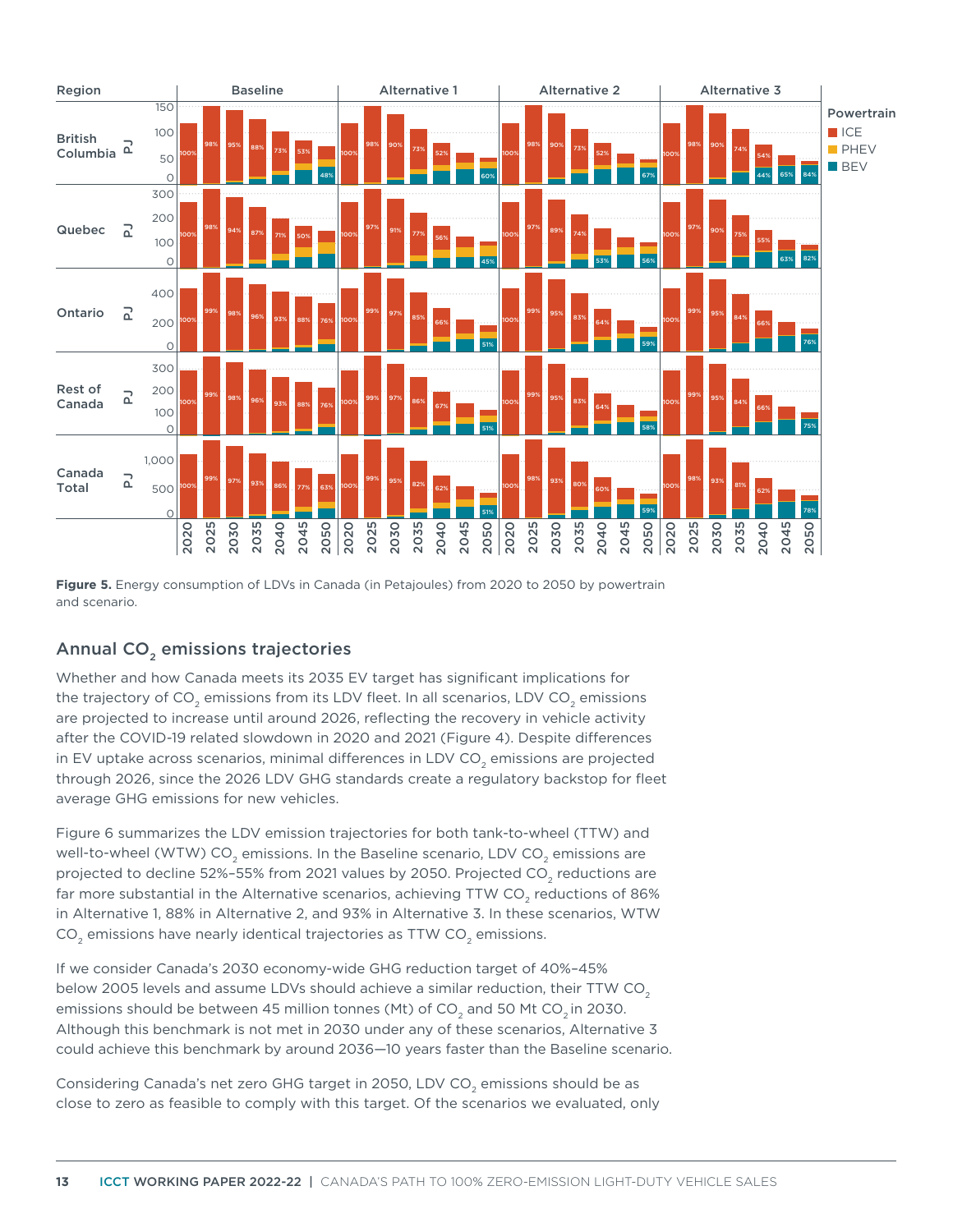Alternative 3 gets close to zero in 2050, reaching 8 Mt CO<sub>2</sub> on a WTW basis. In 2050, the key difference between Alternative 3 and Alternative 2 is the complete phaseout of PHEVs by 2035, compared to allowing PHEVs to account for up to 20% of EV sales indefinitely. To further reduce LDV CO<sub>2</sub> emissions to zero in 2050, accelerated fleet renewal will likely be needed along with complete grid decarbonization.



Figure 6. TTW and WTW CO<sub>2</sub> emissions from Canada's LDV fleet between 2020 and 2050. The data labels in 2050 show the percent reduction from 2021 emissions. WTW emissions include TTW emissions and upstream emissions from fuel production, refining, and distribution, as well as electricity generation.

At the provincial level, the disparities in emission reductions in the Baseline scenario reflect the lack of strong EV policies in Ontario and the Rest of Canada (Figure 7). The projected emission reductions in these two regions from 2021 to 2050 are considerably lower (around 40%) than in British Columbia and Quebec (each around 74%). However, in the Alternative scenarios, while Ontario and the Rest of Canada slightly lag behind British Columbia and Quebec, the LDV CO<sub>2</sub> trends are more similar: 85%-88% for Alternative 1, 87%–90% for Alternative 2, and 91%–94% for Alternative 3.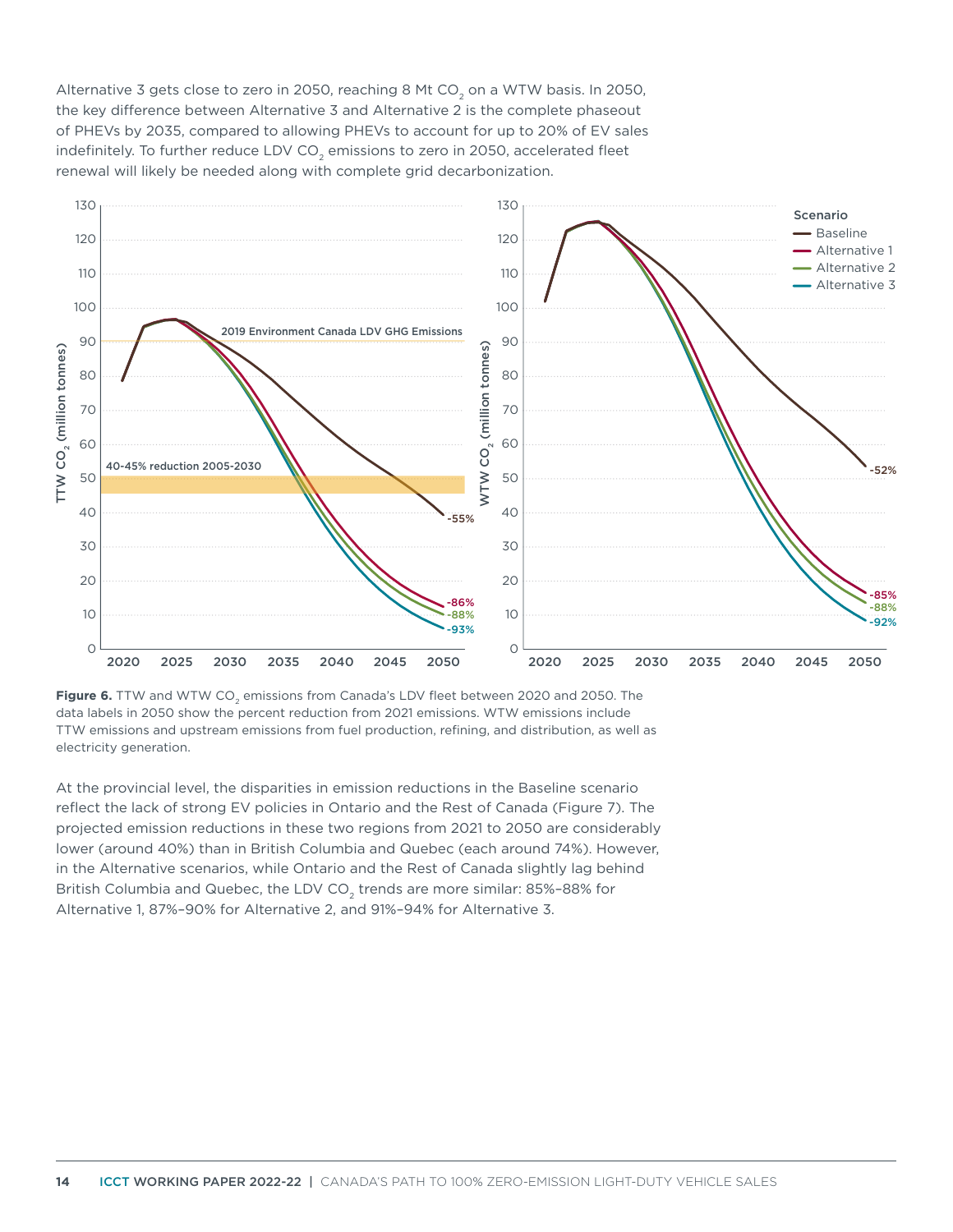

**Figure 7.** WTW CO<sub>2</sub> emissions from Canada's LDV fleet between 2020 and 2050 by province group. The data labels in 2050 show the percent reduction from 2021 emissions.

## Cumulative CO<sub>2</sub> emission reductions

Figure 8 summarizes cumulative LDV CO<sub>2</sub> emissions in the Baseline scenario and reductions in each Alternative scenario from 2027 to 2050. We consider emissions starting from 2027 in order to isolate the impacts of post-2026 regulations. In the Baseline scenario, Canada's LDV fleet is projected to emit nearly 1,600 Mt CO<sub>2</sub> on a TTW basis and 2,130 Mt CO<sub>2</sub> on a WTW basis from 2027 to 2050. Alternative 1 would avoid 28% of these cumulative  $CO<sub>2</sub>$  emissions due to increased EV sales, improved ICE efficiency, and reduced grid carbon intensity. Alternative 2 would avoid an additional 60 and 77 Mt CO<sub>2</sub> on a TTW and WTW basis, respectively, compared to Alternative 1, reflecting a 13% increase in benefits compared to Alternative 1. This is primarily driven by a combination of faster EV uptake, the 20% cap on PHEV sales, and tighter ICE efficiency requirements.

Alternative 3 would avoid an additional 51 and 67 Mt CO<sub>2</sub> on a TTW and WTW basis, respectively, compared to Alternative 2, reflecting an additional 11% increase in benefits compared to Alternative 1. In addition to improving ICE efficiency at a faster rate, Alternative 3 is the only scenario which phases out new PHEV sales by 2035. This underlines the importance of provinces and the federal government developing policies that are guaranteed to phase out PHEVs by a certain date, even if BEVs are expected to account for the bulk of EV sales.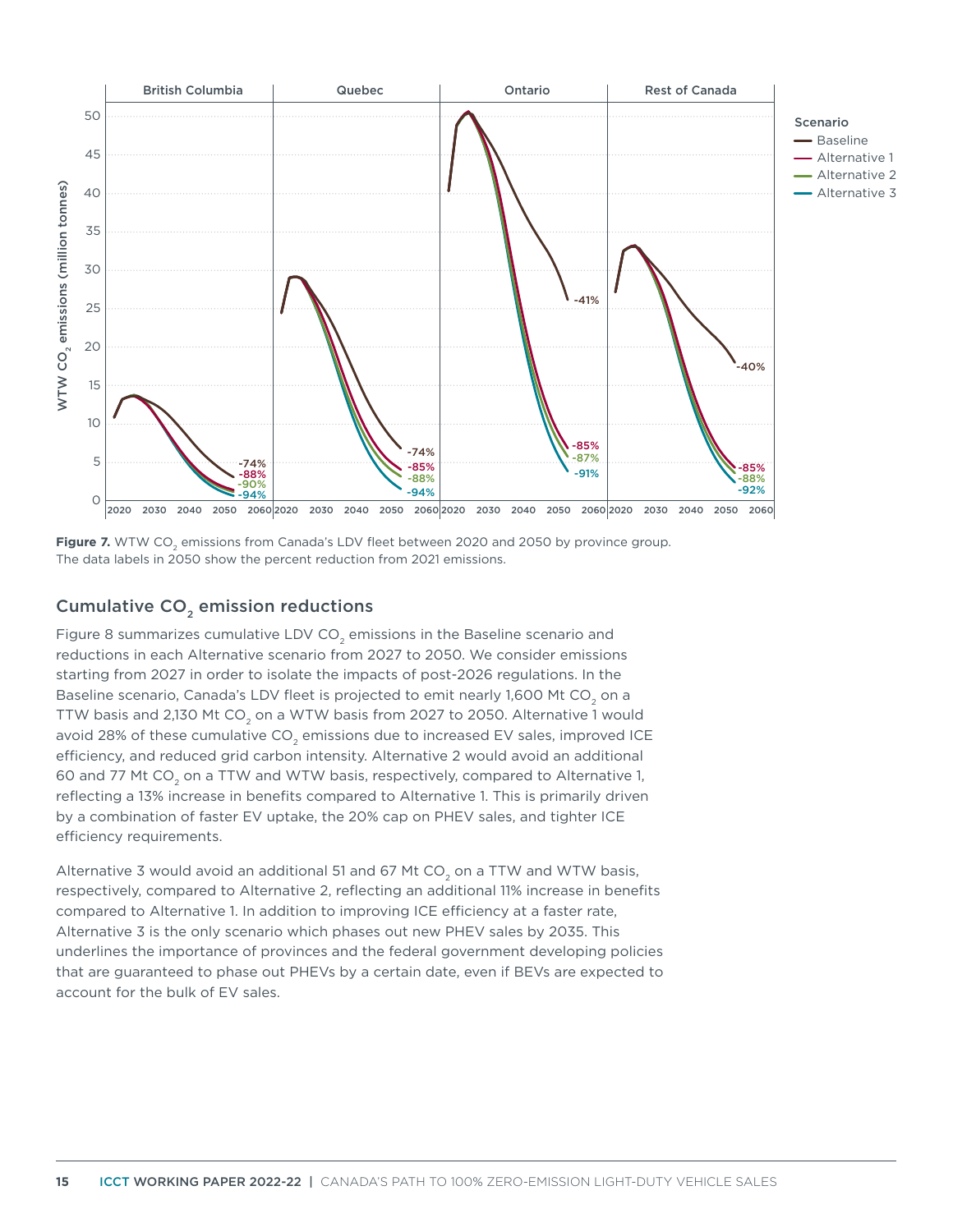

**Figure 8.** Cumulative TTW and WTW CO<sub>2</sub> emissions from Canada's LDV fleet between 2027 and 2050 and reductions in Alternative scenarios.

# **Conclusions**

Achieving Canada's 100% EV sales target for LDVs by 2035 is crucial to reducing LDV CO<sub>2</sub> emissions in line with Canada's GHG goals. In the near term, federal LDV GHG standards through MY 2026 leave little room to further reduce CO<sub>2</sub> by increasing EV uptake, since increases in EV sales will reduce the effective stringency of the standards for ICE vehicles. Post-2026, however, not all regulatory pathways are equal.

We evaluated three Alternative scenarios to meet Canada's 100% EV sales target for LDVs: Alternative 1, in which Canada achieves 50% EV sales by 2030; Alternative 2, in which Canada achieves 61% EV sales by 2030; and Alternative 3, in which Canada further requires the phase-out of PHEVs by 2035. In each of these scenarios, we also differentiate the assumed rates of ICE efficiency improvement and calculate the GHG standards that would be needed to achieve each combination of EV uptake and ICE improvement.

Although all three Alternative scenarios achieve markedly better outcomes than the Baseline scenario which reflects the impacts of current policies, we find significant differences in the annual  $CO<sub>2</sub>$  emission trajectories of these scenarios, their cumulative emission benefits, and the extent to which they are compatible with Canada's 2030 GHG target and 2050 net zero GHG target.

Canada's 2030 economy-wide GHG target requires a 40%–45% reduction from 2005 levels. The most stringent LDV scenario that we modeled (Alternative 3) could achieve a similar level of  $CO<sub>2</sub>$  reduction by 2036–10 years faster than in the Baseline scenario.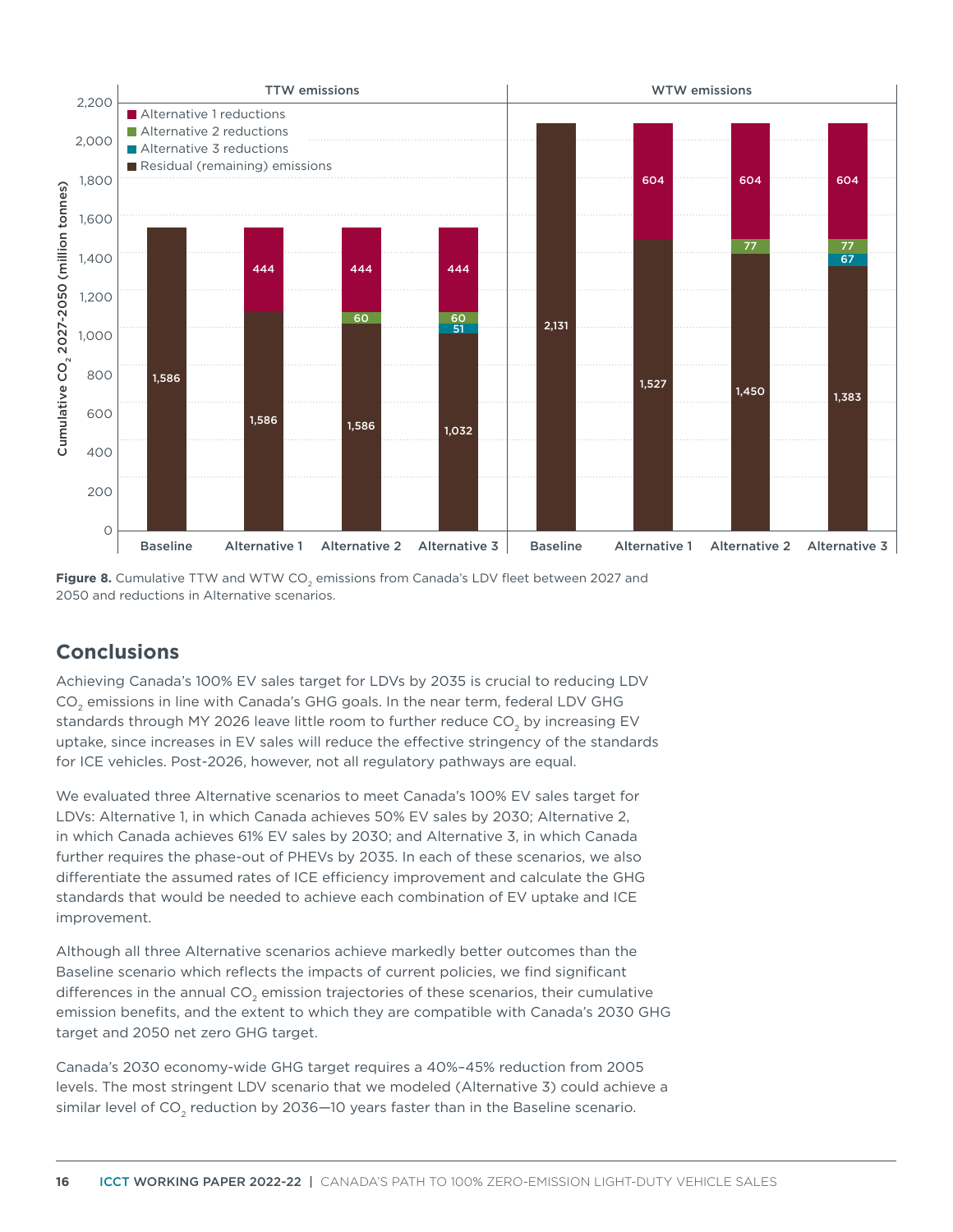The differences among Alternative scenarios become more clear when looking out to 2050. Considering Canada's 2050 target of net zero GHG emissions, the only scenario that comes very close to achieving that target is Alternative 3 (-93% from 2021), which completely phases out PHEV sales by 2035. Alternative 2, which caps PHEVs at 20% of EV sales, would achieve an 88% reduction from 2021 to 2050.

Canada should also consider strategies to minimize cumulative LDV CO<sub>2</sub> emissions between now and reaching net zero. One such strategy is aligning with CARB's expected regulatory pathway (Alternative 2), which calls for faster adoption of EVs by 2030 and caps the share of PHEVs in EV sales. This scenario would increase cumulative emission benefits by 13% from 2027 to 2050 compared to the benefits of aligning with likely EPA action (Alternative 1). Canadian regulators should also consider developing more stringent 2030 GHG standards that achieve significant improvements to ICE vehicles as well as high EV uptake. The benefits of tightening GHG standards to varying degrees are reflected in our Alternative scenarios 1, 2, and 3. Finally, regulators should consider phasing out PHEV sales no later than 2035 to maintain a chance at reaching net zero LDV CO<sub>2</sub> emissions by 2050. Doing so would increase cumulative emission benefits by a further 11% (Alternative 3) in addition to the incremental benefits of Alternative 2. Lastly, to eliminate residual CO<sub>2</sub> emissions from ICE vehicles in 2050, regulators could also consider strategies to accelerate fleet turnover and fully decarbonize the electricity grid.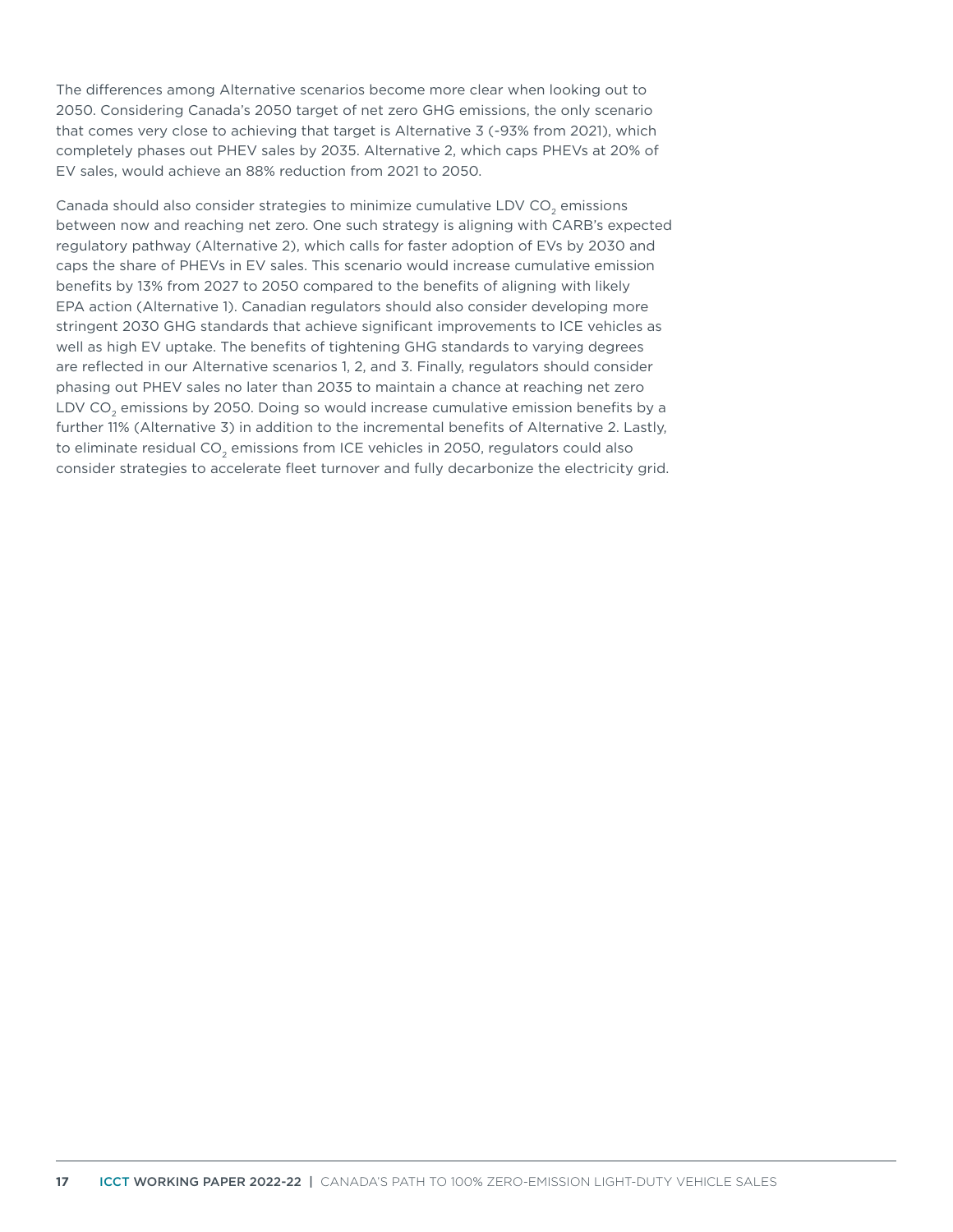# **Appendix**

The tables below specifies the data behind some of the figures and assumptions that were provided in the main text. These include detailed BEV/PHEV split assumptions by province and scenario at five-year intervals, annual projected LDV sales and stock by province, annual EV sales shares assumptions by province and scenario, annual projected electricity consumption by EVs by province and scenario, and annual projected CO<sub>2</sub> emissions by province and scenario.

|                          |                      |             | 2020 | 2025 | 2026 | 2030 | 2035 |
|--------------------------|----------------------|-------------|------|------|------|------|------|
|                          | <b>Baseline</b>      | <b>PHEV</b> | 21%  | 21%  | 21%  | 21%  | 21%  |
|                          |                      | <b>BEV</b>  | 79%  | 79%  | 79%  | 79%  | 79%  |
|                          | <b>Alternative 1</b> | <b>PHEV</b> | 21%  | 21%  | 21%  | 21%  | 21%  |
| <b>British</b>           |                      | <b>BEV</b>  | 79%  | 79%  | 79%  | 79%  | 79%  |
| Columbia                 | <b>Alternative 2</b> | <b>PHEV</b> | 21%  | 16%  | 15%  | 15%  | 15%  |
|                          |                      | <b>BEV</b>  | 79%  | 84%  | 85%  | 85%  | 85%  |
|                          |                      | <b>PHEV</b> | 21%  | 14%  | 12%  | 7%   | 0%   |
|                          | <b>Alternative 3</b> | <b>BEV</b>  | 79%  | 86%  | 88%  | 93%  | 100% |
|                          | <b>Baseline</b>      | <b>PHEV</b> | 35%  | 35%  | 35%  | 35%  | 35%  |
|                          |                      | <b>BEV</b>  | 65%  | 65%  | 65%  | 65%  | 65%  |
|                          | <b>Alternative 1</b> | <b>PHEV</b> | 35%  | 35%  | 35%  | 35%  | 35%  |
| <b>Quebec</b>            |                      | <b>BEV</b>  | 65%  | 65%  | 65%  | 65%  | 65%  |
|                          | <b>Alternative 2</b> | <b>PHEV</b> | 35%  | 26%  | 25%  | 25%  | 25%  |
|                          |                      | <b>BEV</b>  | 65%  | 74%  | 75%  | 75%  | 75%  |
|                          | <b>Alternative 3</b> | <b>PHEV</b> | 35%  | 23%  | 21%  | 12%  | 0%   |
|                          |                      | <b>BEV</b>  | 65%  | 77%  | 79%  | 88%  | 100% |
|                          | <b>Baseline</b>      | <b>PHEV</b> | 24%  | 24%  | 24%  | 24%  | 24%  |
|                          |                      | <b>BEV</b>  | 76%  | 76%  | 76%  | 76%  | 76%  |
|                          | <b>Alternative 1</b> | <b>PHEV</b> | 24%  | 24%  | 24%  | 24%  | 24%  |
|                          |                      | <b>BEV</b>  | 76%  | 76%  | 76%  | 76%  | 76%  |
| <b>Rest of</b><br>Canada |                      | <b>PHEV</b> | 24%  | 18%  | 17%  | 17%  | 17%  |
|                          | <b>Alternative 2</b> | <b>BEV</b>  | 76%  | 82%  | 83%  | 83%  | 83%  |
|                          | <b>Alternative 3</b> | PHEV        | 24%  | 16%  | 15%  | 8%   | 0%   |
|                          |                      | BEV         | 76%  | 84%  | 85%  | 92%  | 100% |

**Table A1.** Scenario assumptions for the share of new light-duty EV sales by powertrain (PHEV and BEV) in British Columbia, Quebec, and the Rest of Canada from 2020 to 2035.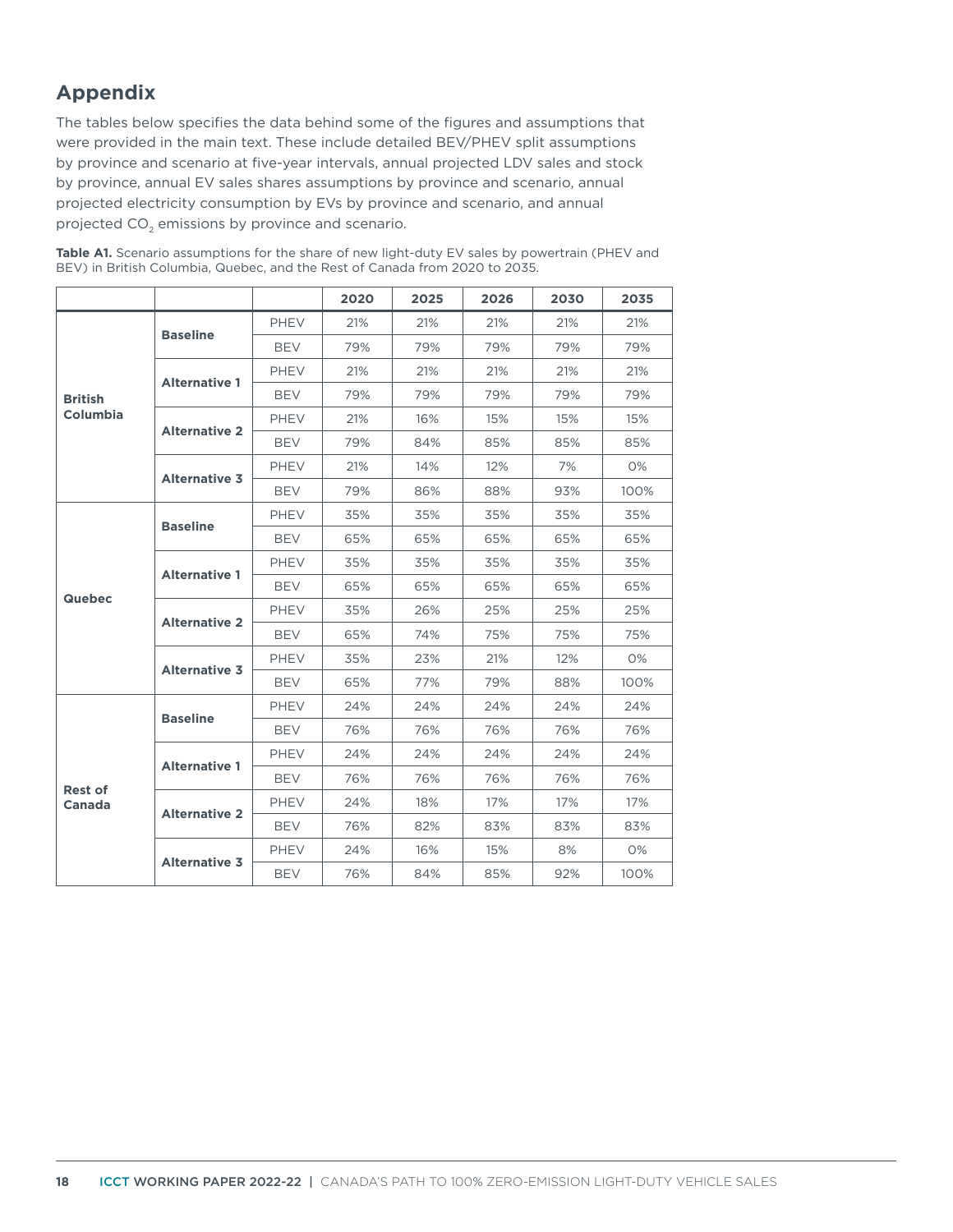#### **Table A2.** Projected LDV sales volume by province and nationwide

| Year | <b>British Columbia</b> | <b>Quebec</b> | <b>Ontario</b> | <b>Rest of Canada</b> | Canada    |
|------|-------------------------|---------------|----------------|-----------------------|-----------|
| 2020 | 175,662                 | 370,108       | 638,824        | 373,964               | 1,558,558 |
| 2021 | 185,038                 | 381,027       | 622,048        | 381,973               | 1,570,086 |
| 2022 | 188,104                 | 384,134       | 631,614        | 389,544               | 1,593,396 |
| 2023 | 204,001                 | 415,820       | 684,822        | 422,777               | 1,727,420 |
| 2024 | 215,922                 | 438,686       | 724,506        | 448,037               | 1,827,151 |
| 2025 | 220,845                 | 448,545       | 741,000        | 458,316               | 1,868,706 |
| 2026 | 222,993                 | 451,799       | 747,956        | 463,209               | 1,885,957 |
| 2027 | 224,177                 | 452,109       | 751,445        | 466,486               | 1,894,217 |
| 2028 | 225,204                 | 452,657       | 754,540        | 469,216               | 1,901,617 |
| 2029 | 225,904                 | 453,530       | 756,764        | 470,883               | 1,907,081 |
| 2030 | 226,159                 | 453,529       | 757,499        | 471,612               | 1,908,799 |
| 2031 | 226,321                 | 454,304       | 758,149        | 471,784               | 1,910,558 |
| 2032 | 226,286                 | 453,010       | 757,745        | 472,177               | 1,909,218 |
| 2033 | 225,705                 | 451,060       | 755,620        | 471,276               | 1,903,661 |
| 2034 | 226,471                 | 452,873       | 758,254        | 472,768               | 1,910,366 |
| 2035 | 226,516                 | 453,104       | 758,433        | 472,807               | 1,910,860 |
| 2036 | 226,211                 | 452,610       | 757,433        | 472,117               | 1,908,371 |
| 2037 | 226,247                 | 452,825       | 757,597        | 472,144               | 1,908,813 |
| 2038 | 226,478                 | 453,489       | 758,416        | 472,546               | 1,910,929 |
| 2039 | 226,550                 | 453,505       | 758,623        | 472,744               | 1,911,422 |
| 2040 | 226,434                 | 453,472       | 758,277        | 472,423               | 1,910,606 |
| 2041 | 226,854                 | 454,451       | 759,719        | 473,249               | 1,914,273 |
| 2042 | 227,578                 | 455,882       | 762,137        | 474,763               | 1,920,360 |
| 2043 | 227,495                 | 455,652       | 761,849        | 474,618               | 1,919,614 |
| 2044 | 227,903                 | 456,289       | 763,172        | 475,539               | 1,922,903 |
| 2045 | 229,142                 | 458,401       | 767,237        | 478,268               | 1,933,048 |
| 2046 | 229,615                 | 459,347       | 768,819        | 479,253               | 1,937,034 |
| 2047 | 230,002                 | 459,959       | 770,082        | 480,131               | 1,940,174 |
| 2048 | 230,322                 | 460,404       | 771,105        | 480,874               | 1,942,705 |
| 2049 | 230,178                 | 459,761       | 770,537        | 480,707               | 1,941,183 |
| 2050 | 229,903                 | 458,885       | 769,544        | 480,261               | 1,938,593 |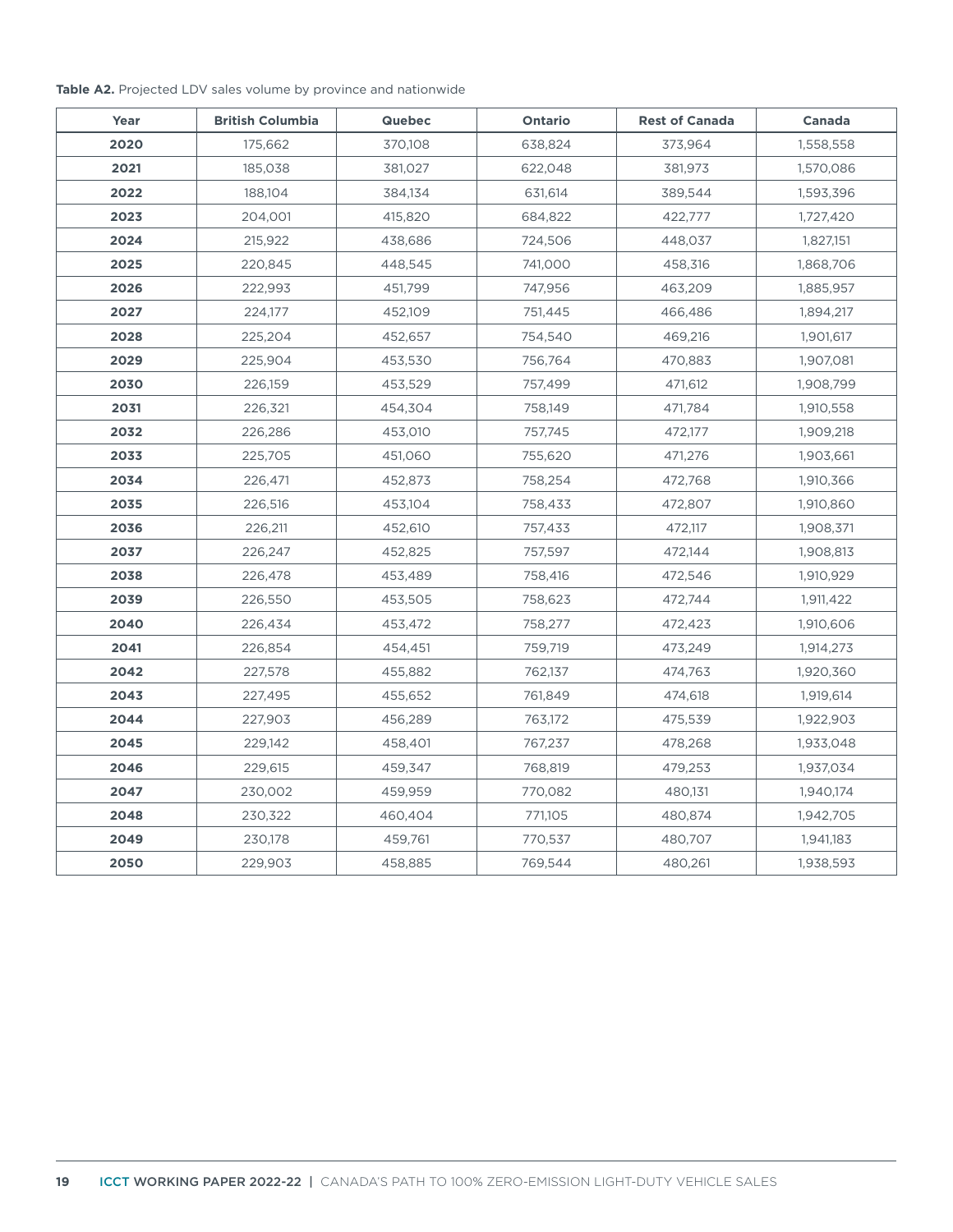#### **Table A3.** EV sales shares by province and nationwide

| <b>Scenario</b>      | Year | <b>British Columbia</b> | <b>Quebec</b> | Ontario | <b>Rest of Canada</b> | Canada |
|----------------------|------|-------------------------|---------------|---------|-----------------------|--------|
| <b>Baseline</b>      | 2020 | 8%                      | 7%            | 1%      | 1%                    | 3%     |
| <b>Baseline</b>      | 2021 | 11%                     | 11%           | 2%      | 2%                    | 5%     |
| <b>Baseline</b>      | 2022 | 13%                     | 13%           | 2%      | 2%                    | 7%     |
| <b>Baseline</b>      | 2023 | 15%                     | 15%           | 3%      | 3%                    | 8%     |
| <b>Baseline</b>      | 2024 | 17%                     | 17%           | 5%      | 5%                    | 10%    |
| <b>Baseline</b>      | 2025 | 20%                     | 20%           | 8%      | 8%                    | 13%    |
| <b>Baseline</b>      | 2026 | 21%                     | 21%           | 9%      | 9%                    | 14%    |
| <b>Baseline</b>      | 2027 | 24%                     | 24%           | 9%      | 9%                    | 15%    |
| <b>Baseline</b>      | 2028 | 26%                     | 26%           | 10%     | 10%                   | 16%    |
| <b>Baseline</b>      | 2029 | 28%                     | 28%           | 12%     | 12%                   | 18%    |
| <b>Baseline</b>      | 2030 | 30%                     | 30%           | 14%     | 14%                   | 21%    |
| <b>Baseline</b>      | 2031 | 37%                     | 37%           | 15%     | 15%                   | 24%    |
| <b>Baseline</b>      | 2032 | 44%                     | 44%           | 15%     | 15%                   | 27%    |
| <b>Baseline</b>      | 2033 | 51%                     | 51%           | 16%     | 16%                   | 31%    |
| <b>Baseline</b>      | 2034 | 58%                     | 58%           | 17%     | 17%                   | 34%    |
| <b>Baseline</b>      | 2035 | 65%                     | 65%           | 19%     | 19%                   | 38%    |
| <b>Baseline</b>      | 2036 | 72%                     | 72%           | 21%     | 21%                   | 42%    |
| <b>Baseline</b>      | 2037 | 79%                     | 79%           | 23%     | 23%                   | 46%    |
| <b>Baseline</b>      | 2038 | 86%                     | 86%           | 25%     | 25%                   | 51%    |
| <b>Baseline</b>      | 2039 | 93%                     | 93%           | 28%     | 28%                   | 55%    |
| <b>Baseline</b>      | 2040 | 100%                    | 100%          | 30%     | 30%                   | 60%    |
| <b>Baseline</b>      | 2041 | 100%                    | 100%          | 33%     | 33%                   | 61%    |
| <b>Baseline</b>      | 2042 | 100%                    | 100%          | 36%     | 36%                   | 63%    |
| <b>Baseline</b>      | 2043 | 100%                    | 100%          | 39%     | 39%                   | 64%    |
| <b>Baseline</b>      | 2044 | 100%                    | 100%          | 42%     | 42%                   | 66%    |
| <b>Baseline</b>      | 2045 | 100%                    | 100%          | 45%     | 45%                   | 68%    |
| <b>Baseline</b>      | 2046 | 100%                    | 100%          | 55%     | 55%                   | 74%    |
| <b>Baseline</b>      | 2047 | 100%                    | 100%          | 64%     | 64%                   | 79%    |
| <b>Baseline</b>      | 2048 | 100%                    | 100%          | 74%     | 74%                   | 85%    |
| <b>Baseline</b>      | 2049 | 100%                    | 100%          | 86%     | 86%                   | 92%    |
| <b>Baseline</b>      | 2050 | 100%                    | 100%          | 100%    | 100%                  | 100%   |
| <b>Alternative 1</b> | 2020 | 8%                      | 7%            | $1\%$   | $1\%$                 | 3%     |
| <b>Alternative 1</b> | 2021 | 12%                     | 11%           | 2%      | 2%                    | 6%     |
| <b>Alternative 1</b> | 2022 | 15%                     | 14%           | 2%      | 2%                    | 7%     |
| <b>Alternative 1</b> | 2023 | 19%                     | 18%           | 3%      | 3%                    | 9%     |
| <b>Alternative 1</b> | 2024 | 22%                     | 21%           | 5%      | 5%                    | 12%    |
| <b>Alternative 1</b> | 2025 | 26%                     | 25%           | 8%      | 8%                    | 15%    |
| <b>Alternative 1</b> | 2026 | 32%                     | 28%           | 9%      | 9%                    | 17%    |
| <b>Alternative 1</b> | 2027 | 40%                     | 32%           | 16%     | 16%                   | 24%    |
| <b>Alternative 1</b> | 2028 | 55%                     | 35%           | 24%     | 24%                   | 31%    |
| <b>Alternative 1</b> | 2029 | 72%                     | 50%           | 31%     | 31%                   | 41%    |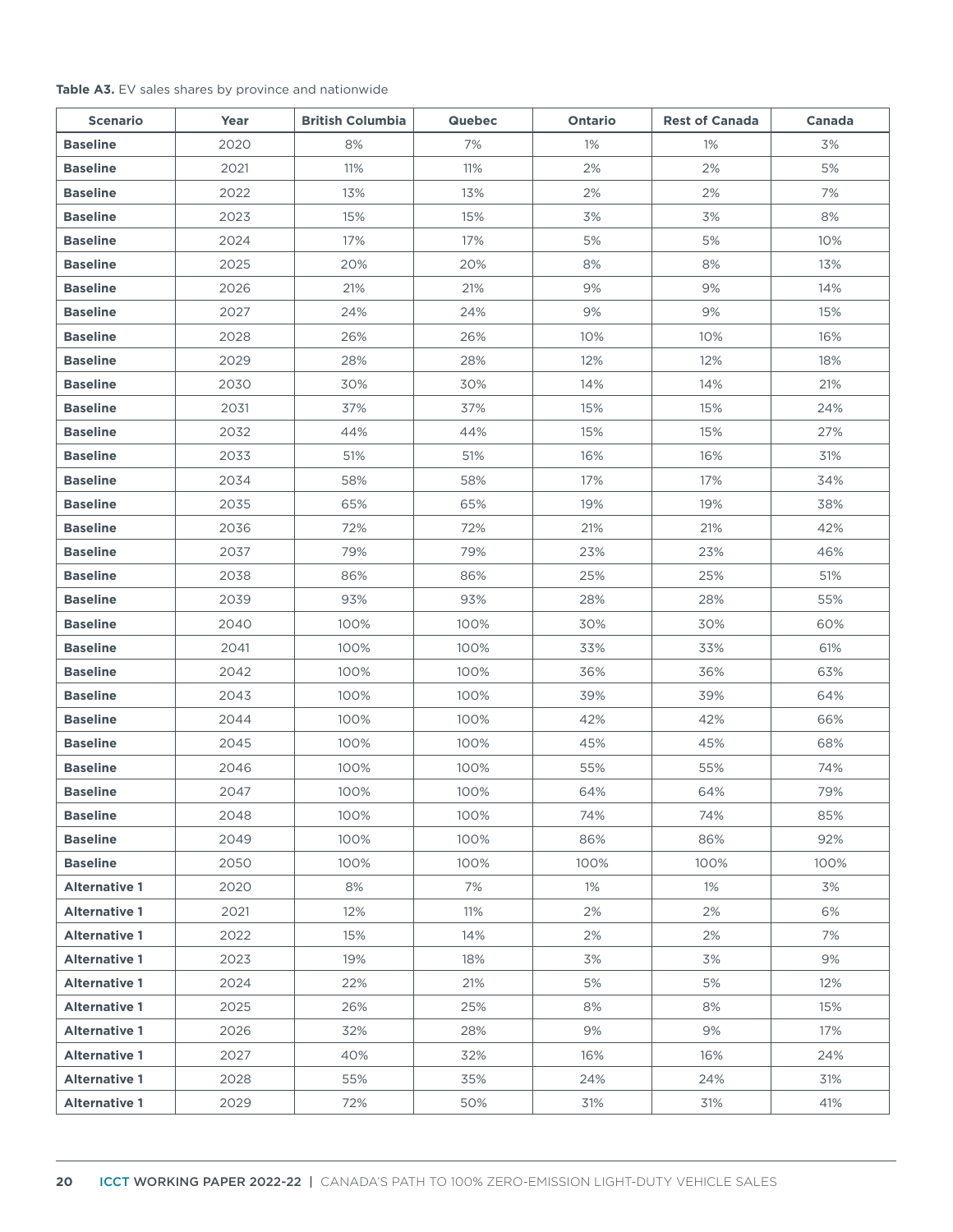| <b>Scenario</b>                  | Year | <b>British Columbia</b> | <b>Quebec</b> | Ontario | <b>Rest of Canada</b> | Canada |
|----------------------------------|------|-------------------------|---------------|---------|-----------------------|--------|
| <b>Alternative 1</b>             | 2030 | 90%                     | 65%           | 36%     | 36%                   | 50%    |
| <b>Alternative 1</b>             | 2031 | 92%                     | 72%           | 49%     | 49%                   | 61%    |
| <b>Alternative 1</b>             | 2032 | 94%                     | 79%           | 62%     | 62%                   | 71%    |
| <b>Alternative 1</b>             | 2033 | 96%                     | 86%           | 75%     | 75%                   | 81%    |
| <b>Alternative 1</b>             | 2034 | 98%                     | 93%           | 87%     | 87%                   | 90%    |
| <b>Alternative 1</b>             | 2035 | 100%                    | 100%          | 100%    | 100%                  | 100%   |
| <b>Alternative 1</b>             | 2036 | 100%                    | 100%          | 100%    | 100%                  | 100%   |
| <b>Alternative 1</b>             | 2037 | 100%                    | 100%          | 100%    | 100%                  | 100%   |
| <b>Alternative 1</b>             | 2038 | 100%                    | 100%          | 100%    | 100%                  | 100%   |
| <b>Alternative 1</b>             | 2039 | 100%                    | 100%          | 100%    | 100%                  | 100%   |
| <b>Alternative 1</b>             | 2040 | 100%                    | 100%          | 100%    | 100%                  | 100%   |
| <b>Alternative 1</b>             | 2041 | 100%                    | 100%          | 100%    | 100%                  | 100%   |
| <b>Alternative 1</b>             | 2042 | 100%                    | 100%          | 100%    | 100%                  | 100%   |
| <b>Alternative 1</b>             | 2043 | 100%                    | 100%          | 100%    | 100%                  | 100%   |
| <b>Alternative 1</b>             | 2044 | 100%                    | 100%          | 100%    | 100%                  | 100%   |
| <b>Alternative 1</b>             | 2045 | 100%                    | 100%          | 100%    | 100%                  | 100%   |
| <b>Alternative 1</b>             | 2046 | 100%                    | 100%          | 100%    | 100%                  | 100%   |
| <b>Alternative 1</b>             | 2047 | 100%                    | 100%          | 100%    | 100%                  | 100%   |
| <b>Alternative 1</b>             | 2048 | 100%                    | 100%          | 100%    | 100%                  | 100%   |
| <b>Alternative 1</b>             | 2049 | 100%                    | 100%          | 100%    | 100%                  | 100%   |
| <b>Alternative 1</b>             | 2050 | 100%                    | 100%          | 100%    | 100%                  | 100%   |
| <b>Alternatives 2</b><br>and 3   | 2020 | 8%                      | 7%            | 1%      | 1%                    | 3%     |
| <b>Alternatives 2</b><br>and 3   | 2021 | 12%                     | 11%           | 4%      | 4%                    | 7%     |
| <b>Alternatives 2</b><br>and 3   | 2022 | 15%                     | 14%           | 7%      | 7%                    | 10%    |
| <b>Alternatives 2</b><br>and $3$ | 2023 | 19%                     | 18%           | 9%      | 9%                    | 13%    |
| <b>Alternatives 2</b><br>and 3   | 2024 | 22%                     | 21%           | 12%     | 12%                   | 16%    |
| <b>Alternatives 2</b><br>and 3   | 2025 | 26%                     | 26%           | 14%     | 14%                   | 19%    |
| <b>Alternatives 2</b><br>and 3   | 2026 | 35%                     | 35%           | 22%     | 22%                   | 28%    |
| <b>Alternatives 2</b><br>and $3$ | 2027 | 44%                     | 44%           | 31%     | 31%                   | 36%    |
| <b>Alternatives 2</b><br>and 3   | 2028 | 60%                     | 55%           | 37%     | 37%                   | 45%    |
| <b>Alternatives 2</b><br>and 3   | 2029 | 77%                     | 65%           | 43%     | 43%                   | 54%    |
| <b>Alternatives 2</b><br>and 3   | 2030 | 95%                     | 75%           | 49%     | 49%                   | 61%    |
| <b>Alternatives 2</b><br>and 3   | 2031 | 96%                     | 80%           | 59%     | 59%                   | 70%    |
| <b>Alternatives 2</b><br>and $3$ | 2032 | 97%                     | 85%           | 69%     | 69%                   | 77%    |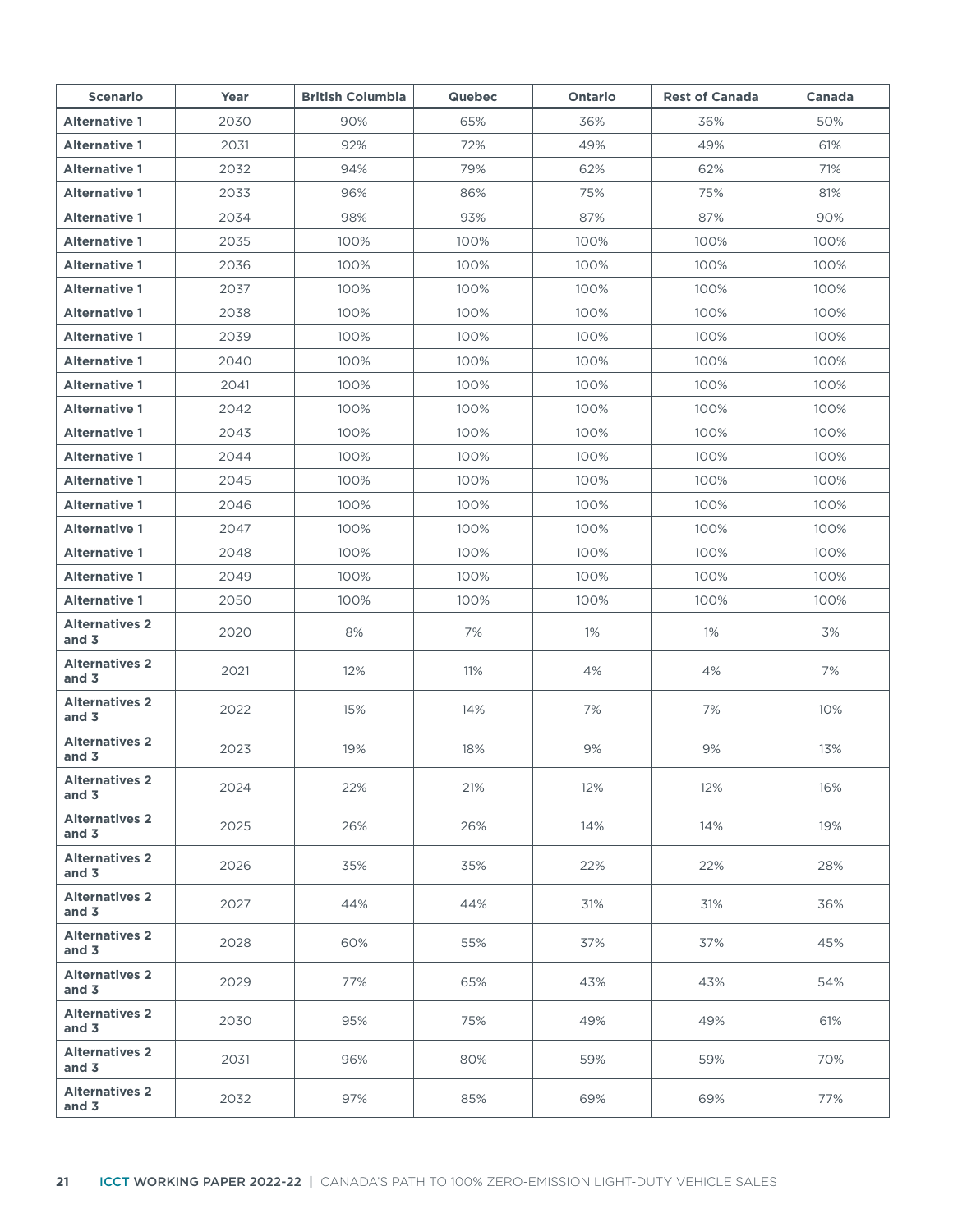| <b>Scenario</b>                  | Year | <b>British Columbia</b> | <b>Quebec</b> | Ontario | <b>Rest of Canada</b> | Canada |
|----------------------------------|------|-------------------------|---------------|---------|-----------------------|--------|
| <b>Alternatives 2</b><br>and $3$ | 2033 | 98%                     | 90%           | 80%     | 80%                   | 85%    |
| <b>Alternatives 2</b><br>and $3$ | 2034 | 99%                     | 95%           | 90%     | 90%                   | 92%    |
| <b>Alternatives 2</b><br>and $3$ | 2035 | 100%                    | 100%          | 100%    | 100%                  | 100%   |
| <b>Alternatives 2</b><br>and $3$ | 2036 | 100%                    | 100%          | 100%    | 100%                  | 100%   |
| <b>Alternatives 2</b><br>and $3$ | 2037 | 100%                    | 100%          | 100%    | 100%                  | 100%   |
| <b>Alternatives 2</b><br>and $3$ | 2038 | 100%                    | 100%          | 100%    | 100%                  | 100%   |
| <b>Alternatives 2</b><br>and $3$ | 2039 | 100%                    | 100%          | 100%    | 100%                  | 100%   |
| <b>Alternatives 2</b><br>and $3$ | 2040 | 100%                    | 100%          | 100%    | 100%                  | 100%   |
| <b>Alternatives 2</b><br>and $3$ | 2041 | 100%                    | 100%          | 100%    | 100%                  | 100%   |
| <b>Alternatives 2</b><br>and $3$ | 2042 | 100%                    | 100%          | 100%    | 100%                  | 100%   |
| <b>Alternatives 2</b><br>and $3$ | 2043 | 100%                    | 100%          | 100%    | 100%                  | 100%   |
| <b>Alternatives 2</b><br>and $3$ | 2044 | 100%                    | 100%          | 100%    | 100%                  | 100%   |
| <b>Alternatives 2</b><br>and $3$ | 2045 | 100%                    | 100%          | 100%    | 100%                  | 100%   |
| <b>Alternatives 2</b><br>and $3$ | 2046 | 100%                    | 100%          | 100%    | 100%                  | 100%   |
| <b>Alternatives 2</b><br>and $3$ | 2047 | 100%                    | 100%          | 100%    | 100%                  | 100%   |
| <b>Alternatives 2</b><br>and $3$ | 2048 | 100%                    | 100%          | 100%    | 100%                  | 100%   |
| <b>Alternatives 2</b><br>and $3$ | 2049 | 100%                    | 100%          | 100%    | 100%                  | 100%   |
| <b>Alternatives 2</b><br>and $3$ | 2050 | 100%                    | 100%          | 100%    | 100%                  | 100%   |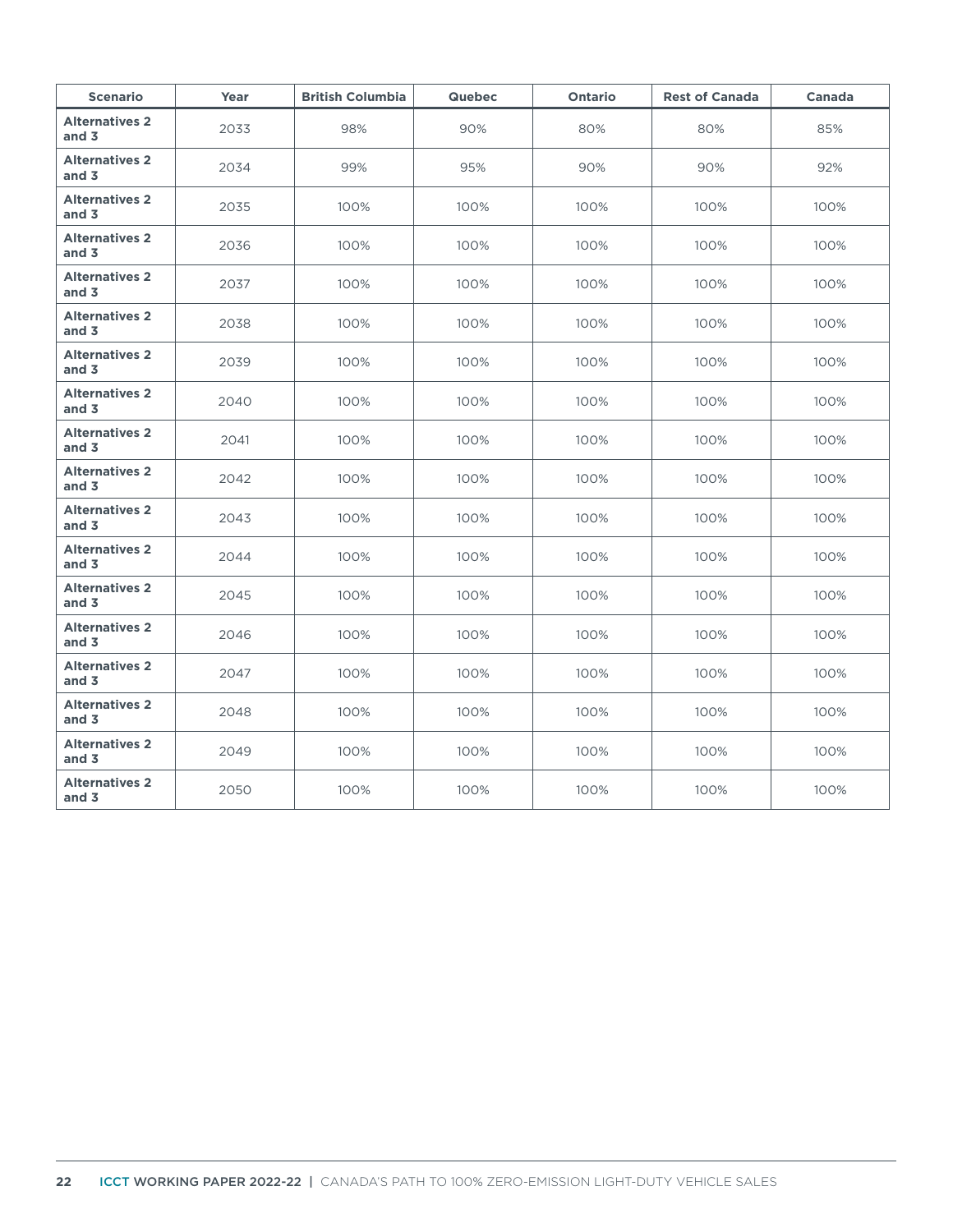#### **Table A4.** Projected LDV stock by province and nationwide

| Year | <b>British Columbia</b> | <b>Quebec</b> | <b>Ontario</b> | <b>Rest of Canada</b> | Canada     |
|------|-------------------------|---------------|----------------|-----------------------|------------|
| 2020 | 2,507,650               | 5,786,362     | 9,301,444      | 6,090,737             | 23,686,193 |
| 2021 | 2,600,352               | 5,929,778     | 9,580,686      | 6,234,884             | 24,345,700 |
| 2022 | 2,685,643               | 6,050,944     | 9,830,994      | 6,361,887             | 24,929,468 |
| 2023 | 2,776,893               | 6,180,857     | 10,097,975     | 6,499,320             | 25,555,045 |
| 2024 | 2,870,599               | 6,312,237     | 10,369,474     | 6,640,828             | 26,193,138 |
| 2025 | 2,960,204               | 6,434,305     | 10,624,021     | 6,773,255             | 26,791,785 |
| 2026 | 3,043,348               | 6,542,703     | 10,854,110     | 6,892,587             | 27,332,748 |
| 2027 | 3,119,657               | 6,637,239     | 11,059,215     | 6,999,171             | 27,815,282 |
| 2028 | 3,189,467               | 6,720,460     | 11,241,954     | 7,095,010             | 28,246,891 |
| 2029 | 3,253,232               | 6,795,420     | 11,405,238     | 7,181,987             | 28,635,877 |
| 2030 | 3,311,215               | 6,863,493     | 11,550,355     | 7,261,489             | 28,986,552 |
| 2031 | 3,364,190               | 6,927,234     | 11,679,608     | 7,334,730             | 29,305,762 |
| 2032 | 3,412,627               | 6,985,882     | 11,794,928     | 7,403,567             | 29,597,004 |
| 2033 | 3,457,435               | 7,042,193     | 11,901,021     | 7,469,238             | 29,869,887 |
| 2034 | 3,500,676               | 7,101,148     | 12,005,990     | 7,535,015             | 30,142,829 |
| 2035 | 3,537,941               | 7,153,048     | 12,094,201     | 7,587,656             | 30,372,846 |
| 2036 | 3,571,582               | 7,201,715     | 12,173,688     | 7,633,872             | 30,580,857 |
| 2037 | 3,603,338               | 7,250,391     | 12,250,774     | 7,678,924             | 30,783,427 |
| 2038 | 3,632,954               | 7,297,603     | 12,323,940     | 7,721,799             | 30,976,296 |
| 2039 | 3,660,269               | 7,342,304     | 12,392,298     | 7,762,221             | 31,157,092 |
| 2040 | 3,685,643               | 7,385,193     | 12,457,109     | 7,801,303             | 31,329,248 |
| 2041 | 3,708,356               | 7,424,232     | 12,515,127     | 7,835,850             | 31,483,565 |
| 2042 | 3,728,751               | 7,460,316     | 12,567,897     | 7,866,163             | 31,623,127 |
| 2043 | 3,746,563               | 7,493,186     | 12,615,112     | 7,892,053             | 31,746,914 |
| 2044 | 3,762,437               | 7,523,525     | 12,657,766     | 7,914,714             | 31,858,442 |
| 2045 | 3,777,241               | 7,552,424     | 12,696,345     | 7,936,467             | 31,962,477 |
| 2046 | 3,790,187               | 7,577,673     | 12,728,605     | 7,957,795             | 32,054,260 |
| 2047 | 3,801,395               | 7,599,002     | 12,755,329     | 7,979,035             | 32,134,761 |
| 2048 | 3,810,830               | 7,617,696     | 12,778,654     | 7,997,439             | 32,204,619 |
| 2049 | 3,819,092               | 7,633,472     | 12,798,086     | 8,014,010             | 32,264,660 |
| 2050 | 3,826,843               | 7,646,040     | 12,813,889     | 8,029,644             | 32,316,416 |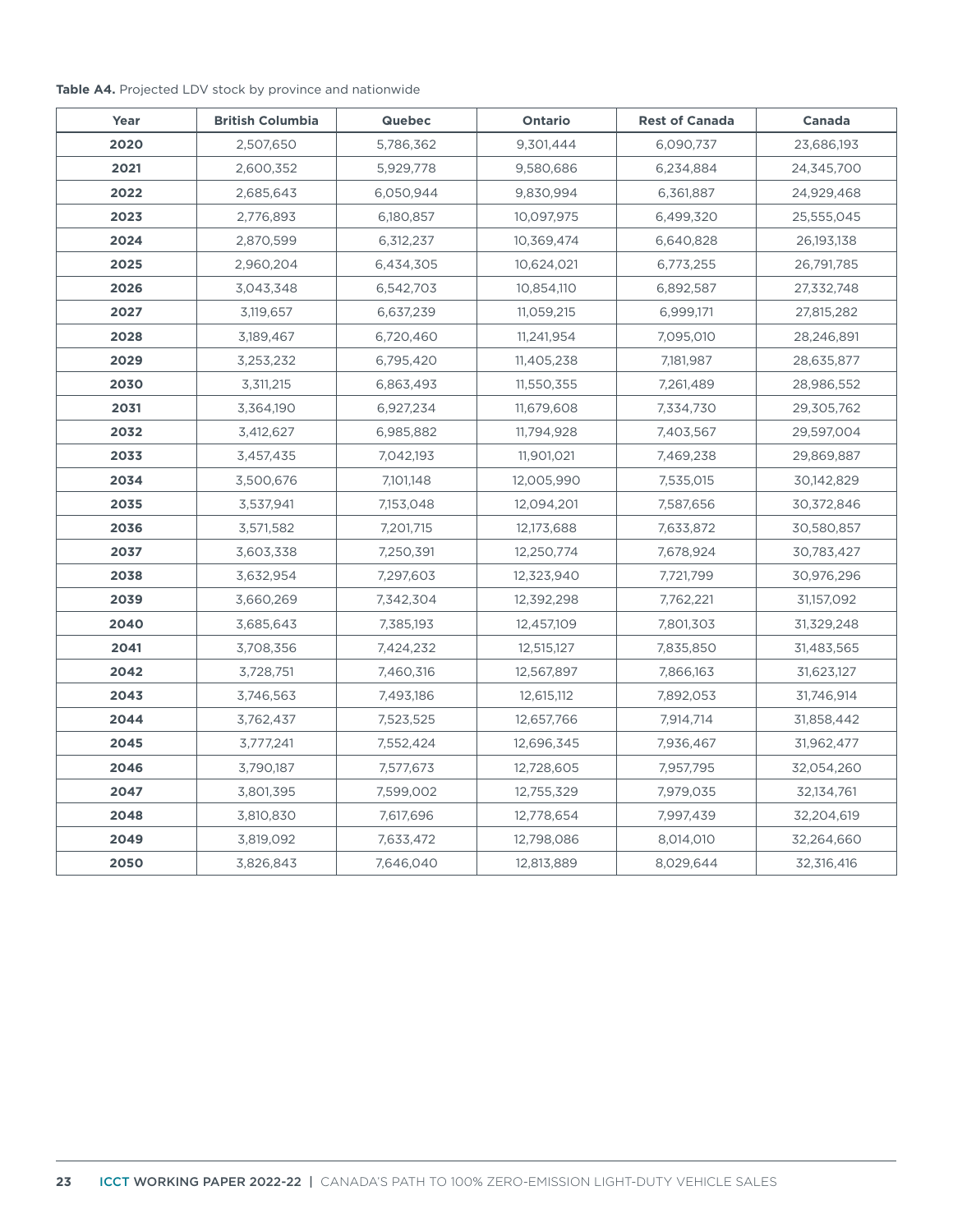#### **Table A5.** Projected LDV electricity consumption in TWh by province and nationwide

| <b>Scenario</b>      | Year | BC   | Ontario | <b>Quebec</b> | <b>Rest of Canada</b> | Canada |
|----------------------|------|------|---------|---------------|-----------------------|--------|
| <b>Baseline</b>      | 2020 | O.O  | 0.0     | 0.0           | 0.0                   | 0.0    |
| <b>Baseline</b>      | 2021 | 0.3  | 0.3     | 0.3           | 0.0                   | 0.8    |
| <b>Baseline</b>      | 2022 | 0.3  | 0.3     | 0.6           | 0.0                   | 1.1    |
| <b>Baseline</b>      | 2023 | 0.3  | 0.3     | 0.8           | 0.3                   | 1.7    |
| <b>Baseline</b>      | 2024 | 0.6  | 0.6     | 1.1           | 0.3                   | 2.5    |
| <b>Baseline</b>      | 2025 | 0.6  | 0.6     | 1.4           | 0.3                   | 2.8    |
| <b>Baseline</b>      | 2026 | 0.8  | 0.8     | 1.7           | 0.6                   | 3.9    |
| <b>Baseline</b>      | 2027 | 1.1  | 1.1     | 1.9           | 0.8                   | 5.0    |
| <b>Baseline</b>      | 2028 | 1.1  | 1.4     | 2.2           | 0.8                   | 5.6    |
| <b>Baseline</b>      | 2029 | 1.4  | 1.7     | 2.8           | 1.1                   | 6.9    |
| <b>Baseline</b>      | 2030 | 1.7  | 1.9     | 3.1           | 1.4                   | 8.1    |
| <b>Baseline</b>      | 2031 | 1.9  | 2.5     | 3.6           | 1.4                   | 9.4    |
| <b>Baseline</b>      | 2032 | 2.2  | 2.8     | 4.2           | 1.7                   | 10.8   |
| <b>Baseline</b>      | 2033 | 2.8  | 3.1     | 5.0           | 1.9                   | 12.8   |
| <b>Baseline</b>      | 2034 | 3.1  | 3.6     | 5.8           | 2.2                   | 14.7   |
| <b>Baseline</b>      | 2035 | 3.6  | 3.9     | 6.7           | 2.5                   | 16.7   |
| <b>Baseline</b>      | 2036 | 3.9  | 4.4     | 7.5           | 2.8                   | 18.6   |
| <b>Baseline</b>      | 2037 | 4.4  | 4.7     | 8.3           | 3.1                   | 20.6   |
| <b>Baseline</b>      | 2038 | 5.0  | 5.3     | 9.4           | 3.3                   | 23.1   |
| <b>Baseline</b>      | 2039 | 5.6  | 5.8     | 10.6          | 3.6                   | 25.6   |
| <b>Baseline</b>      | 2040 | 6.1  | 6.4     | 11.7          | 4.2                   | 28.3   |
| <b>Baseline</b>      | 2041 | 6.7  | 7.2     | 12.8          | 4.4                   | 31.1   |
| <b>Baseline</b>      | 2042 | 7.2  | 7.8     | 13.6          | 5.0                   | 33.6   |
| <b>Baseline</b>      | 2043 | 7.8  | 8.6     | 14.7          | 5.3                   | 36.4   |
| <b>Baseline</b>      | 2044 | 8.3  | 9.4     | 15.8          | 5.8                   | 39.4   |
| <b>Baseline</b>      | 2045 | 8.9  | 10.3    | 16.7          | 6.4                   | 42.2   |
| <b>Baseline</b>      | 2046 | 9.4  | 11.4    | 17.5          | 7.2                   | 45.6   |
| <b>Baseline</b>      | 2047 | 10.0 | 12.5    | 18.3          | 8.1                   | 48.9   |
| <b>Baseline</b>      | 2048 | 10.3 | 14.2    | 19.2          | 8.9                   | 52.5   |
| <b>Baseline</b>      | 2049 | 10.8 | 16.1    | 20.0          | 10.0                  | 56.9   |
| <b>Baseline</b>      | 2050 | 11.1 | 18.1    | 20.8          | 11.4                  | 61.4   |
| <b>Alternative 1</b> | 2020 | 0.0  | O.O     | 0.0           | 0.0                   | O.O    |
| <b>Alternative 1</b> | 2021 | 0.3  | 0.3     | 0.3           | O.O                   | 0.8    |
| <b>Alternative 1</b> | 2022 | 0.3  | 0.3     | 0.6           | O.O                   | 1.1    |
| <b>Alternative 1</b> | 2023 | 0.3  | 0.3     | 0.8           | 0.3                   | 1.7    |
| <b>Alternative 1</b> | 2024 | 0.6  | 0.6     | 1.1           | 0.3                   | 2.5    |
| <b>Alternative 1</b> | 2025 | 0.8  | 0.6     | 1.4           | 0.3                   | 3.1    |
| <b>Alternative 1</b> | 2026 | 1.1  | 0.8     | 1.9           | 0.6                   | 4.4    |
| <b>Alternative 1</b> | 2027 | 1.4  | 1.4     | 2.5           | 0.8                   | 6.1    |
| <b>Alternative 1</b> | 2028 | 1.7  | 1.9     | 2.8           | 1.4                   | 7.8    |
| <b>Alternative 1</b> | 2029 | 2.2  | 2.8     | 3.6           | 1.7                   | 10.3   |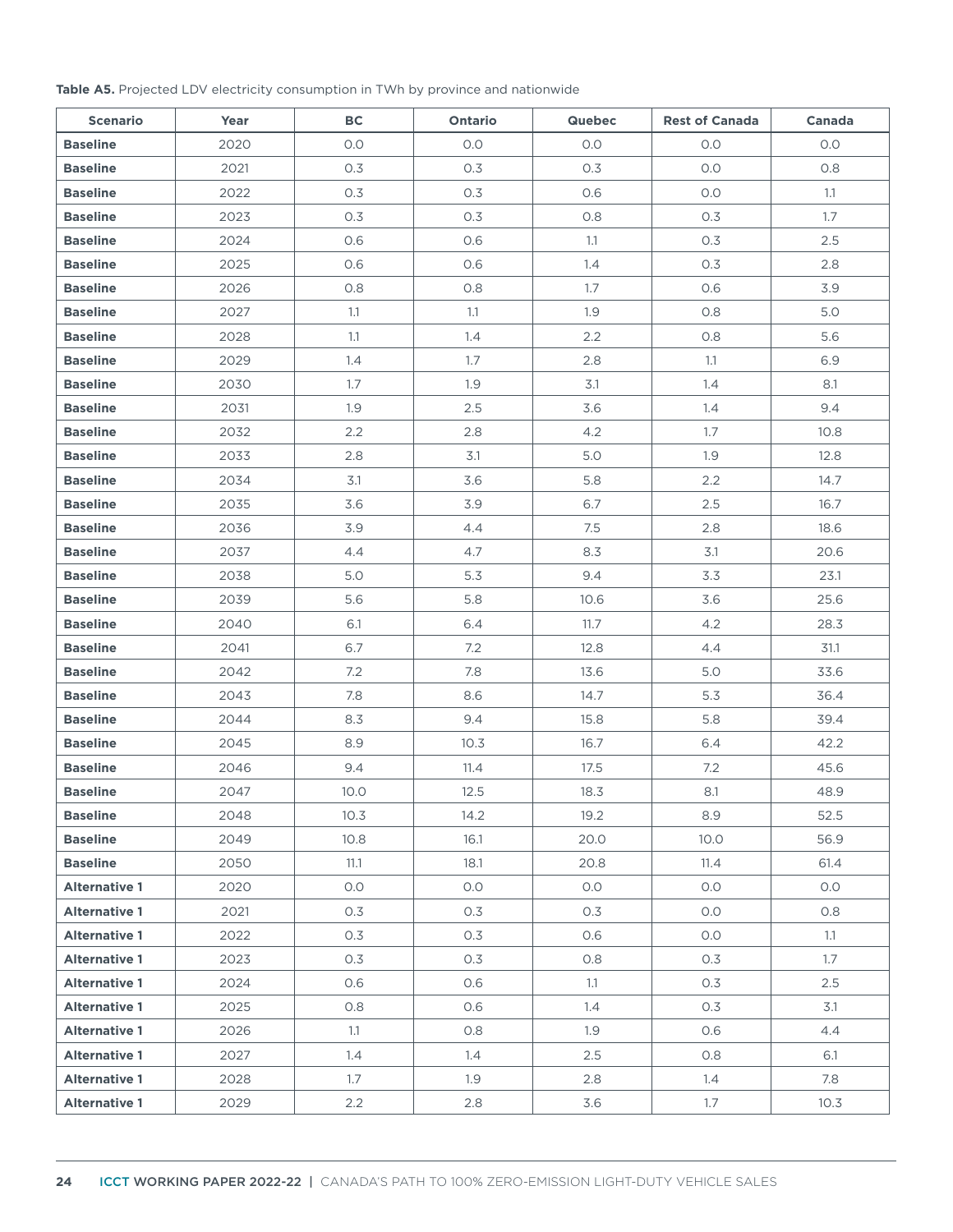| <b>Scenario</b>      | Year | <b>BC</b> | <b>Ontario</b> | <b>Quebec</b> | <b>Rest of Canada</b> | Canada |
|----------------------|------|-----------|----------------|---------------|-----------------------|--------|
| <b>Alternative 1</b> | 2030 | 3.1       | 3.9            | 4.7           | 2.5                   | 14.2   |
| <b>Alternative 1</b> | 2031 | 3.9       | 5.0            | 5.6           | 3.3                   | 17.8   |
| <b>Alternative 1</b> | 2032 | 4.4       | 6.7            | 6.7           | 4.2                   | 21.9   |
| <b>Alternative 1</b> | 2033 | 5.3       | 8.6            | 7.8           | 5.3                   | 26.9   |
| <b>Alternative 1</b> | 2034 | 5.8       | 10.6           | 9.2           | 6.7                   | 32.2   |
| <b>Alternative 1</b> | 2035 | 6.4       | 13.1           | 10.3          | 8.3                   | 38.1   |
| <b>Alternative 1</b> | 2036 | 6.9       | 15.3           | 11.4          | 9.7                   | 43.3   |
| <b>Alternative 1</b> | 2037 | 7.5       | 17.2           | 12.5          | 10.8                  | 48.1   |
| <b>Alternative 1</b> | 2038 | 8.1       | 19.2           | 13.3          | 12.2                  | 52.8   |
| <b>Alternative 1</b> | 2039 | 8.3       | 20.8           | 14.2          | 13.3                  | 56.7   |
| <b>Alternative 1</b> | 2040 | 8.6       | 22.5           | 14.7          | 14.2                  | 60.0   |
| <b>Alternative 1</b> | 2041 | 8.9       | 23.9           | 15.3          | 15.0                  | 63.1   |
| <b>Alternative 1</b> | 2042 | 9.2       | 25.0           | 15.8          | 15.8                  | 65.8   |
| <b>Alternative 1</b> | 2043 | 9.2       | 26.1           | 16.1          | 16.4                  | 67.8   |
| <b>Alternative 1</b> | 2044 | 9.4       | 26.9           | 16.7          | 16.9                  | 70.0   |
| <b>Alternative 1</b> | 2045 | 9.4       | 27.8           | 16.9          | 17.5                  | 71.7   |
| <b>Alternative 1</b> | 2046 | 9.4       | 28.3           | 16.9          | 17.8                  | 72.5   |
| <b>Alternative 1</b> | 2047 | 9.7       | 28.9           | 17.2          | 18.3                  | 74.2   |
| <b>Alternative 1</b> | 2048 | 9.7       | 29.7           | 17.5          | 18.9                  | 75.8   |
| <b>Alternative 1</b> | 2049 | 10.0      | 30.3           | 17.8          | 19.2                  | 77.2   |
| <b>Alternative 1</b> | 2050 | 9.7       | 30.6           | 17.8          | 19.4                  | 77.5   |
| <b>Alternative 2</b> | 2020 | O.O       | O.O            | O.O           | O.O                   | O.O    |
| <b>Alternative 2</b> | 2021 | 0.3       | 0.3            | 0.3           | O.O                   | 0.8    |
| <b>Alternative 2</b> | 2022 | 0.3       | 0.3            | 0.6           | 0.3                   | 1.4    |
| <b>Alternative 2</b> | 2023 | 0.3       | 0.6            | 0.8           | 0.3                   | 1.9    |
| <b>Alternative 2</b> | 2024 | 0.6       | 0.8            | 1.4           | 0.6                   | 3.3    |
| <b>Alternative 2</b> | 2025 | 0.8       | 1.4            | 1.7           | 0.8                   | 4.7    |
| <b>Alternative 2</b> | 2026 | 1.1       | 1.9            | 2.5           | 1.1                   | 6.7    |
| <b>Alternative 2</b> | 2027 | 1.4       | 2.8            | 3.1           | 1.7                   | 8.9    |
| <b>Alternative 2</b> | 2028 | 1.9       | 3.6            | 4.2           | 2.2                   | 11.9   |
| <b>Alternative 2</b> | 2029 | 2.5       | 5.0            | 5.0           | 3.1                   | 15.6   |
| <b>Alternative 2</b> | 2030 | 3.3       | 6.1            | 6.4           | 3.9                   | 19.7   |
| <b>Alternative 2</b> | 2031 | 4.2       | 7.8            | 7.5           | 5.0                   | 24.4   |
| <b>Alternative 2</b> | 2032 | 4.7       | 9.7            | 8.6           | 6.1                   | 29.2   |
| <b>Alternative 2</b> | 2033 | 5.6       | 11.7           | 10.0          | 7.2                   | 34.4   |
| <b>Alternative 2</b> | 2034 | 6.1       | 13.6           | 11.1          | 8.6                   | 39.4   |
| <b>Alternative 2</b> | 2035 | 6.9       | 16.1           | 12.2          | 10.3                  | 45.6   |
| <b>Alternative 2</b> | 2036 | 7.5       | 18.3           | 13.3          | 11.4                  | 50.6   |
| <b>Alternative 2</b> | 2037 | 7.8       | 20.3           | 14.4          | 12.8                  | 55.3   |
| <b>Alternative 2</b> | 2038 | 8.3       | 21.9           | 15.3          | 13.9                  | 59.4   |
| <b>Alternative 2</b> | 2039 | 8.6       | 23.6           | 15.8          | 15.0                  | 63.1   |
| <b>Alternative 2</b> | 2040 | 8.9       | 25.0           | 16.7          | 15.8                  | 66.4   |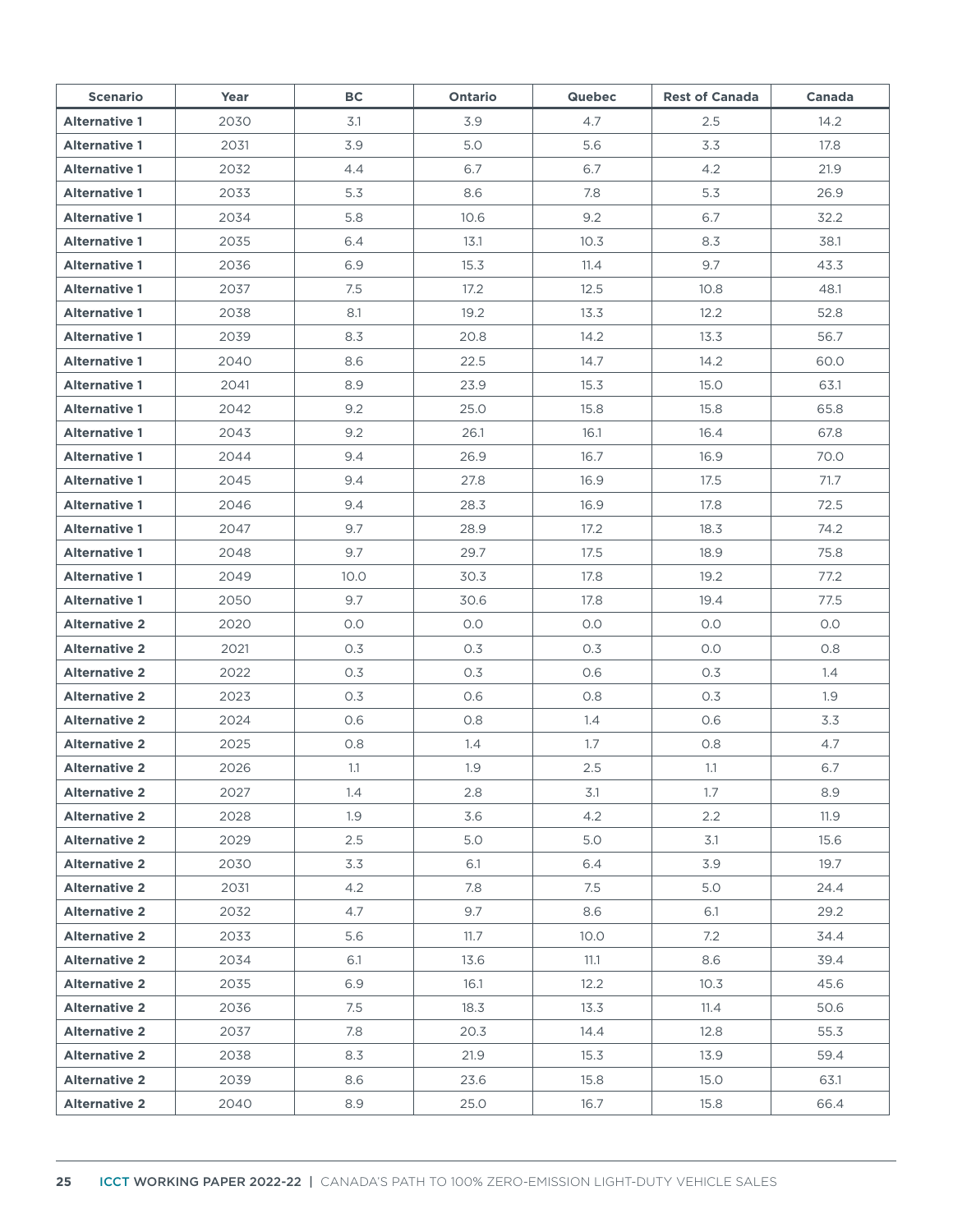| <b>Scenario</b>      | Year | BC   | <b>Ontario</b> | <b>Quebec</b> | <b>Rest of Canada</b> | Canada |
|----------------------|------|------|----------------|---------------|-----------------------|--------|
| <b>Alternative 2</b> | 2041 | 9.2  | 26.4           | 16.9          | 16.7                  | 69.2   |
| <b>Alternative 2</b> | 2042 | 9.4  | 27.2           | 17.5          | 17.2                  | 71.4   |
| <b>Alternative 2</b> | 2043 | 9.7  | 28.3           | 17.8          | 17.8                  | 73.6   |
| <b>Alternative 2</b> | 2044 | 9.7  | 28.9           | 18.1          | 18.3                  | 75.0   |
| <b>Alternative 2</b> | 2045 | 9.7  | 29.7           | 18.3          | 18.6                  | 76.4   |
| <b>Alternative 2</b> | 2046 | 10.0 | 30.3           | 18.3          | 19.2                  | 77.8   |
| <b>Alternative 2</b> | 2047 | 10.0 | 30.8           | 18.6          | 19.4                  | 78.9   |
| <b>Alternative 2</b> | 2048 | 10.0 | 31.4           | 18.9          | 19.7                  | 80.0   |
| <b>Alternative 2</b> | 2049 | 10.3 | 31.9           | 19.2          | 20.3                  | 81.7   |
| <b>Alternative 2</b> | 2050 | 10.3 | 31.9           | 19.2          | 20.3                  | 81.7   |
| <b>Alternative 3</b> | 2020 | 0.0  | O.O            | O.O           | 0.0                   | O.O    |
| <b>Alternative 3</b> | 2021 | 0.3  | 0.3            | 0.3           | 0.0                   | 0.8    |
| <b>Alternative 3</b> | 2022 | 0.3  | 0.3            | 0.6           | 0.3                   | 1.4    |
| <b>Alternative 3</b> | 2023 | 0.3  | 0.6            | 0.8           | 0.3                   | 1.9    |
| <b>Alternative 3</b> | 2024 | 0.6  | 0.8            | 1.4           | 0.6                   | 3.3    |
| <b>Alternative 3</b> | 2025 | 0.8  | 1.4            | 1.9           | 0.8                   | 5.0    |
| <b>Alternative 3</b> | 2026 | 1.1  | 1.9            | 2.5           | 1.1                   | 6.7    |
| <b>Alternative 3</b> | 2027 | 1.4  | 2.8            | 3.3           | 1.7                   | 9.2    |
| <b>Alternative 3</b> | 2028 | 1.9  | 3.9            | 4.2           | 2.2                   | 12.2   |
| <b>Alternative 3</b> | 2029 | 2.5  | 5.0            | 5.3           | 3.1                   | 15.8   |
| <b>Alternative 3</b> | 2030 | 3.3  | 6.4            | 6.4           | 3.9                   | 20.0   |
| <b>Alternative 3</b> | 2031 | 4.2  | 8.1            | 7.8           | 5.0                   | 25.0   |
| <b>Alternative 3</b> | 2032 | 5.0  | 10.0           | 9.2           | 6.4                   | 30.6   |
| <b>Alternative 3</b> | 2033 | 5.6  | 11.9           | 10.3          | 7.5                   | 35.3   |
| <b>Alternative 3</b> | 2034 | 6.4  | 14.4           | 11.7          | 9.2                   | 41.7   |
| <b>Alternative 3</b> | 2035 | 6.9  | 16.9           | 13.1          | 10.6                  | 47.5   |
| <b>Alternative 3</b> | 2036 | 7.8  | 19.2           | 14.4          | 12.2                  | 53.6   |
| <b>Alternative 3</b> | 2037 | 8.3  | 21.4           | 15.6          | 13.6                  | 58.9   |
| <b>Alternative 3</b> | 2038 | 8.6  | 23.3           | 16.4          | 14.7                  | 63.1   |
| <b>Alternative 3</b> | 2039 | 9.2  | 25.0           | 17.2          | 15.8                  | 67.2   |
| <b>Alternative 3</b> | 2040 | 9.4  | 26.7           | 18.1          | 16.9                  | 71.1   |
| <b>Alternative 3</b> | 2041 | 9.7  | 28.1           | 18.6          | 17.8                  | 74.2   |
| <b>Alternative 3</b> | 2042 | 10.0 | 29.2           | 19.2          | 18.3                  | 76.7   |
| <b>Alternative 3</b> | 2043 | 10.3 | 30.3           | 19.4          | 19.2                  | 79.2   |
| <b>Alternative 3</b> | 2044 | 10.3 | 31.1           | 20.0          | 19.7                  | 81.1   |
| <b>Alternative 3</b> | 2045 | 10.3 | 31.7           | 20.3          | 20.0                  | 82.2   |
| <b>Alternative 3</b> | 2046 | 10.6 | 32.2           | 20.3          | 20.6                  | 83.6   |
| <b>Alternative 3</b> | 2047 | 10.6 | 33.1           | 20.6          | 20.8                  | 85.0   |
| <b>Alternative 3</b> | 2048 | 10.8 | 33.6           | 20.8          | 21.4                  | 86.7   |
| <b>Alternative 3</b> | 2049 | 10.8 | 34.4           | 21.1          | 21.7                  | 88.1   |
| <b>Alternative 3</b> | 2050 | 10.8 | 34.4           | 21.1          | 21.7                  | 88.1   |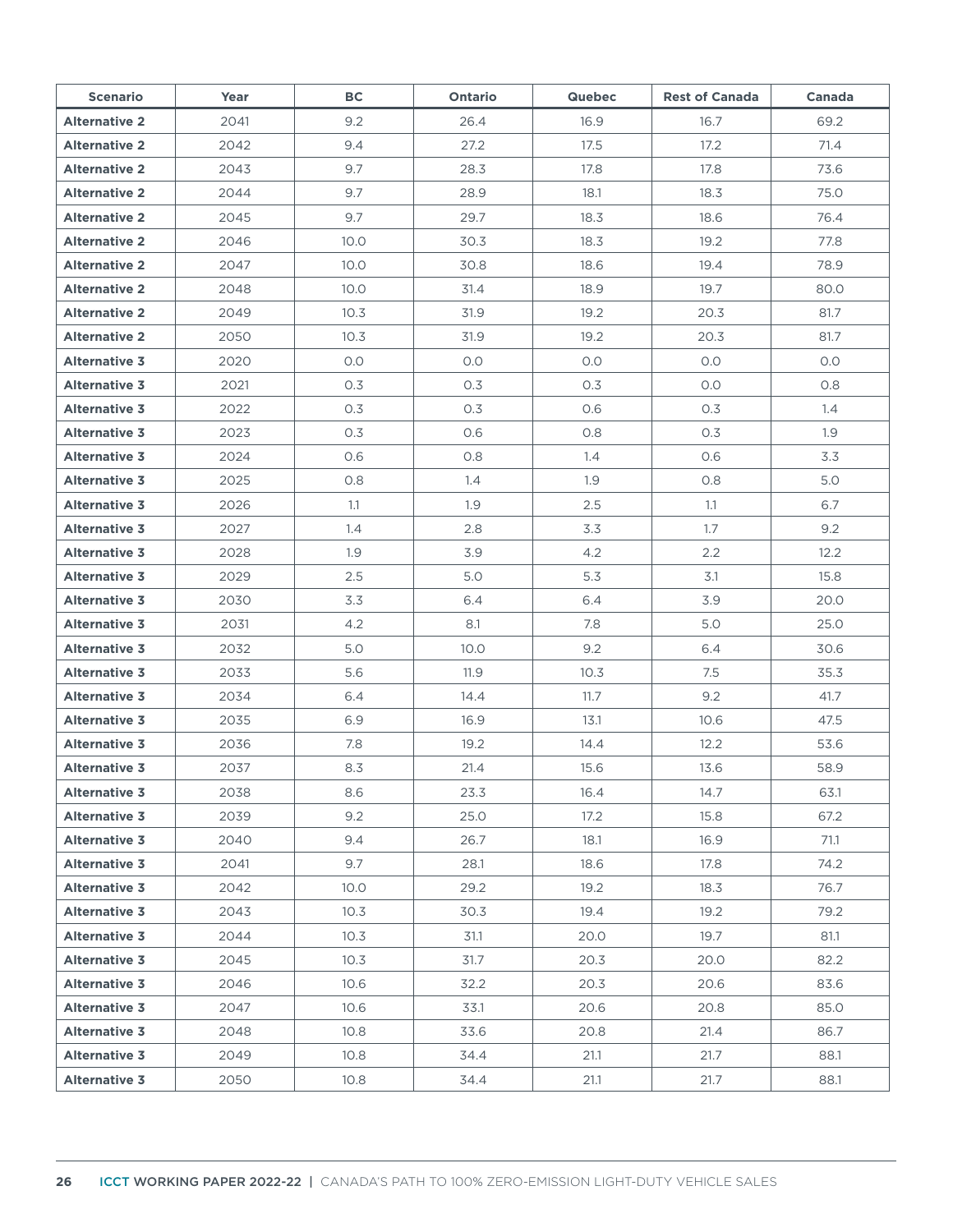#### Table A6. Projected WTW CO<sub>2</sub> emissions (in million tonnes) by province

| <b>Scenario</b>      | Year | <b>British Columbia</b> | <b>Quebec</b> | Ontario | <b>Rest of Canada</b> | Canada |
|----------------------|------|-------------------------|---------------|---------|-----------------------|--------|
| <b>Baseline</b>      | 2020 | 10.89                   | 24.48         | 40.36   | 27.2                  | 102.93 |
| <b>Baseline</b>      | 2021 | 12.09                   | 26.85         | 44.69   | 29.93                 | 113.56 |
| <b>Baseline</b>      | 2022 | 13.26                   | 29.09         | 48.94   | 32.57                 | 123.86 |
| <b>Baseline</b>      | 2023 | 13.47                   | 29.2          | 49.68   | 32.89                 | 125.24 |
| <b>Baseline</b>      | 2024 | 13.63                   | 29.21         | 50.24   | 33.1                  | 126.18 |
| <b>Baseline</b>      | 2025 | 13.7                    | 29.03         | 50.48   | 33.12                 | 126.33 |
| <b>Baseline</b>      | 2026 | 13.65                   | 28.64         | 50.34   | 32.91                 | 125.54 |
| <b>Baseline</b>      | 2027 | 13.38                   | 27.79         | 49.39   | 32.2                  | 122.76 |
| <b>Baseline</b>      | 2028 | 13.13                   | 27.01         | 48.57   | 31.58                 | 120.29 |
| <b>Baseline</b>      | 2029 | 12.89                   | 26.27         | 47.78   | 31.02                 | 117.96 |
| <b>Baseline</b>      | 2030 | 12.63                   | 25.53         | 46.96   | 30.45                 | 115.57 |
| <b>Baseline</b>      | 2031 | 12.32                   | 24.73         | 46.12   | 29.89                 | 113.06 |
| <b>Baseline</b>      | 2032 | 11.94                   | 23.83         | 45.19   | 29.28                 | 110.24 |
| <b>Baseline</b>      | 2033 | 11.51                   | 22.84         | 44.17   | 28.66                 | 107.18 |
| <b>Baseline</b>      | 2034 | 11.01                   | 21.79         | 43.09   | 27.99                 | 103.88 |
| <b>Baseline</b>      | 2035 | 10.45                   | 20.63         | 41.88   | 27.24                 | 100.2  |
| <b>Baseline</b>      | 2036 | 9.88                    | 19.46         | 40.76   | 26.5                  | 96.6   |
| <b>Baseline</b>      | 2037 | 9.29                    | 18.3          | 39.66   | 25.81                 | 93.06  |
| <b>Baseline</b>      | 2038 | 8.68                    | 17.12         | 38.59   | 25.14                 | 89.53  |
| <b>Baseline</b>      | 2039 | 8.07                    | 15.94         | 37.57   | 24.52                 | 86.1   |
| <b>Baseline</b>      | 2040 | 7.45                    | 14.77         | 36.6    | 23.93                 | 82.75  |
| <b>Baseline</b>      | 2041 | 6.87                    | 13.68         | 35.69   | 23.4                  | 79.64  |
| <b>Baseline</b>      | 2042 | 6.33                    | 12.67         | 34.84   | 22.85                 | 76.69  |
| <b>Baseline</b>      | 2043 | 5.82                    | 11.73         | 34.02   | 22.36                 | 73.93  |
| <b>Baseline</b>      | 2044 | 5.34                    | 10.87         | 33.22   | 21.83                 | 71.26  |
| <b>Baseline</b>      | 2045 | 4.9                     | 10.06         | 32.42   | 21.37                 | 68.75  |
| <b>Baseline</b>      | 2046 | 4.49                    | 9.32          | 31.48   | 20.83                 | 66.12  |
| <b>Baseline</b>      | 2047 | 4.1                     | 8.62          | 30.41   | 20.27                 | 63.4   |
| <b>Baseline</b>      | 2048 | 3.74                    | 7.98          | 29.21   | 19.62                 | 60.55  |
| <b>Baseline</b>      | 2049 | 3.41                    | 7.39          | 27.81   | 18.88                 | 57.49  |
| <b>Baseline</b>      | 2050 | 3.12                    | 6.86          | 26.19   | 18.03                 | 54.2   |
| <b>Alternative 1</b> | 2020 | 10.89                   | 24.48         | 40.36   | 27.2                  | 102.93 |
| <b>Alternative 1</b> | 2021 | 12.08                   | 26.85         | 44.69   | 29.93                 | 113.55 |
| <b>Alternative 1</b> | 2022 | 13.24                   | 29.07         | 48.94   | 32.58                 | 123.83 |
| <b>Alternative 1</b> | 2023 | 13.45                   | 29.18         | 49.75   | 32.93                 | 125.31 |
| <b>Alternative 1</b> | 2024 | 13.6                    | 29.16         | 50.39   | 33.19                 | 126.34 |
| <b>Alternative 1</b> | 2025 | 13.66                   | 28.96         | 50.72   | 33.25                 | 126.59 |
| <b>Alternative 1</b> | 2026 | 13.42                   | 28.12         | 49.93   | 32.6                  | 124.07 |
| <b>Alternative 1</b> | 2027 | 13.08                   | 27.29         | 49.05   | 31.92                 | 121.34 |
| <b>Alternative 1</b> | 2028 | 12.65                   | 26.47         | 48.03   | 31.15                 | 118.3  |
| <b>Alternative 1</b> | 2029 | 12.1                    | 25.49         | 46.89   | 30.31                 | 114.79 |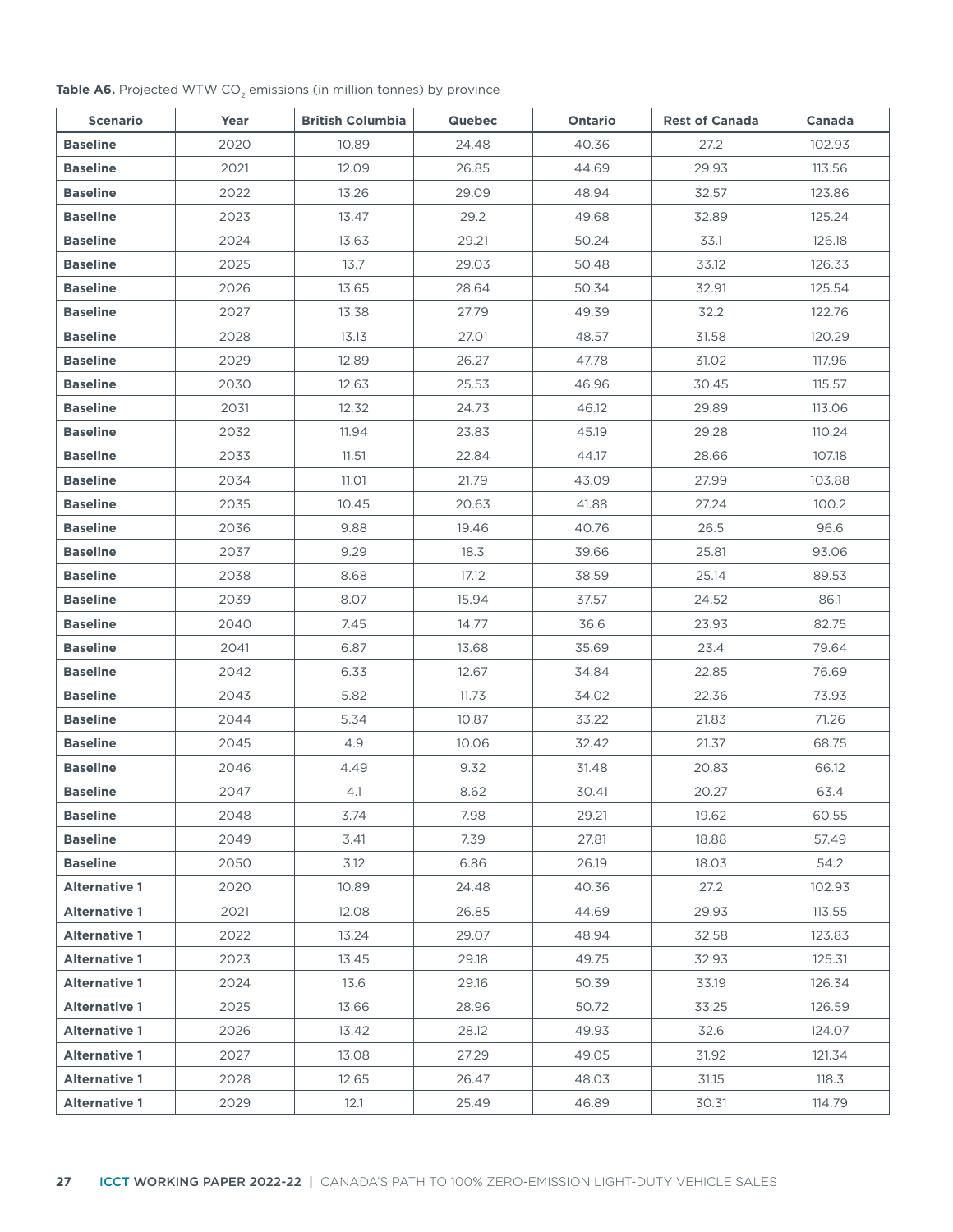| <b>Scenario</b>      | Year | <b>British Columbia</b> | <b>Quebec</b> | Ontario | <b>Rest of Canada</b> | Canada |
|----------------------|------|-------------------------|---------------|---------|-----------------------|--------|
| <b>Alternative 1</b> | 2030 | 11.43                   | 24.34         | 45.58   | 29.34                 | 110.69 |
| <b>Alternative 1</b> | 2031 | 10.73                   | 23.09         | 43.92   | 28.23                 | 105.97 |
| <b>Alternative 1</b> | 2032 | 10 <sup>°</sup>         | 21.74         | 41.88   | 26.9                  | 100.52 |
| <b>Alternative 1</b> | 2033 | 9.25                    | 20.3          | 39.52   | 25.37                 | 94.44  |
| <b>Alternative 1</b> | 2034 | 8.5                     | 18.81         | 36.87   | 23.66                 | 87.84  |
| <b>Alternative 1</b> | 2035 | 7.76                    | 17.29         | 34.02   | 21.82                 | 80.89  |
| <b>Alternative 1</b> | 2036 | 7.03                    | 15.82         | 31.21   | 20                    | 74.06  |
| <b>Alternative 1</b> | 2037 | 6.34                    | 14.41         | 28.47   | 18.23                 | 67.45  |
| <b>Alternative 1</b> | 2038 | 5.69                    | 13.07         | 25.85   | 16.53                 | 61.14  |
| <b>Alternative 1</b> | 2039 | 5.08                    | 11.82         | 23.35   | 14.92                 | 55.17  |
| <b>Alternative 1</b> | 2040 | 4.52                    | 10.68         | 21.03   | 13.43                 | 49.66  |
| <b>Alternative 1</b> | 2041 | 4.01                    | 9.62          | 18.87   | 12.04                 | 44.54  |
| <b>Alternative 1</b> | 2042 | 3.56                    | 8.66          | 16.89   | 10.77                 | 39.88  |
| <b>Alternative 1</b> | 2043 | 3.15                    | 7.81          | 15.09   | 9.6                   | 35.65  |
| <b>Alternative 1</b> | 2044 | 2.79                    | 7.04          | 13.46   | 8.54                  | 31.83  |
| <b>Alternative 1</b> | 2045 | 2.48                    | 6.37          | 12      | 7.59                  | 28.44  |
| <b>Alternative 1</b> | 2046 | $2.2\phantom{0}$        | 5.77          | 10.68   | 6.75                  | 25.4   |
| <b>Alternative 1</b> | 2047 | 1.97                    | 5.27          | 9.56    | 6.04                  | 22.84  |
| <b>Alternative 1</b> | 2048 | 1.77                    | 4.83          | 8.57    | 5.42                  | 20.59  |
| <b>Alternative 1</b> | 2049 | 1.6                     | 4.47          | 7.72    | 4.88                  | 18.67  |
| <b>Alternative 1</b> | 2050 | 1.44                    | 4.09          | 6.89    | 4.36                  | 16.78  |
| <b>Alternative 2</b> | 2020 | 10.89                   | 24.48         | 40.36   | 27.2                  | 102.93 |
| <b>Alternative 2</b> | 2021 | 12.08                   | 26.84         | 44.65   | 29.91                 | 113.48 |
| <b>Alternative 2</b> | 2022 | 13.23                   | 29.02         | 48.79   | 32.5                  | 123.54 |
| <b>Alternative 2</b> | 2023 | 13.48                   | 29.14         | 49.59   | 32.86                 | 125.07 |
| <b>Alternative 2</b> | 2024 | 13.68                   | 29.14         | 50.26   | 33.15                 | 126.23 |
| <b>Alternative 2</b> | 2025 | 13.8                    | 28.96         | 50.67   | 33.27                 | 126.7  |
| <b>Alternative 2</b> | 2026 | 13.63                   | 28.07         | 49.82   | 32.61                 | 124.13 |
| <b>Alternative 2</b> | 2027 | 13.3                    | 27.08         | 48.82   | 31.84                 | 121.04 |
| <b>Alternative 2</b> | 2028 | 12.84                   | 25.99         | 47.63   | 30.95                 | 117.41 |
| <b>Alternative 2</b> | 2029 | 12.25                   | 24.79         | 46.24   | 29.93                 | 113.21 |
| <b>Alternative 2</b> | 2030 | 11.51                   | 23.47         | 44.63   | 28.74                 | 108.35 |
| <b>Alternative 2</b> | 2031 | 10.76                   | 22.09         | 42.73   | 27.47                 | 103.05 |
| <b>Alternative 2</b> | 2032 | 9.99                    | 20.63         | 40.5    | 26.02                 | 97.14  |
| <b>Alternative 2</b> | 2033 | 9.2                     | 19.12         | 38.01   | 24.4                  | 90.73  |
| <b>Alternative 2</b> | 2034 | 8.42                    | 17.58         | 35.29   | 22.65                 | 83.94  |
| <b>Alternative 2</b> | 2035 | 7.66                    | 16.04         | 32.42   | 20.8                  | 76.92  |
| <b>Alternative 2</b> | 2036 | 6.91                    | 14.56         | 29.59   | 18.97                 | 70.03  |
| <b>Alternative 2</b> | 2037 | 6.2                     | 13.15         | 26.86   | 17.2                  | 63.41  |
| <b>Alternative 2</b> | 2038 | 5.53                    | 11.82         | 24.24   | 15.51                 | 57.1   |
| <b>Alternative 2</b> | 2039 | 4.91                    | 10.58         | 21.77   | 13.92                 | 51.18  |
| <b>Alternative 2</b> | 2040 | 4.33                    | 9.46          | 19.48   | 12.44                 | 45.71  |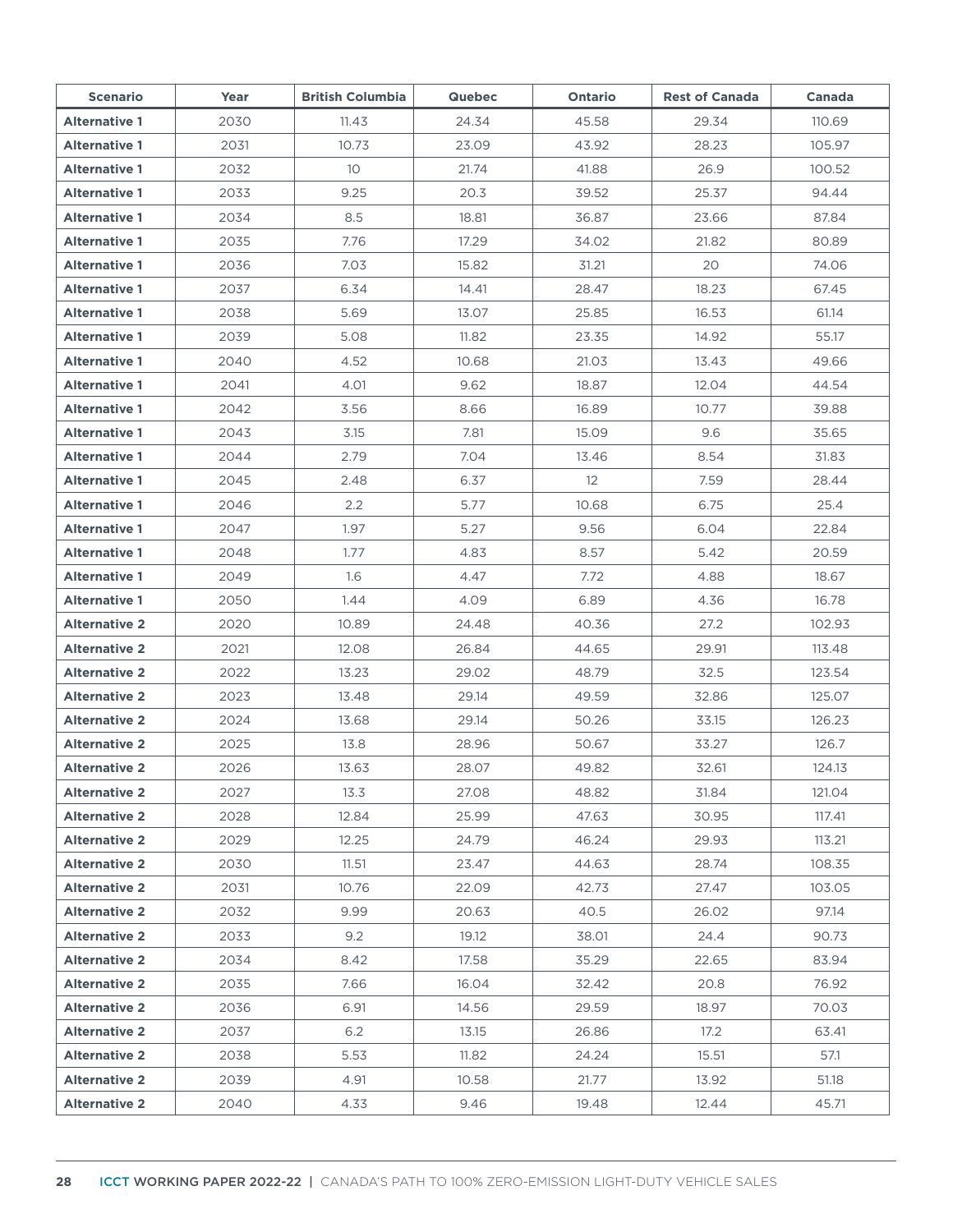| <b>Scenario</b>      | Year | <b>British Columbia</b> | <b>Quebec</b> | Ontario | <b>Rest of Canada</b> | Canada |
|----------------------|------|-------------------------|---------------|---------|-----------------------|--------|
| <b>Alternative 2</b> | 2041 | 3.81                    | 8.43          | 17.35   | 11.08                 | 40.67  |
| <b>Alternative 2</b> | 2042 | 3.34                    | 7.51          | 15.41   | 9.83                  | 36.09  |
| <b>Alternative 2</b> | 2043 | 2.93                    | 6.69          | 13.66   | 8.69                  | 31.97  |
| <b>Alternative 2</b> | 2044 | 2.56                    | 5.96          | 12.08   | 7.66                  | 28.26  |
| <b>Alternative 2</b> | 2045 | 2.25                    | 5.33          | 10.67   | 6.75                  | 25     |
| <b>Alternative 2</b> | 2046 | 1.97                    | 4.77          | 9.41    | 5.94                  | 22.09  |
| <b>Alternative 2</b> | 2047 | 1.74                    | 4.3           | 8.33    | 5.26                  | 19.63  |
| <b>Alternative 2</b> | 2048 | 1.54                    | 3.89          | 7.39    | 4.66                  | 17.48  |
| <b>Alternative 2</b> | 2049 | 1.37                    | 3.55          | 6.57    | 4.14                  | 15.63  |
| <b>Alternative 2</b> | 2050 | 1.21                    | 3.2           | 5.78    | 3.64                  | 13.83  |
| <b>Alternative 3</b> | 2020 | 10.89                   | 24.48         | 40.36   | 27.2                  | 102.93 |
| <b>Alternative 3</b> | 2021 | 12.08                   | 26.84         | 44.65   | 29.91                 | 113.48 |
| <b>Alternative 3</b> | 2022 | 13.23                   | 29.02         | 48.78   | 32.5                  | 123.53 |
| <b>Alternative 3</b> | 2023 | 13.48                   | 29.14         | 49.59   | 32.87                 | 125.08 |
| <b>Alternative 3</b> | 2024 | 13.68                   | 29.14         | 50.27   | 33.16                 | 126.25 |
| <b>Alternative 3</b> | 2025 | 13.81                   | 28.95         | 50.69   | 33.29                 | 126.74 |
| <b>Alternative 3</b> | 2026 | 13.64                   | 28.07         | 49.87   | 32.63                 | 124.21 |
| <b>Alternative 3</b> | 2027 | 13.31                   | 27.07         | 48.86   | 31.87                 | 121.11 |
| <b>Alternative 3</b> | 2028 | 12.84                   | 25.95         | 47.66   | 30.98                 | 117.43 |
| <b>Alternative 3</b> | 2029 | 12.23                   | 24.71         | 46.24   | 29.93                 | 113.11 |
| <b>Alternative 3</b> | 2030 | 11.47                   | 23.33         | 44.59   | 28.71                 | 108.1  |
| <b>Alternative 3</b> | 2031 | 10.69                   | 21.88         | 42.62   | 27.4                  | 102.59 |
| <b>Alternative 3</b> | 2032 | 9.89                    | 20.33         | 40.31   | 25.89                 | 96.42  |
| <b>Alternative 3</b> | 2033 | 9.07                    | 18.72         | 37.71   | 24.21                 | 89.71  |
| <b>Alternative 3</b> | 2034 | 8.25                    | 17.06         | 34.85   | 22.37                 | 82.53  |
| <b>Alternative 3</b> | 2035 | 7.45                    | 15.4          | 31.82   | 20.42                 | 75.09  |
| <b>Alternative 3</b> | 2036 | 6.66                    | 13.79         | 28.85   | 18.49                 | 67.79  |
| <b>Alternative 3</b> | 2037 | 5.92                    | 12.26         | 25.97   | 16.63                 | 60.78  |
| <b>Alternative 3</b> | 2038 | 5.21                    | 10.83         | 23.22   | 14.86                 | 54.12  |
| <b>Alternative 3</b> | 2039 | 4.56                    | 9.5           | 20.63   | 13.19                 | 47.88  |
| <b>Alternative 3</b> | 2040 | 3.96                    | 8.29          | 18.22   | 11.65                 | 42.12  |
| <b>Alternative 3</b> | 2041 | 3.41                    | 7.18          | 16      | 10.22                 | 36.81  |
| <b>Alternative 3</b> | 2042 | 2.92                    | 6.19          | 13.97   | 8.91                  | 31.99  |
| <b>Alternative 3</b> | 2043 | 2.49                    | 5.31          | 12.13   | 7.72                  | 27.65  |
| <b>Alternative 3</b> | 2044 | 2.11                    | 4.54          | 10.49   | 6.65                  | 23.79  |
| <b>Alternative 3</b> | 2045 | 1.78                    | 3.86          | 9.01    | 5.69                  | 20.34  |
| <b>Alternative 3</b> | 2046 | 1.49                    | 3.27          | 7.7     | 4.85                  | 17.31  |
| <b>Alternative 3</b> | 2047 | 1.25                    | 2.75          | 6.56    | 4.13                  | 14.69  |
| <b>Alternative 3</b> | 2048 | 1.04                    | 2.31          | 5.56    | 3.5                   | 12.41  |
| <b>Alternative 3</b> | 2049 | 0.86                    | 1.93          | 4.7     | 2.95                  | 10.44  |
| <b>Alternative 3</b> | 2050 | 0.69                    | 1.57          | 3.88    | 2.44                  | 8.58   |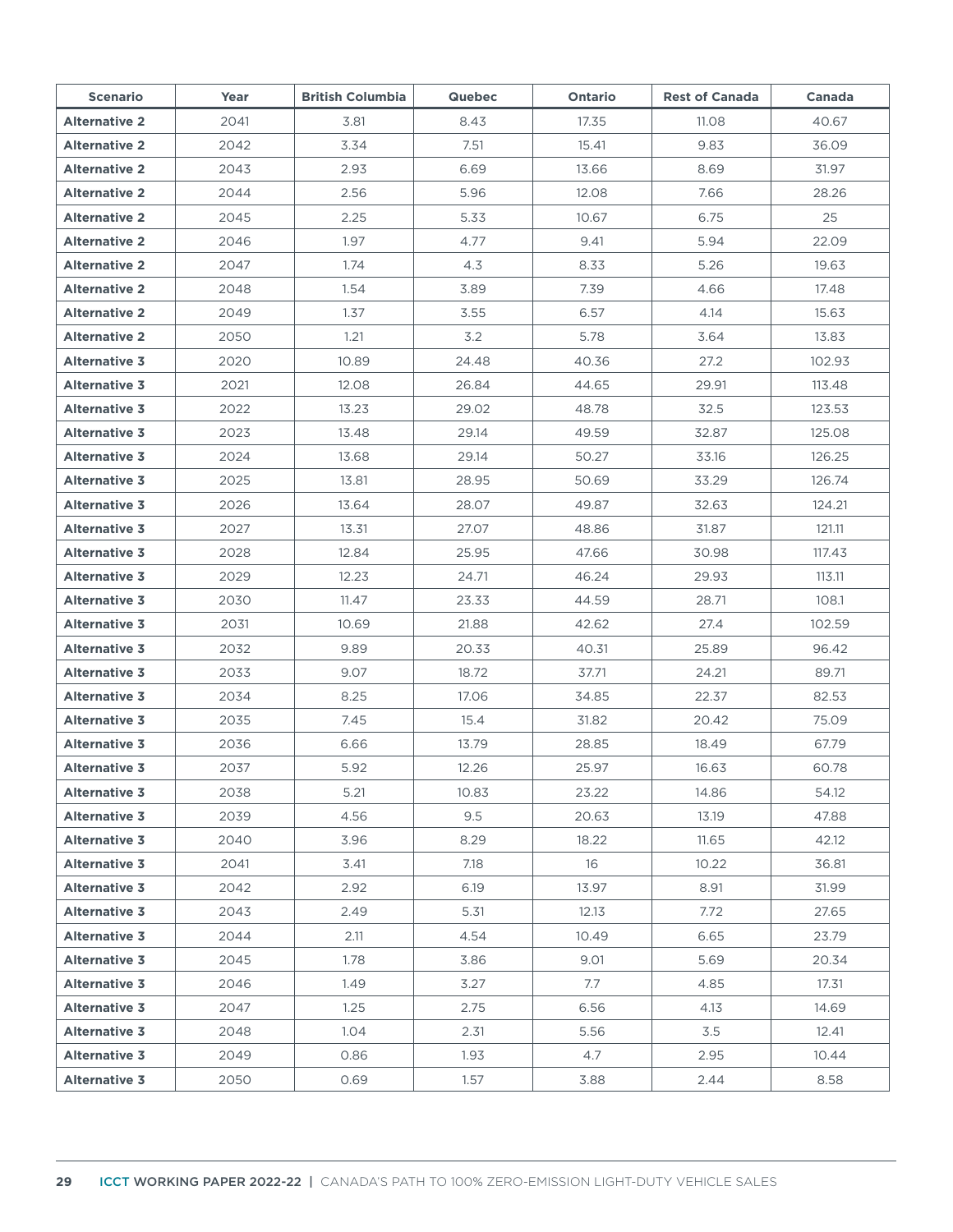#### **Table A7.** Projected TTW CO<sub>2</sub> emissions (in million tonnes) by province

| <b>Scenario</b>      | Year | <b>British Columbia</b> | <b>Quebec</b>     | Ontario | <b>Rest of Canada</b> | Canada |
|----------------------|------|-------------------------|-------------------|---------|-----------------------|--------|
| <b>Baseline</b>      | 2020 | 8.2                     | 18.43             | 30.38   | 20.47                 | 77.49  |
| <b>Baseline</b>      | 2021 | 9.1                     | 20.22             | 33.65   | 22.52                 | 85.48  |
| <b>Baseline</b>      | 2022 | 9.98                    | 21.9              | 36.84   | 24.5                  | 93.22  |
| <b>Baseline</b>      | 2023 | 10.14                   | 21.99             | 37.41   | 24.74                 | 94.28  |
| <b>Baseline</b>      | 2024 | 10.26                   | 22                | 37.83   | 24.88                 | 94.97  |
| <b>Baseline</b>      | 2025 | 10.31                   | 21.87             | 38      | 24.87                 | 95.05  |
| <b>Baseline</b>      | 2026 | 10.28                   | 21.57             | 37.88   | 24.7                  | 94.42  |
| <b>Baseline</b>      | 2027 | 10.07                   | 20.93             | 37.16   | 24.14                 | 92.3   |
| <b>Baseline</b>      | 2028 | 9.88                    | 20.34             | 36.54   | 23.66                 | 90.43  |
| <b>Baseline</b>      | 2029 | 9.7                     | 19.78             | 35.94   | 23.2                  | 88.62  |
| <b>Baseline</b>      | 2030 | 9.5                     | 19.23             | 35.31   | 22.74                 | 86.79  |
| <b>Baseline</b>      | 2031 | 9.27                    | 18.63             | 34.66   | 22.28                 | 84.83  |
| <b>Baseline</b>      | 2032 | 8.98                    | 17.95             | 33.94   | 21.8                  | 82.68  |
| <b>Baseline</b>      | 2033 | 8.65                    | 17.21             | 33.17   | 21.29                 | 80.32  |
| <b>Baseline</b>      | 2034 | 8.28                    | 16.41             | 32.35   | 20.76                 | 77.8   |
| <b>Baseline</b>      | 2035 | 7.85                    | 15.53             | 31.44   | 20.16                 | 74.98  |
| <b>Baseline</b>      | 2036 | 7.41                    | 14.66             | 30.57   | 19.58                 | 72.22  |
| <b>Baseline</b>      | 2037 | 6.97                    | 13.78             | 29.73   | 19.02                 | 69.49  |
| <b>Baseline</b>      | 2038 | 6.51                    | 12.89             | 28.91   | 18.48                 | 66.79  |
| <b>Baseline</b>      | 2039 | 6.04                    | $12 \overline{ }$ | 28.12   | 17.97                 | 64.13  |
| <b>Baseline</b>      | 2040 | 5.57                    | 11.12             | 27.38   | 17.48                 | 61.55  |
| <b>Baseline</b>      | 2041 | 5.13                    | 10.3              | 26.67   | 17.02                 | 59.11  |
| <b>Baseline</b>      | 2042 | 4.71                    | 9.53              | 26      | 16.57                 | 56.81  |
| <b>Baseline</b>      | 2043 | 4.33                    | 8.83              | 25.35   | 16.14                 | 54.64  |
| <b>Baseline</b>      | 2044 | 3.97                    | 8.17              | 24.72   | 15.72                 | 52.58  |
| <b>Baseline</b>      | 2045 | 3.63                    | 7.57              | 24.09   | 15.3                  | 50.59  |
| <b>Baseline</b>      | 2046 | 3.31                    | $7\overline{ }$   | 23.35   | 14.83                 | 48.5   |
| <b>Baseline</b>      | 2047 | 3.02                    | 6.48              | 22.51   | 14.3                  | 46.31  |
| <b>Baseline</b>      | 2048 | 2.75                    | 6                 | 21.56   | 13.71                 | 44.02  |
| <b>Baseline</b>      | 2049 | 2.5                     | 5.55              | 20.45   | 13.02                 | 41.52  |
| <b>Baseline</b>      | 2050 | 2.27                    | 5.15              | 19.16   | 12.21                 | 38.8   |
| <b>Alternative 1</b> | 2020 | 8.2                     | 18.43             | 30.38   | 20.47                 | 77.49  |
| <b>Alternative 1</b> | 2021 | 9.09                    | 20.22             | 33.65   | 22.52                 | 85.47  |
| <b>Alternative 1</b> | 2022 | 9.96                    | 21.89             | 36.84   | 24.5                  | 93.19  |
| <b>Alternative 1</b> | 2023 | 10.12                   | 21.97             | 37.46   | 24.77                 | 94.32  |
| <b>Alternative 1</b> | 2024 | 10.24                   | 21.96             | 37.94   | 24.96                 | 95.1   |
| <b>Alternative 1</b> | 2025 | 10.29                   | 21.81             | 38.19   | 24.99                 | 95.28  |
| <b>Alternative 1</b> | 2026 | 10.1                    | 21.17             | 37.59   | 24.5                  | 93.36  |
| <b>Alternative 1</b> | 2027 | 9.85                    | 20.55             | 36.92   | 23.97                 | 91.3   |
| <b>Alternative 1</b> | 2028 | 9.53                    | 19.93             | 36.14   | 23.39                 | 88.99  |
| <b>Alternative 1</b> | 2029 | 9.12                    | 19.19             | 35.26   | 22.76                 | 86.34  |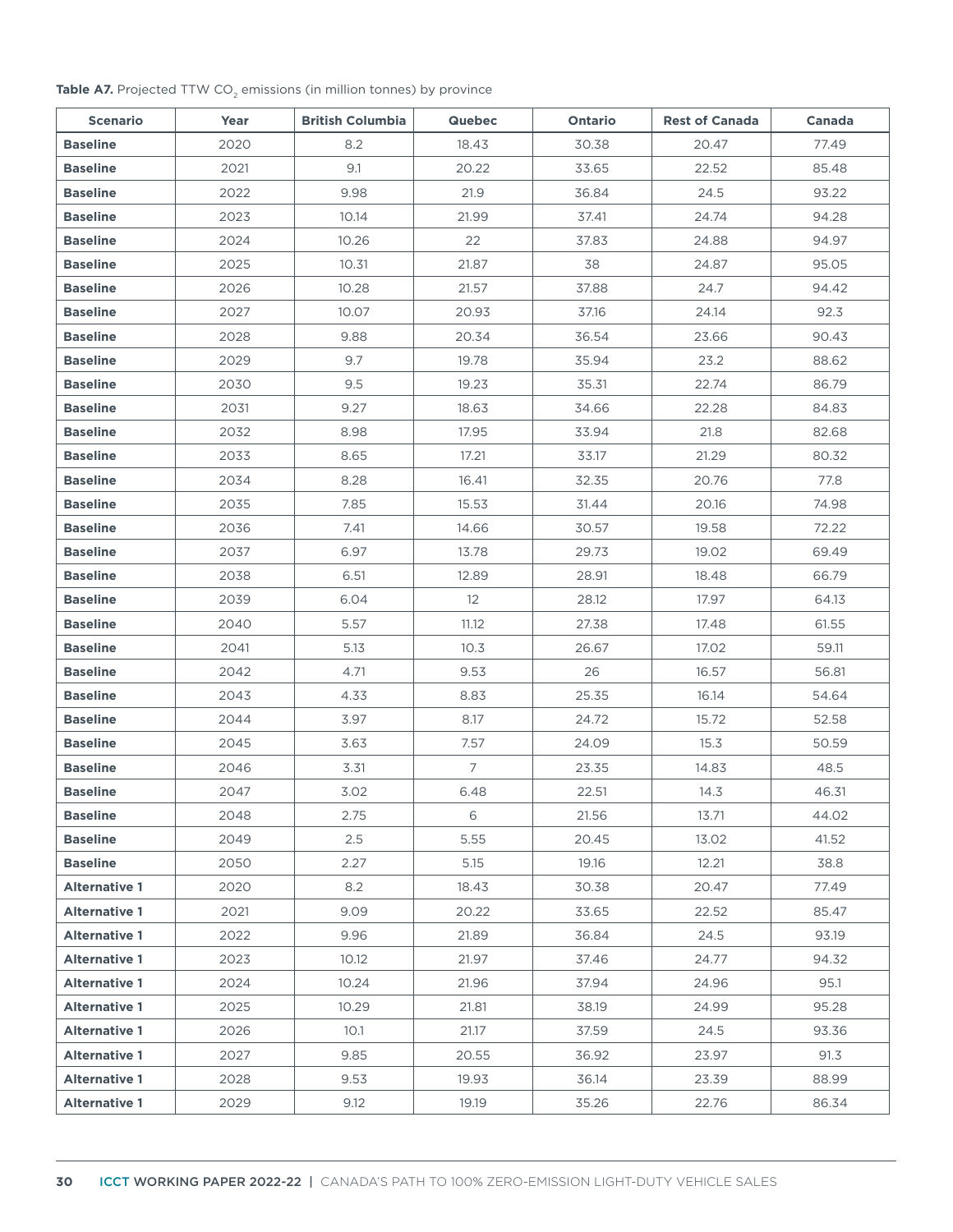| <b>Scenario</b>      | Year | <b>British Columbia</b> | <b>Quebec</b> | <b>Ontario</b> | <b>Rest of Canada</b> | Canada |
|----------------------|------|-------------------------|---------------|----------------|-----------------------|--------|
| <b>Alternative 1</b> | 2030 | 8.61                    | 18.32         | 34.26          | 22.07                 | 83.26  |
| <b>Alternative 1</b> | 2031 | 8.08                    | 17.37         | 32.99          | 21.22                 | 79.67  |
| <b>Alternative 1</b> | 2032 | 7.53                    | 16.35         | 31.43          | 20.21                 | 75.53  |
| <b>Alternative 1</b> | 2033 | 6.97                    | 15.27         | 29.62          | 19.04                 | 70.9   |
| <b>Alternative 1</b> | 2034 | 6.4                     | 14.14         | 27.6           | 17.75                 | 65.89  |
| <b>Alternative 1</b> | 2035 | 5.84                    | 12.99         | 25.42          | 16.35                 | 60.6   |
| <b>Alternative 1</b> | 2036 | 5.3                     | 11.88         | 23.27          | 14.96                 | 55.41  |
| <b>Alternative 1</b> | 2037 | 4.78                    | 10.81         | 21.19          | 13.62                 | 50.4   |
| <b>Alternative 1</b> | 2038 | 4.28                    | 9.81          | 19.19          | 12.34                 | 45.62  |
| <b>Alternative 1</b> | 2039 | 3.82                    | 8.86          | 17.3           | 11.12                 | 41.12  |
| <b>Alternative 1</b> | 2040 | 3.4                     | 8             | 15.55          | 10                    | 36.95  |
| <b>Alternative 1</b> | 2041 | 3.02                    | 7.2           | 13.92          | 8.96                  | 33.1   |
| <b>Alternative 1</b> | 2042 | 2.68                    | 6.48          | 12.42          | 7.99                  | 29.58  |
| <b>Alternative 1</b> | 2043 | 2.37                    | 5.84          | 11.07          | 7.12                  | 26.4   |
| <b>Alternative 1</b> | 2044 | 2.1                     | 5.26          | 9.85           | 6.33                  | 23.54  |
| <b>Alternative 1</b> | 2045 | 1.86                    | 4.76          | 8.76           | 5.62                  | 21     |
| <b>Alternative 1</b> | 2046 | 1.65                    | 4.31          | 7.78           | 5                     | 18.74  |
| <b>Alternative 1</b> | 2047 | 1.48                    | 3.93          | 6.94           | 4.47                  | 16.82  |
| <b>Alternative 1</b> | 2048 | 1.33                    | 3.6           | 6.21           | 4.01                  | 15.16  |
| <b>Alternative 1</b> | 2049 | 1.2                     | 3.33          | 5.59           | 3.61                  | 13.73  |
| <b>Alternative 1</b> | 2050 | 1.08                    | 3.05          | 4.98           | 3.23                  | 12.33  |
| <b>Alternative 2</b> | 2020 | 8.2                     | 18.43         | 30.38          | 20.47                 | 77.49  |
| <b>Alternative 2</b> | 2021 | 9.09                    | 20.21         | 33.61          | 22.49                 | 85.41  |
| <b>Alternative 2</b> | 2022 | 9.96                    | 21.85         | 36.72          | 24.43                 | 92.97  |
| <b>Alternative 2</b> | 2023 | 10.15                   | 21.95         | 37.33          | 24.69                 | 94.12  |
| <b>Alternative 2</b> | 2024 | 10.3                    | 21.95         | 37.83          | 24.89                 | 94.97  |
| <b>Alternative 2</b> | 2025 | 10.39                   | 21.8          | 38.14          | 24.96                 | 95.3   |
| <b>Alternative 2</b> | 2026 | 10.26                   | 21.14         | 37.49          | 24.44                 | 93.33  |
| <b>Alternative 2</b> | 2027 | 10.02                   | 20.39         | 36.72          | 23.85                 | 90.97  |
| <b>Alternative 2</b> | 2028 | 9.67                    | 19.56         | 35.8           | 23.18                 | 88.22  |
| <b>Alternative 2</b> | 2029 | 9.22                    | 18.66         | 34.74          | 22.44                 | 85.06  |
| <b>Alternative 2</b> | 2030 | 8.67                    | 17.66         | 33.5           | 21.59                 | 81.43  |
| <b>Alternative 2</b> | 2031 | 8.11                    | 16.61         | 32.04          | 20.63                 | 77.39  |
| <b>Alternative 2</b> | 2032 | 7.52                    | 15.51         | 30.34          | 19.52                 | 72.89  |
| <b>Alternative 2</b> | 2033 | 6.93                    | 14.37         | 28.43          | 18.29                 | 68.02  |
| <b>Alternative 2</b> | 2034 | 6.34                    | 13.2          | 26.35          | 16.96                 | 62.86  |
| <b>Alternative 2</b> | 2035 | 5.77                    | 12.04         | 24.16          | 15.55                 | 57.52  |
| <b>Alternative 2</b> | 2036 | 5.21                    | 10.92         | 22.01          | 14.16                 | 52.3   |
| <b>Alternative 2</b> | 2037 | 4.67                    | 9.86          | 19.93          | 12.83                 | 47.28  |
| <b>Alternative 2</b> | 2038 | 4.17                    | 8.86          | 17.94          | 11.55                 | 42.52  |
| <b>Alternative 2</b> | 2039 | 3.69                    | 7.93          | 16.07          | 10.35                 | 38.04  |
| <b>Alternative 2</b> | 2040 | 3.26                    | 7.08          | 14.34          | 9.24                  | 33.92  |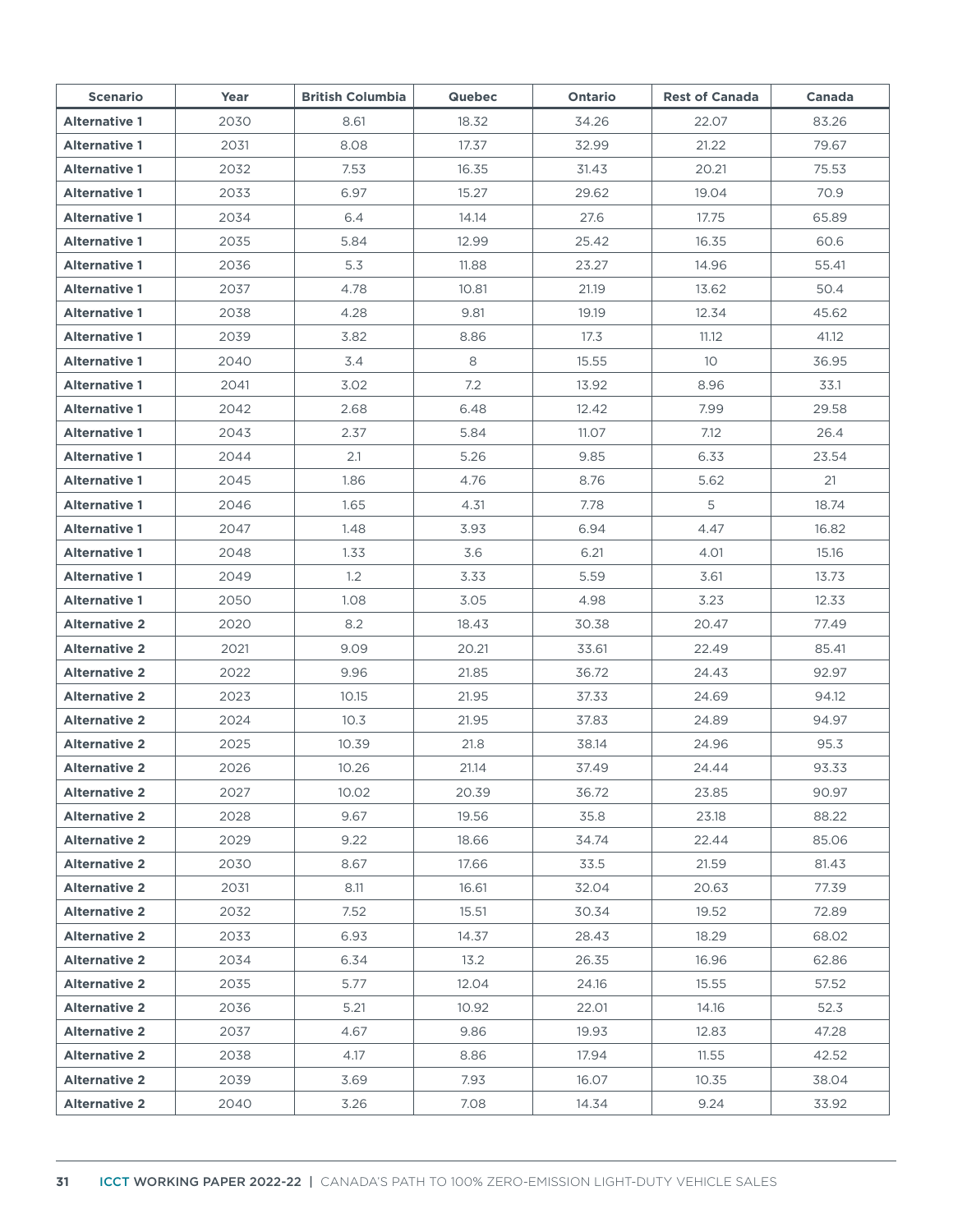| <b>Scenario</b>      | Year | <b>British Columbia</b> | <b>Quebec</b> | Ontario | <b>Rest of Canada</b> | Canada |
|----------------------|------|-------------------------|---------------|---------|-----------------------|--------|
| <b>Alternative 2</b> | 2041 | 2.87                    | 6.3           | 12.74   | 8.22                  | 30.13  |
| <b>Alternative 2</b> | 2042 | 2.52                    | 5.61          | 11.28   | 7.28                  | 26.68  |
| <b>Alternative 2</b> | 2043 | 2.2                     | 4.99          | 9.97    | 6.42                  | 23.59  |
| <b>Alternative 2</b> | 2044 | 1.93                    | 4.45          | 8.79    | 5.66                  | 20.82  |
| <b>Alternative 2</b> | 2045 | 1.69                    | 3.97          | 7.74    | 4.98                  | 18.38  |
| <b>Alternative 2</b> | 2046 | 1.48                    | 3.55          | 6.81    | 4.38                  | 16.22  |
| <b>Alternative 2</b> | 2047 | 1.3                     | 3.2           | 6       | 3.87                  | 14.38  |
| <b>Alternative 2</b> | 2048 | 1.15                    | 2.89          | 5.31    | 3.43                  | 12.78  |
| <b>Alternative 2</b> | 2049 | 1.02                    | 2.63          | 4.71    | 3.05                  | 11.42  |
| <b>Alternative 2</b> | 2050 | 0.9                     | 2.38          | 4.13    | 2.69                  | 10.09  |
| <b>Alternative 3</b> | 2020 | 8.2                     | 18.43         | 30.38   | 20.47                 | 77.49  |
| <b>Alternative 3</b> | 2021 | 9.09                    | 20.21         | 33.61   | 22.49                 | 85.41  |
| <b>Alternative 3</b> | 2022 | 9.96                    | 21.85         | 36.72   | 24.43                 | 92.96  |
| <b>Alternative 3</b> | 2023 | 10.15                   | 21.94         | 37.33   | 24.69                 | 94.12  |
| <b>Alternative 3</b> | 2024 | 10.3                    | 21.94         | 37.84   | 24.89                 | 94.98  |
| <b>Alternative 3</b> | 2025 | 10.4                    | 21.8          | 38.15   | 24.97                 | 95.33  |
| <b>Alternative 3</b> | 2026 | 10.27                   | 21.14         | 37.52   | 24.46                 | 93.39  |
| <b>Alternative 3</b> | 2027 | 10.02                   | 20.38         | 36.75   | 23.87                 | 91.02  |
| <b>Alternative 3</b> | 2028 | 9.67                    | 19.53         | 35.83   | 23.19                 | 88.22  |
| <b>Alternative 3</b> | 2029 | 9.21                    | 18.59         | 34.74   | 22.43                 | 84.98  |
| <b>Alternative 3</b> | 2030 | 8.64                    | 17.55         | 33.46   | 21.57                 | 81.23  |
| <b>Alternative 3</b> | 2031 | 8.05                    | 16.45         | 31.95   | 20.57                 | 77.03  |
| <b>Alternative 3</b> | 2032 | 7.45                    | 15.28         | 30.19   | 19.42                 | 72.34  |
| <b>Alternative 3</b> | 2033 | 6.83                    | 14.06         | 28.19   | 18.14                 | 67.23  |
| <b>Alternative 3</b> | 2034 | 6.21                    | 12.81         | 26.01   | 16.75                 | 61.79  |
| <b>Alternative 3</b> | 2035 | 5.61                    | 11.55         | 23.7    | 15.26                 | 56.12  |
| <b>Alternative 3</b> | 2036 | 5.02                    | 10.34         | 21.43   | 13.8                  | 50.59  |
| <b>Alternative 3</b> | 2037 | 4.45                    | 9.19          | 19.24   | 12.39                 | 45.28  |
| <b>Alternative 3</b> | 2038 | 3.92                    | 8.11          | 17.16   | 11.05                 | 40.24  |
| <b>Alternative 3</b> | 2039 | 3.43                    | 7.1           | 15.19   | 9.79                  | 35.52  |
| <b>Alternative 3</b> | 2040 | 2.98                    | 6.19          | 13.38   | 8.63                  | 31.17  |
| <b>Alternative 3</b> | 2041 | 2.57                    | 5.36          | 11.7    | 7.56                  | 27.18  |
| <b>Alternative 3</b> | 2042 | 2.2                     | 4.61          | 10.17   | 6.58                  | 23.56  |
| <b>Alternative 3</b> | 2043 | 1.87                    | 3.95          | 8.8     | 5.69                  | 20.3   |
| <b>Alternative 3</b> | 2044 | 1.58                    | 3.37          | 7.57    | 4.89                  | 17.4   |
| <b>Alternative 3</b> | 2045 | 1.34                    | 2.86          | 6.47    | 4.17                  | 14.84  |
| <b>Alternative 3</b> | 2046 | 1.12                    | 2.41          | 5.49    | 3.55                  | 12.57  |
| <b>Alternative 3</b> | 2047 | 0.93                    | 2.03          | 4.65    | 3.02                  | 10.63  |
| <b>Alternative 3</b> | 2048 | 0.77                    | 1.69          | 3.91    | 2.55                  | 8.93   |
| <b>Alternative 3</b> | 2049 | 0.64                    | 1.41          | 3.28    | 2.15                  | 7.47   |
| <b>Alternative 3</b> | 2050 | 0.51                    | 1.14          | 2.68    | 1.77                  | 6.11   |